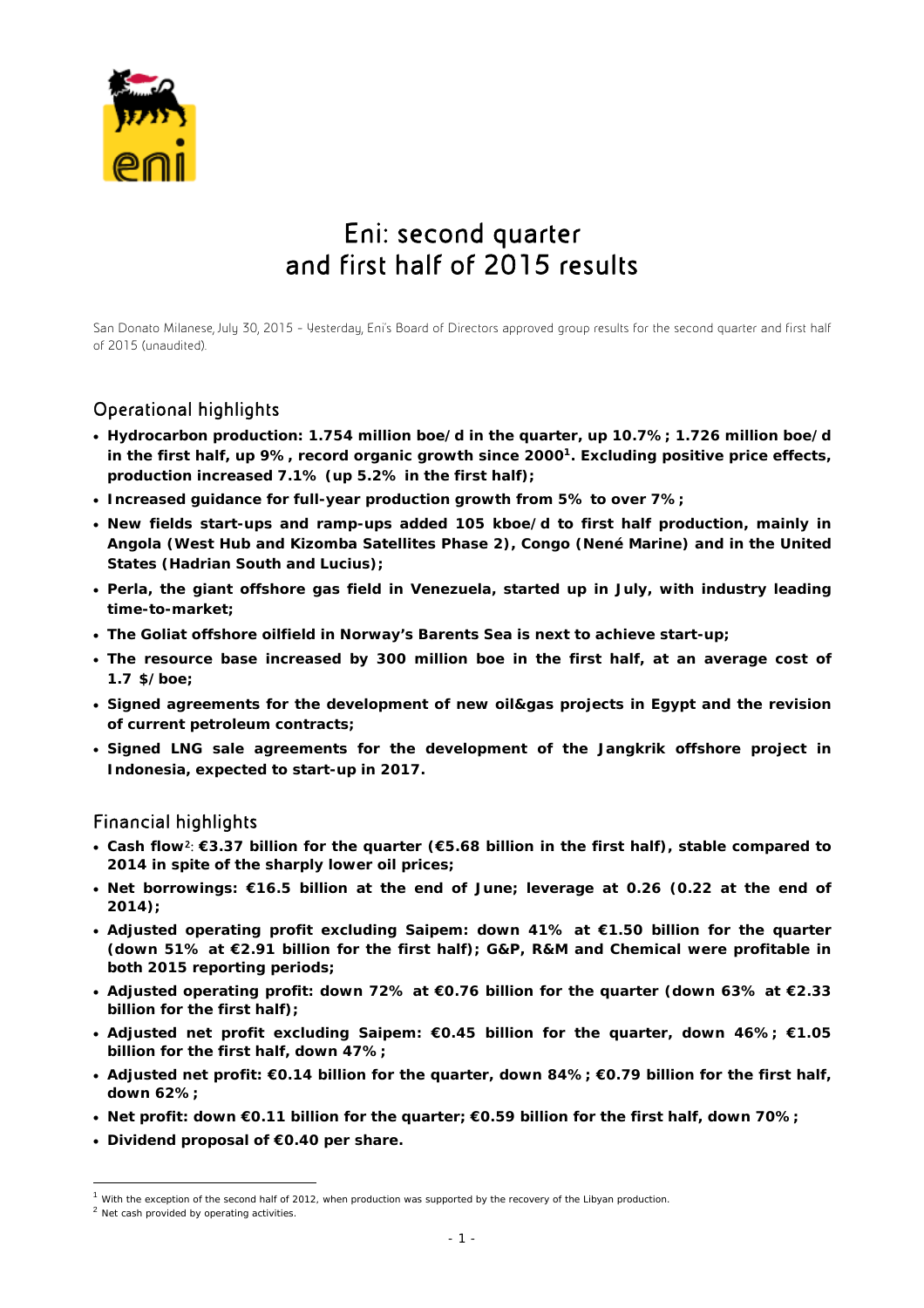#### Claudio Descalzi, Chief Executive Officer, commented:

*"In the first half of the year we have achieved excellent industrial results across our businesses, which enable us to revise upwards several of the targets set out in the strategic plan presented in March. In upstream we delivered record production growth and we have significantly contained costs. Furthermore, the recent start-up of production in the Perla field in Venezuela, and forthcoming start-up of Goliat in Norway will provide an important contribution in the second half. The mid-downstream businesses all reached profitability, thanks to the strong progress we have made in restructuring our refineries and petrochemical plants, successful renegotiations of gas contracts and further interventions on efficiency. These actions have helped to contain the impact of the fall in hydrocarbons prices, both in terms of economics and cash generation. Despite the halving of oil prices, we have generated €5.7 billion of cash flow, in line with the first half of 2014, which has financed almost all capital investment in the half year. This is a very significant result, given that self-financing investment is the main challenge facing the sector today. These better than expected results enable me to confirm the proposal of an interim dividend of €0.40 per share to the Board of Directors, on September 17".* 

At the same time as reviewing this press release, the Board has approved the interim consolidated report as of June 30, 2015, which has been prepared in accordance to Italian listing standards as per article 154-ter of the Code for securities and exchanges (Testo Unico della Finanza). The document was immediately submitted to the Company's external auditor. Publication of the interim consolidated report is scheduled within the terms of law alongside completion of the auditor's review.

### Financial highlights

| Second<br>Quarter<br>2014 | First<br>Quarter<br>2015 | Second<br>Quarter<br>2015 | % Ch.<br><b>II Q.15</b><br>vs. II Q.14 | SUMMARY GROUP RESULTS (a)                  | $(\in$ million) | <b>First Half</b><br>2014 | 2015  | % Ch.  |
|---------------------------|--------------------------|---------------------------|----------------------------------------|--------------------------------------------|-----------------|---------------------------|-------|--------|
| 2,728                     | 1,567                    | 762                       | (72.1)                                 | Adjusted operating profit <sup>(b)</sup>   |                 | 6,219                     | 2,329 | (62.6) |
| 2,563                     | 1,407                    | 1,502                     | (41.4)                                 | Adjusted operating profit excluding Saipem |                 | 5,926                     | 2,909 | (50.9) |
| 883                       | 648                      | 139                       | (84.3)                                 | Adjusted net profit                        |                 | 2,074                     | 787   | (62.1) |
| 0.24                      | 0.18                     | 0.04                      | (83.3)                                 | - per share $(\epsilon)$ <sup>(c)</sup>    |                 | 0.57                      | 0.22  | (61.4) |
| 0.66                      | 0.41                     | 0.09                      | (86.4)                                 | - per ADR $($ \$) $^{(c) (d)}$             |                 | 1.56                      | 0.49  | (68.6) |
| 831                       | 600                      | 448                       | (46.1)                                 | Adjusted net profit excluding Saipem       |                 | 1,981                     | 1,048 | (47.1) |
| 658                       | 704                      | (113)                     | $\cdot$ .                              | Net profit                                 |                 | 1,961                     | 591   | (69.9) |
| 0.18                      | 0.20                     | (0.04)                    | $\ddotsc$                              | - per share $(\epsilon)$ <sup>(c)</sup>    |                 | 0.54                      | 0.16  | (70.4) |
| 0.49                      | 0.45                     | (0.09)                    |                                        | - per ADR $($ \$) $^{(c) (d)}$             |                 | 1.48                      | 0.36  | (75.7) |
| 636                       | 769                      | 214                       | (66.4)                                 | Net profit excluding Saipem                |                 | 1,913                     | 983   | (48.6) |
| 3,589                     | 2,304                    | 3,374                     | (6.0)                                  | Net cash provided by operating activities  |                 | 5,740                     | 5,678 | (1.1)  |

(a) Attributable to Eni's shareholders.

(b) For a detailed explanation of adjusted operating profit and net profit see paragraph "Reconciliation of reported operating and net profit to results on an adjusted basis".<br>(c) Fully diluted. Dollar amounts are converte

(d) One ADR (American Depositary Receipt) is equal to two Eni ordinary shares.

### Adjusted operating profit

In the second quarter of 2015, Eni reported adjusted consolidated operating profit excluding Saipem (which reported a loss of €0.74 billion) of €1.50 billion, down by 41% from the second quarter of 2014. This was due to a lower performance of the Exploration & Production segment (down by €1.5 billion, or 49%) driven by sharply lower oil prices (down by approximately 44%), partly offset by production growth, cost efficiencies and the depreciation of the euro against the dollar (down by 19%). The lower E&P result was partially offset by the significant improvement in Refining & Marketing and Chemicals (up by €0.36 billion), with the combination of efficiency and optimization gains and ongoing margin recovery supporting a return to profitability in the segment.

Saipem reported an adjusted operating loss of €0.74 billion following write-downs of pending revenues and trade receivables, due to the weak oil price environment.

Group consolidated adjusted operating profit for the second quarter of 2015 was  $\epsilon$ 0.76 billion, a decrease of 72%, driven by the negative impact of the scenario for  $\epsilon$ 1.6 billion, partly offset by production growth and efficiency gains for €0.6 billion.

In the first half of 2015, Eni reported adjusted consolidated operating profit excluding Saipem (down €0.58 billion) of €2.91 billion, down by 51%. The reduction was driven by a 61% decline in Exploration & Production (down by €3.9 billion), impacted by sharply lower oil prices, and partly offset by improved results in Refining & Marketing and Chemicals (up by €0.8 billion) and, to a lesser extent, Gas & Power (up by  $\epsilon$ 0.07 billion).

Group consolidated adjusted operating profit for the first half of 2015 was €2.33 billion, decreasing by 63%, driven by the negative impact of the scenario for €3.8 billion, partly offset by production growth and efficiency gains for €0.8 billion.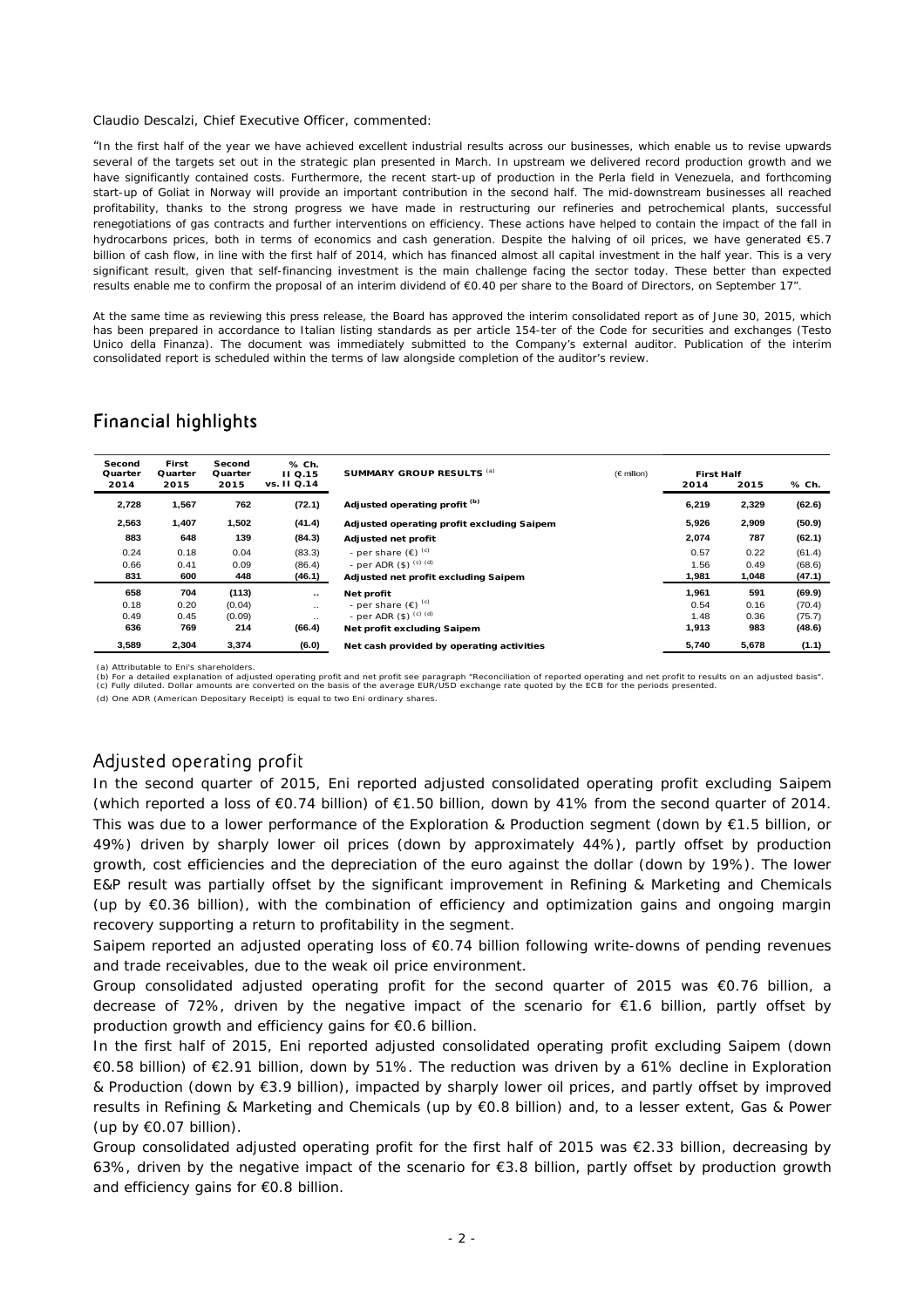### Adjusted net profit

In the second quarter of 2015, adjusted net profit excluding Saipem was €0.45 billion, declining by 46% from the second quarter of 2014. The reduction was driven by lower operating profit and a loss recorded from fair-valued interests in Snam and Galp (down by €53 million compared to a gain of €99 million in the year-ago quarter). Another driver was the Group's higher adjusted tax rate, which increased by approximately 2 percentage points. This was due to the aforementioned interest losses, which are non-taxable items, and because of the greater contribution to taxable profit of subsidiaries in countries with higher rates of taxes. These effects were partly offset by the lower contribution of the Exploration & Production segment to Group profit before tax.

Group consolidated adjusted net profit for the second quarter of 2015 was €0.14 billion, decreasing by 84%; tax rate increased to 147% reflecting the non-taxable write-downs of Saipem.

In the first half of 2015, adjusted net profit excluding Saipem amounted to €1.05 billion decreasing by 47% (down by €0.93 billion) from the same period of the previous year.

Group consolidated adjusted net profit for the first half of 2015 was €0.79 billion, decreasing by 62%; the tax rate increased to 83%.

### Operating cash flow

In the first half of 2015, cash flow from operating activities of €5.68 billion and divestment proceeds of €0.64 billion funded a large proportion of the Group's dividend payments (€2.02 billion) and capital expenditure incurred in the period ( $6.24$  billion); the rest was funded by increased net borrowings<sup>3</sup> of €2.79 billion to €16.48 billion, as of June 30, 2015.

Compared to March 31, 2015, net borrowings increased by €1.34 billion due to cash outflows relating to the balance dividend for 2014 and capital expenditure incurred in the quarter. These were partially offset by cash flow from operations (€3.37 billion) which was negatively influenced by lower receivables due beyond the end of the reporting period, being transferred to financing institutions compared to the amount transferred at the end of the previous reporting period (down by €0.26 billion from March 31, 2015).

As of June 30, 2015, the ratio of net borrowings to shareholders' equity including non-controlling interest – leverage<sup>4</sup> – increased to 0.26, compared to 0.22 as of December 31, 2014. This increase was due to greater net borrowings partly offset by higher total equity, which was helped by a sizable appreciation of the US dollar against the euro in the translation of the financial statements of Eni's subsidiaries that uses the US dollar as functional currency, resulting in an equity gain of €3.5 billion. The US dollar was up by 7.8% against the euro at the closing rates of June 30, 2015 compared to December 31, 2014. Leverage increased by 0.04 when compared to March 31, 2015, also reflecting a partial absorption of trends in the euro-dollar exchange rate (the euro appreciated by 4% at June 30, 2015 compared to the closing of the previous reporting period at March 31, 2015), resulting in a negative currency translation difference of €1.8 billion.

### Interim dividend 2015

 $\overline{a}$ 

In light of the financial results achieved for the first half of 2015 and management's expectations for the full-year results, the interim dividend proposal to the Board of Directors on September 17, 2015, will amount to €0.40 per share<sup>5</sup> (€0.56 per share in 2014). The interim dividend is payable on September 23, 2015, with September 21, 2015 being the ex-dividend date.

<sup>&</sup>lt;sup>3</sup> Information on net borrowings composition is furnished on page. 33.<br><sup>4</sup> Non-GAAP financial measures disclosed throughout this press release are accompanied by explanatory notes and tables to help investors gain a full understanding of said measures in line with guidance provided for by CESR Recommendation No. 2005-178b. See page 33 for leverage.<br><sup>5</sup> Dividends are not entitled to tax credit and, depending on the receiver, are subject to receivers' taxable income.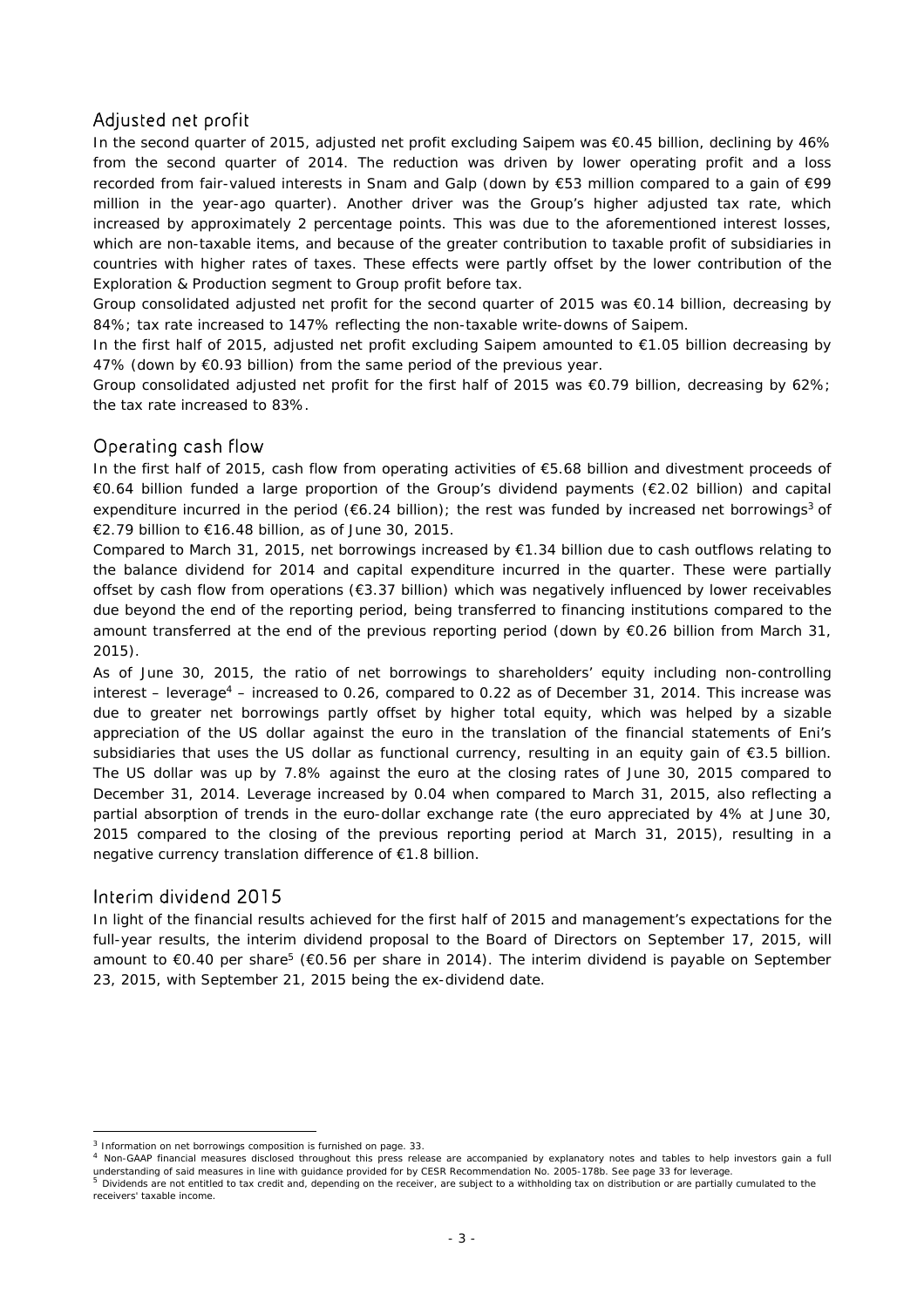# Operational highlights

| Second<br>Quarter<br>2014 | First<br>Quarter<br>2015 | Second<br>Quarter<br>2015 | % Ch.<br>$II$ Q.15<br>vs. 11 Q.14 | <b>KEY STATISTICS</b>                      |            | <b>First Half</b><br>2014 | 2015  | % Ch. |
|---------------------------|--------------------------|---------------------------|-----------------------------------|--------------------------------------------|------------|---------------------------|-------|-------|
| 1,584                     | 1,697                    | 1,754                     | 10.7                              | Production of oil and natural gas          | (kboe/d)   | 1.583                     | 1,726 | 9.0   |
| 813                       | 860                      | 903                       | 11.1                              | - Liauids                                  | (kbbI/d)   | 817                       | 882   | 8.0   |
| 4.234                     | 4,596                    | 4,676                     | 10.0                              | - Natural gas                              | (mmcf/d)   | 4,208                     | 4,636 | 10.1  |
| 19.09                     | 25.62                    | 22.39                     | 17.3                              | Worldwide gas sales                        | (bcm)      | 45.85                     | 48.01 | 4.7   |
| 7.75                      | 8.47                     | 8.35                      | 7.7                               | <b>Electricity sales</b>                   | (TWh)      | 16.00                     | 16.82 | 5.1   |
| 2.38                      | 2.04                     | 2.29                      | (3.8)                             | Retail sales of refined products in Europe | (mmtonnes) | 4.54                      | 4.33  | (4.6) |
| 1.36                      | 1.43                     | 1.33                      | (2.4)                             | Production of petrochemical products       | (mmtonnes) | 2.80                      | 2.76  | (1.6) |

## Exploration & Production

In the second quarter of 2015, Eni's hydrocarbon production was 1.754 million boe/d, up by 10.7% y-oy (1.726 million boe/d in the first half of 2015, up by 9%). When excluding price effects in the Company's Production Sharing Agreements (PSAs), production grew by 7.1% in the second quarter and 5.2% in the first half of 2015. This was driven by new production start-ups and continuing ramp-ups at fields started in late 2014 mainly in Angola, Congo, United States, Egypt and the United Kingdom. It was also due to better performance in Libya. The increases were partially offset by mature field declines.

## Gas & Power

In the second quarter of 2015, natural gas sales amounted to 22.39 bcm, up by 3.30 bcm or 17.3% compared to the same period of 2014. Sales in Italy (10.58 bcm) increased by 45.5% driven by higher sales to hub (Italian exchange for gas and spot markets) and higher volumes marketed in the residential market due to more favourable weather conditions. These increases were partially offset by lower volumes to the wholesale and power generation segments. Sales in the European markets were 8.37 bcm, decreasing by 7.1% from the second quarter of 2014, mainly in Germany due to the divestment of the GVS interest and in Benelux due to lower sales to wholesalers. In the first half of 2015 sales of 48.01 bcm increased by 4.7%.

## Refining & Marketing

In the second quarter of 2015, the Standard Eni Refining Margin (SERM) rebounded strongly from the particularly depressed level of the second quarter of 2014 (up by 300%). This trend reflected lower crude oil feedstock prices, the short-term impact of capacity shutdowns in Europe and a shortage of products in certain areas reflecting refineries downtime. However, structural headwinds in the European refining sector remain due to sluggish demand, overcapacity and increasing competitive pressure from cheaper streams of products imported from Russia, Asia and the United States. In the second quarter of 2015, retail sales in Italy were 1.50 mmtonnes, down by 6.2% because of continuing competitive pressure. Eni's retail market share dropped by 1.9 percentage points to 24.3% in the second quarter of 2015, compared to 26.2% in the same quarter of the previous year. Retail sales in the rest of Europe in the second quarter of 2015 were broadly the same.

## Chemicals

The Chemical business benefitted from the turnaround programs and business reconversion deployed in previous years. Results also reflected the shortage of certain commodities due to unplanned facilities downtimes, which determined a partial recovery of margins mainly in ethylene, polyethylene and styrene, on the back of improved domestic consumption and the depreciation of the euro against the dollar which reduced the competitiveness of imported commodities.

### **Currency**

The second quarter and first half results were positively impacted by the depreciation of the euro vs. the US dollar (down by 19.4% and 18.5%, in the two reporting periods, respectively).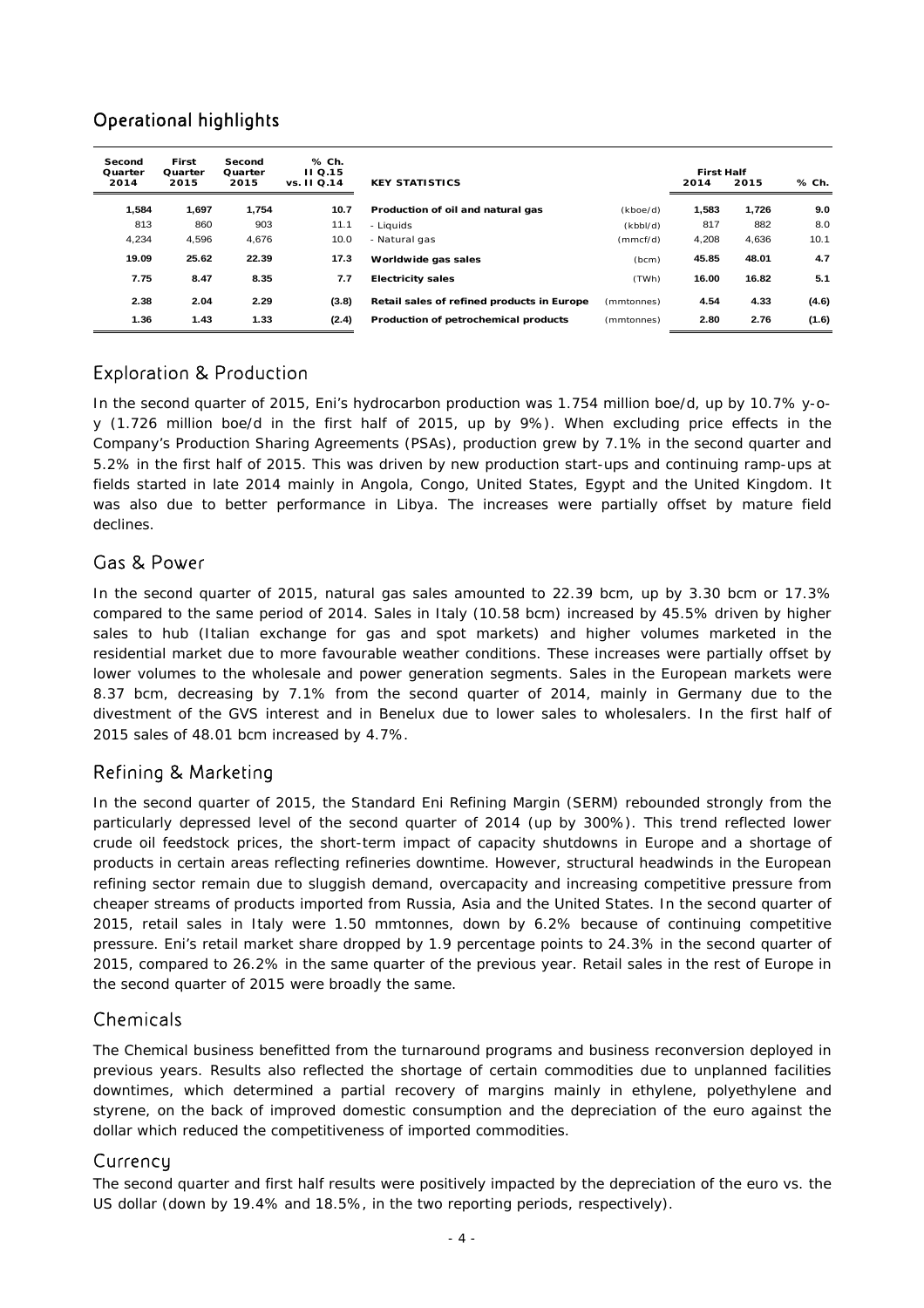### Business developments

At the beginning of July, the giant Perla gas field extracted its first gas in offshore Venezuela. Perla is seen as one of the most important start-ups in Eni's portfolio for 2015. The field is operated by a joint venture with Repsol and was developed in just 5 years, an industry-leading time-to-market. Pre-pack modules were utilized in the construction of the onshore gas treatment trains, minimizing construction works.

Perla is estimated to contain up to 17 Tcf of gas in place, or 3.1 billion boe. Development of the field has been planned in three phases to optimize time-to-market and spending. Phase 1 (Early Production) is targeting a production plateau of about 450 mmcf/d (or about 40 kboe/d net to Eni), up from an initial target of 300 mmcf/d. Phase 2 will target a plateau of about 800 mmcf/d from 2017 (or about 73 kboe/d net to Eni). Phase 3 will target a plateau of about 1,200 mmcf/d from 2020 (or about 110 kboe/d net to Eni). The development of Perla leverages a Gas Sales Agreement with PDVSA for all three phases, up until 2036. The gas will be mainly used by PDVSA for the domestic market.

An agreement was finalized with KazMunayGas to acquire 50% of the mineral rights in the Isatay block in the Kazakh area of the Caspian Sea. The Isatay block is estimated to have significant potential oil resources and will be operated by a joint operating company established by Eni and KMG on a 50/50 basis. The joint operating company will benefit from Eni's proprietary technology. The transfer is expected to be completed within a few months and is subject to approval from the Republic of Kazakhstan.

As part of the development plans of Jangkrik, the offshore gas field discovery in Indonesia (Eni 55%, operator), two purchase and sale agreements were finalized with PT Pertamina targeting LNG volumes of 1.4 mmtonnes/y expected from the field by 2017. These agreements represent an important milestone for the Jangkrik Field Development Project, which is one of the first deep-water gas projects in Indonesia to be developed under a fast track scheme.

In Ghana, the Offshore Cape Three Points (OCTP) integrated oil and gas project (Eni 47.22%, operator) was sanctioned, after obtaining approval from the relevant Country's Authorities. First oil is expected in 2017, first gas in 2018 and production is expected to peak at 80,000 boe/d by 2019.

Eni signed an agreement with the Egyptian authorities, which comprises a plan to invest up to \$5 billion in the development of the Country's oil and gas reserves over the next few years. The agreement also includes a revision of certain Eni's ongoing oil contracts. The economic effect of these revisions, effective from January 1, 2015, were accounted in the 2015 first half financial statements. The agreement also included the identification of new measures to reduce overdue amounts of trade receivables relating to hydrocarbons supplies to Egyptian state-owned companies.

In addition, Eni was awarded three Concession Agreements for the operatorship of the Southwest Melehia lease in the western Egyptian desert, in Karawan and North Leil blocks, offshore the Mediterranean Sea.

In Myanmar, following an International Bid Round, Eni was awarded two Production Sharing Contracts (PSCs) for the exploration of the offshore MD-02 and MD-04 leases.

Following a competitive bid round in Norway, two exploration licences were awarded: (i) the operatorship of the PL 806 licence (Eni 40%) in the Barents Sea; and (ii) the PL 044C (Eni 13.12%) in the North Sea.

In the United Kingdom, Eni was awarded four exploration licences located in the Central North Sea and three licences in the Southern North Sea.

In Angola, a three-year extension of the exploration activities on Block 15/06 was agreed with the Country's authorities. In this block, the first oil of the West Hub operated project was achieved at the end of 2014.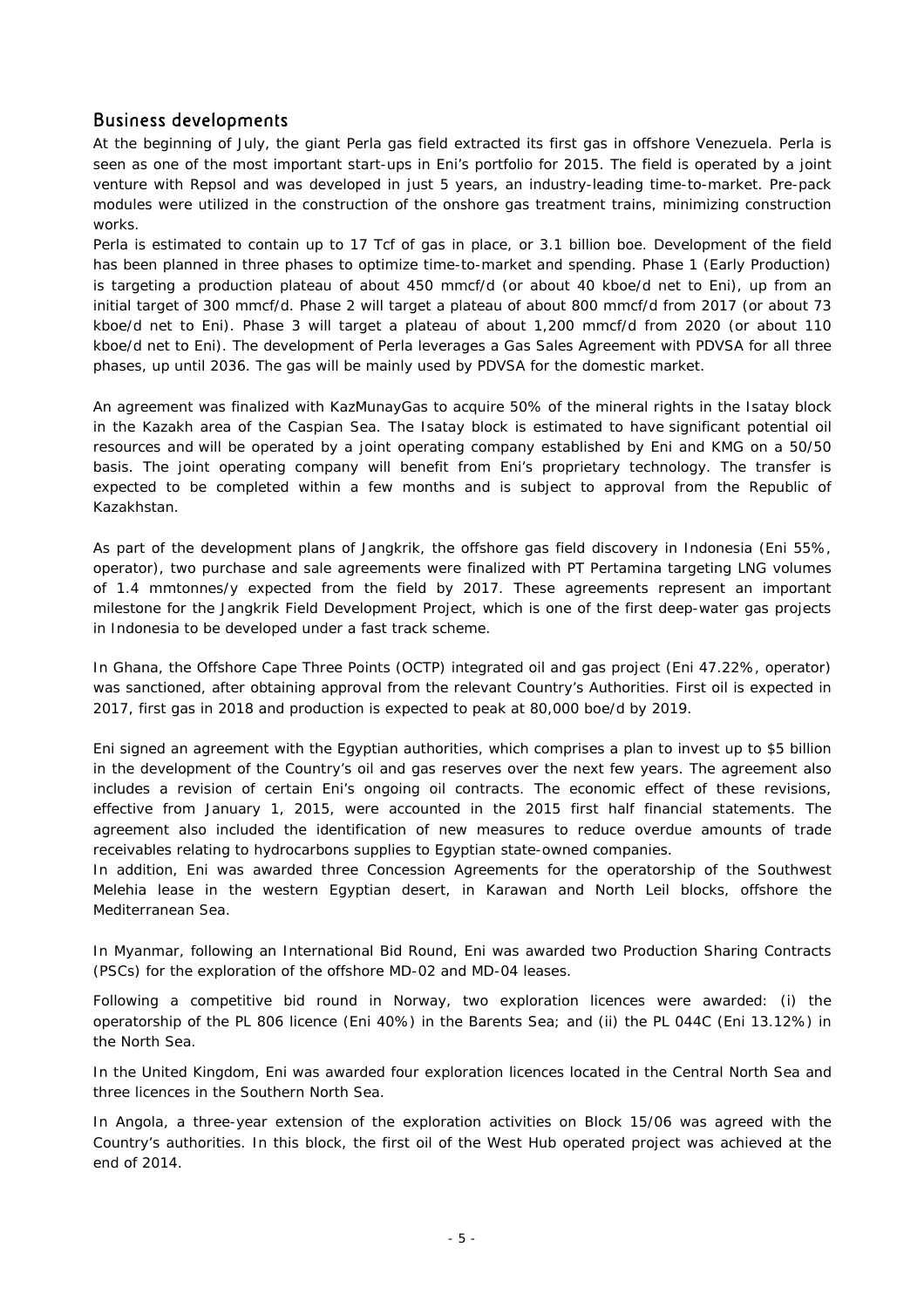Near-field discoveries were made in the quarter: (i) in Egypt, oil and gas discovery were made onshore in the Melehia licence with the Melehia West deep well in the Western desert and a gas discovery in the Nooros exploration prospect located in the Abu Madi West licence, offshore the Nile Delta; (ii) in Libya, two gas and condensates discoveries were made offshore in the Bouri North and Bahr Essalam South exploration prospects, located in the contractual area D, in proximity of the production facilities of the Bouri and Bahr Essalam fields; (iii) in Indonesia, evaluation activities at the Merakes gas discovery in the deep offshore of the East Sepinngan block (Eni 85%, operator) increased significantly the gas reserves in place. Eni will bring forward the appraisal campaign in order to evaluate the possible fast track development of the discovery optimizing synergies with the nearby Jangkrik field, also operated by Eni.

In addition, the following start-ups were achieved in the first half of 2015: (i) Kizomba Satellite Phase 2, located in Block 15, offshore Angola, with recoverable resources of 190 million boe of oil and an expected plateau of 70 kboe/d; (ii) Cinguvu, in the West Hub Development project in Block 15/06 in Angola, was developed thanks to the application of a modular development model, which will sustain the production plateau. Cinguvu was the second field to come on stream after Sangos in 2014. These two fields are currently producing about 60,000 barrels/d; (iii) Nené Marine field, located in Marine XII block in Congo, which started production just eight months after obtaining the production permit. The early production phase is yielding 7.5 kboe/d and is leveraging synergies with front-end loading and existing infrastructure of the fields located in the area. The full-field development will take place in several stages and will include the installation of production platforms and the drilling of approximately 30 wells, with a plateau estimated at 120 kboe/d; (iv) Hadrian South field, in the Gulf of Mexico with an estimated daily production of approximately 300 mmcf/d of gas and 2,250 barrels of liquids (approximately 16 kboe/d net to Eni) and Lucius field with a daily production of approximately 7 kboe/d net to Eni; (v) Other field start-ups were West Franklin Phase 2 in the United Kingdom and Eldfisk 2 Phase 1 in Norway.

### Tender offer procedure of the Exchangeable Bonds into ordinary shares of Galp Energia

As part of its outstanding €1,028,100,000 Exchangeable Bonds due 2015 exchangeable into ordinary shares of Galp Energia SGPS, S.A., Eni being the issuer decided to accept the offer of bondholders to tender their notes for purchase by Eni by cash in the aggregate principal amount of €514,900,000. The purchase price was determined pursuant to a tender offer procedure by means of a competitive bid. The purchase price paid by Eni for the Notes validly tendered and accepted for purchase was set at €100,400 per €100,000 in principal amount of such Notes (the "Purchase Price"). The transaction was settled June 4, 2015. Eni also paid the interest income accrued until the settlement date. The Notes purchased by Eni will be cancelled in accordance with their terms and conditions, whereas the Notes which were not successfully tendered and/or repurchased, will remain outstanding and subject to their terms and conditions.

### Versalis

Eni's subsidiary Versalis, Ecombine and EVE Rubber Institute signed a Joint Technology agreement to develop an innovative technology for the production of advanced elastomer compounds, in order to offer to the tire market an unrivalled array of new materials with enhanced mechanical performances and environment-friendly features.

Signed an agreement with the Indian company Reliance Industries Ltd for the marketing of the styrenebutadiene rubber.

## Corporate Social Responsibility

In May 2015, Eni was awarded the "Corporate Social Responsibility Award" for outstanding contribution to sustainable development in territories in which Eni operates and in corporate social responsibility. Eni stood out in investing in human resources, focusing on the environment, community development, culture and technological innovation.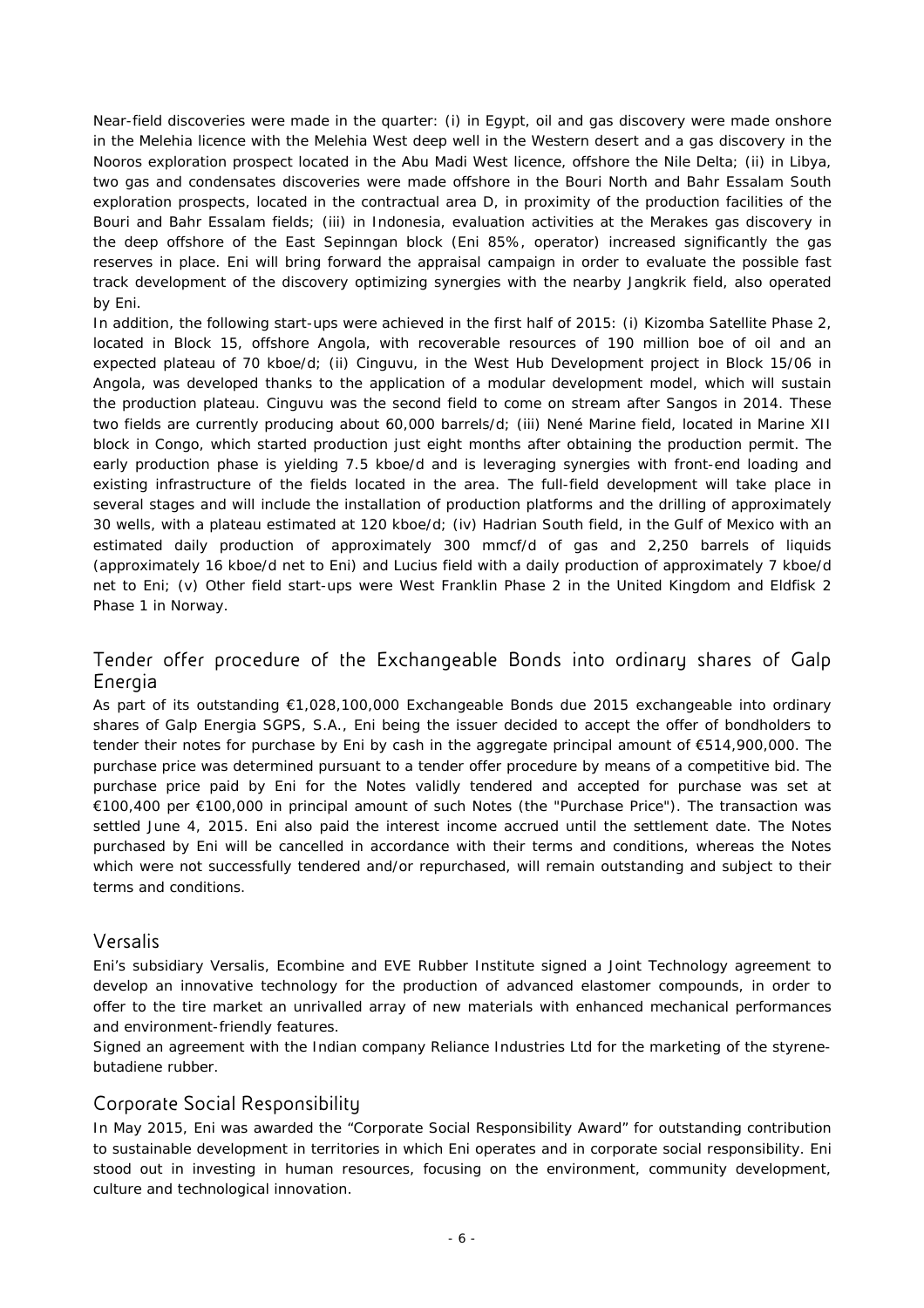Eni and the Politecnico of Milan renewed their collaboration agreement for "frontier" research, which will be extended to 2018. Based on economic, environmental and social criteria, this agreement is aimed at supporting frontier innovation in processes and technologies in the oil & gas industry.

## **Outlook**

The Company is forecasting a moderate strengthening in global economic growth in 2015, driven by the United States. However, certain risks have the potential to mitigate this outlook: uncertainty remains around the strength of the Eurozone recovery, the extent of the slowdown of the Chinese economy and of other emerging economies, as well as the extent of stability in financial markets. Oil prices are forecast to be significantly lower than the last year, due to oversupplied global markets. In the Exploration & Production segment, management will carry out efficiency initiatives in operating costs and by optimizing investments, while retaining a strong focus on project execution and time-to-market in order to cope with the negative impact of a lower oil price environment. Looking at the Company's business segments exposed to the European economic outlook, Eni's management anticipates challenging trading conditions reflecting structural headwinds due to weak commodity demand, oversupply/overcapacity and competitive pressure. The fall in oil prices may only lessen the negative impact of such trends. A recovery in profitability in these sectors will leverage on the continued renegotiation of gas supply contracts, restructuring/reconversion of the production capacity tied to the oil cycle, cost efficiencies and margin optimization.

Management expects the following production and sales trends for Eni's businesses:

- **Hydrocarbon production**: production is expected to achieve strong growth, up over 7% driven by continuing new fields start-ups and ramp-ups in 2014 mainly at our profit centres in Venezuela, Norway, the United States, Angola and Congo and projections of higher volumes in Libya;

- **Gas sales**: excluding the impact of the divestment of Eni's assets in Germany and the unusual weather conditions in 2014, natural gas sales are expected to remain stable compared to 2014. Management intends to leverage on marketing innovation in the wholesale and retail markets in order to mitigate competitive pressures;

- **Refining throughputs on Eni's account:** excluding the impact of the divestment of the Company share of capacity in Eastern Europe, volumes are expected to increase driven by a favourable trading environment and better plant performance on the back of yield ramp-up at the EST conversion unit at the Sannazzaro refinery and lower facilities downtime. Production of bio-fuels are projected to increase at the restructured Venice plant;

- **Retail sales of refined products in Italy and the Rest of Europe:** retail sales in Italy are expected to slightly decline compared to 2014 due to weak demand trends and strong competitive pressure. However, the proprietary network is expected to perform well. Outside Italy, retail sales are expected to be stable excluding the impact of the ongoing divestment of the Company's retail networks in Eastern Europe.

In 2015, in the context of lower oil prices, Eni's management plans to implement capital project optimization and rescheduling which will reduce expenditure compared to the 2014 levels, excluding the impact of the US dollar exchange rate. These initiatives are estimated to have a limited impact on our production growth outlook in the near to medium term. Management expects that based on projected cash flows from operations and portfolio transactions, leverage at year end will remain within the 0.30 threshold.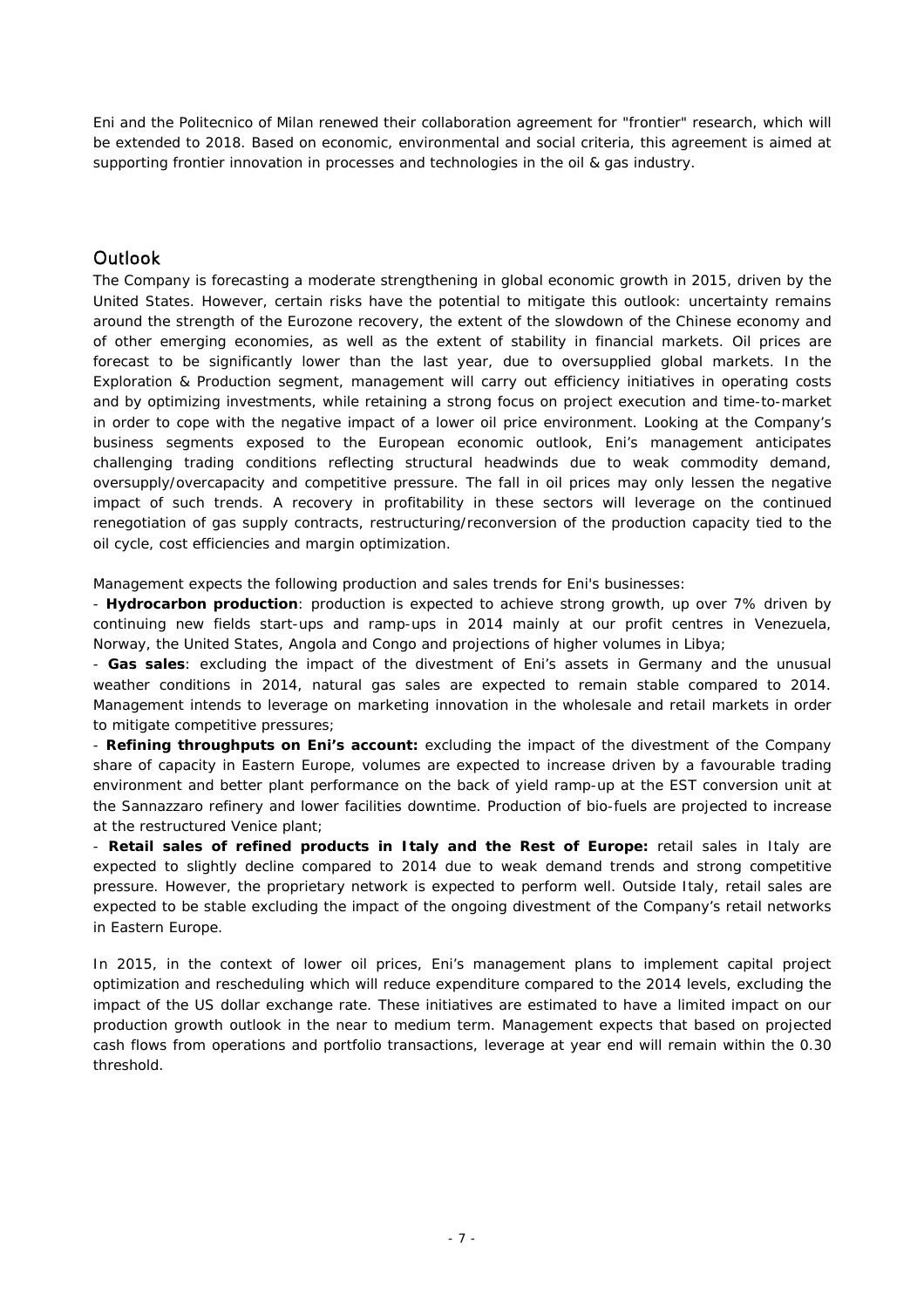This press release has been prepared on a voluntary basis in accordance with the best practices in the marketplace. It provides data and information on the Company's business and financial performance for the second quarter and the first half of 2015 (unaudited). Results of operations for the first half of 2015 and material business trends have been extracted from the interim consolidated report 2015 which has been prepared in compliance with article 154-ter of the Italian code for securities and exchanges ("Testo Unico della Finanza" - TUF) and approved by the Company's Board of Directors yesterday. The interim report has been transmitted to the Company's external auditor as provided by applicable regulations. Publication of the interim report is scheduled within the terms of law, alongside the Company's external auditor report upon completion of relevant audits.

Results and cash flow are presented for the first quarter and the second quarter of 2015 and for the second quarter 2014. Information on liquidity and capital resources relates to end of the periods as of June 30, 2015, March 31, 2015, and December 31, 2014. Statements presented in this press release are comparable with those presented in the statutory financial statements of the Company's consolidated annual report on Form 20-F and interim report.

Quarterly accounts set forth herein have been prepared in accordance with the evaluation and recognition criteria set by the International Financial Reporting Standards (IFRS) issued by the International Accounting Standards Board (IASB) and adopted by the European Commission according to the procedure set forth in Article 6 of the European Regulation (CE) No. 1606/2002 of the European Parliament and European Council of July 19, 2002. Those criteria are unchanged from the 2014 annual report on form 20-F filed with the US SEC on April 2, 2015 which investors are urged to read.

#### **New segmental reporting of Eni**

Eni's segmental reporting is established on the basis of the Group's operating segments that are evaluated regularly by the chief operating decision maker (the CEO) in deciding how to allocate resources and in assessing performance.

Effective January 1, 2015, Eni's segment information was modified to align Eni's reportable segments to certain changes in the organization and in profit accountability defined by Eni's top management. The main changes adopted compared to the previous setup of the segment information related to:

- Results of the oil and products trading activities and related risk management activities were transferred to the Gas & Power segment, consistently with the new organizational setup. In previous reporting periods, results of those activities were reported within the Refining & Marketing segment as part of a reporting structure which highlighted results for each stream of commodities. In 2014, this activity reported net sales from operations of approximately €50 billion and an operating loss of €122 million;
- R&M and Chemicals operating segments are now combined into a single reportable segment because a single manager is accountable for both the two segments, they show similar long-term economic performance, have comparable products and production processes;
- The previous reporting segments "Corporate and financial companies" and "Other activities" have been combined being residual components of the Group, in order to reduce the number of reportable segments in line with the segmental reporting of the comparable oil&gas players.

The segmental financial information reported to the CEO comprises segment revenues, operating profit, as well as segmental assets and liabilities, which are reviewed only on occasion of the statutory reports (the annual and the interim reports). Furthermore, management also assesses the adjusted operating and net profit by business segment. Adjusted results represent non-GAAP measures and are disclosed elsewhere in this press release.

As of June 30, 2015, Eni's reportable segments have been regrouped as follows:

- **E&P:** is engaged in exploring for and recovering crude oil and natural gas, including participation to projects for the liquefaction of natural gas;

- **G&P**: is engaged in supply and marketing of natural gas at wholesale and retail markets, supply and marketing of LNG and supply, production and marketing of power at retail and wholesale markets. G&P is engaged in supply and marketing of crude oil and oil products targeting the operational requirements of Eni's refining business and in commodity trading (including crude oil, natural gas, oil products, power, emission allowances, etc.) targeting to both hedge and stabilize the Group industrial and commercial margins according to an integrated view and to optimize margins;

- **R&M and Chemicals:** is engaged in manufacturing, supply and distribution and marketing activities for oil products and chemicals. In previous reporting periods, these two operating segments were reported separately;

- **Engineering & Construction**: Eni through its subsidiary Saipem which is listed on the Italian Stock Exchange (Eni's share being 43%) is engaged in the design, procurement and construction of industrial complexes, plants and infrastructures for the oil&gas industries and in supplying drilling and other oilfield services;

- **Corporate and other activities:** represents the key support functions, comprising holdings and treasury, headquarters, central functions like IT, HR, real estate, self-insurance activities, as well as the Group environmental clean-up and remediation activities performed by the subsidiary Syndial.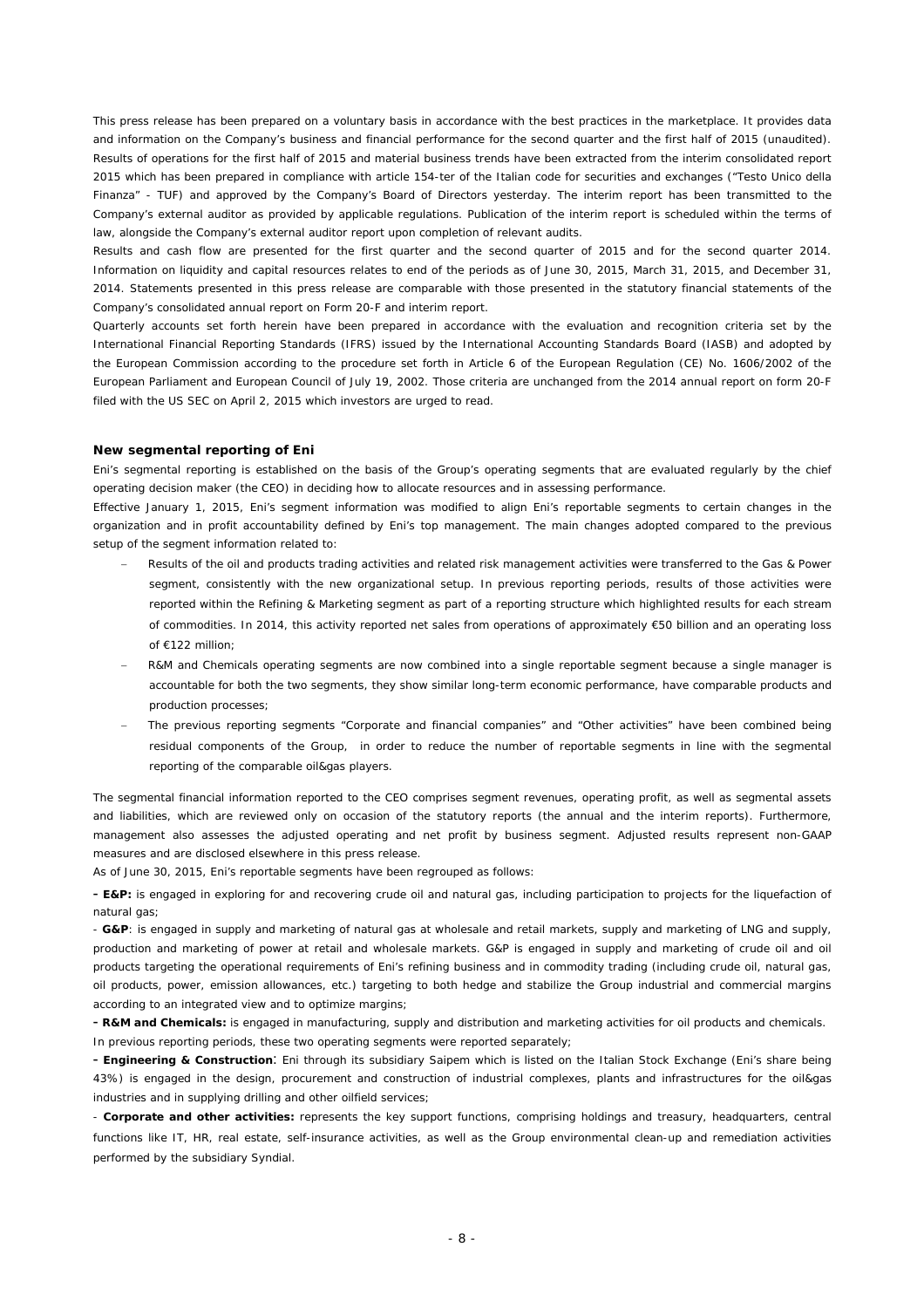The comparative reporting periods of this press release have been restated consistently with the new segmental reporting adopted by the Group effective January 1, 2015.

In the table below the key performance indicators of segmental reporting are furnished with reference to the full year 2014 and to the comparative quarterly and semi-annual reporting periods furnished in this press release, which were restated in accordance with the new e segmental reporting adopted by Eni.

For more details on Eni's new segmental reporting see the notes to the press release on the first quarter of 2015 results, published on April 29, 2015.

#### **AS REPORTED**

| $(\in$ million)                  | E&P    | G&P    | R&M      | <b>Versalis</b> | Engineering<br>& Construction | Corporate<br>and financial<br>companies | Other<br>activities | Impact of<br>unrealized<br>intragroup profit<br>elimination | <b>GROUP</b> |
|----------------------------------|--------|--------|----------|-----------------|-------------------------------|-----------------------------------------|---------------------|-------------------------------------------------------------|--------------|
| Second quarter 2014              |        |        |          |                 |                               |                                         |                     |                                                             |              |
| Net sales from operations        | 7,368  | 5,558  | 15,339   | 1,402           | 3,075                         | 342                                     | 19                  | (5,750)                                                     | 27,353       |
| Operating profit                 | 2,791  | 40     | (262)    | (158)           | 164                           | (63)                                    | (93)                | (164)                                                       | 2,255        |
| Adjusted operating profit        | 2,981  | 70     | (219)    | (93)            | 165                           | (58)                                    | (43)                | (75)                                                        | 2,728        |
| First Half 2014                  |        |        |          |                 |                               |                                         |                     |                                                             |              |
| Net sales from operations        | 14,802 | 14,782 | 28,686   | 2,804           | 5,966                         | 671                                     | 34                  | (11, 189)                                                   | 56,556       |
| Operating profit                 | 6,221  | 653    | (623)    | (286)           | 291                           | (143)                                   | (145)               | (67)                                                        | 5,901        |
| Adjusted operating profit        | 6,431  | 311    | (442)    | (182)           | 293                           | (139)                                   | (88)                | 35                                                          | 6,219        |
| Full year 2014                   |        |        |          |                 |                               |                                         |                     |                                                             |              |
| Net sales from operations        | 28,488 | 28,250 | 56,153   | 5,284           | 12,873                        | 1,378                                   | 78                  | (22, 657)                                                   | 109,847      |
| <b>Operating profit</b>          | 10,766 | 186    | (2, 229) | (704)           | 18                            | (246)                                   | (272)               | 398                                                         | 7,917        |
| <b>Adjusted operating profit</b> | 11,551 | 310    | (208)    | (346)           | 479                           | (265)                                   | (178)               | 231                                                         | 11,574       |
| Assets directly attributable     | 68,113 | 16,603 | 12,993   | 3,059           | 14,210                        | 1,042                                   | 258                 | (486)                                                       | 115,792      |

#### **AS RESTATED**

| $(6$ million)                    | E&P    | G&P    | R&M and<br><b>Chemicals</b> | Engineering<br>& Construction | Corporate<br>and other<br>activities | Impact of<br>unrealized<br>intragroup<br>profit<br>elimination | <b>GROUP</b> |
|----------------------------------|--------|--------|-----------------------------|-------------------------------|--------------------------------------|----------------------------------------------------------------|--------------|
| Second quarter 2014              |        |        |                             |                               |                                      |                                                                |              |
| Net sales from operations        | 7,368  | 17.968 | 7,439                       | 3,075                         | 353                                  | (8, 850)                                                       | 27,353       |
| Operating profit                 | 2,791  | (19)   | (361)                       | 164                           | (156)                                | (164)                                                          | 2,255        |
| Adjusted operating profit        | 2,981  | 14     | (256)                       | 165                           | (101)                                | (75)                                                           | 2,728        |
| First Half 2014                  |        |        |                             |                               |                                      |                                                                |              |
| Net sales from operations        | 14,802 | 37,941 | 14,455                      | 5,966                         | 691                                  | (17, 299)                                                      | 56,556       |
| Operating profit                 | 6,221  | 592    | (848)                       | 291                           | (288)                                | (67)                                                           | 5,901        |
| Adjusted operating profit        | 6,431  | 256    | (569)                       | 293                           | (227)                                | 35                                                             | 6,219        |
| Full year 2014                   |        |        |                             |                               |                                      |                                                                |              |
| Net sales from operations        | 28,488 | 73,434 | 28,994                      | 12,873                        | 1,429                                | (35, 371)                                                      | 109,847      |
| <b>Operating profit</b>          | 10,766 | 64     | (2, 811)                    | 18                            | (518)                                | 398                                                            | 7,917        |
| <b>Adjusted operating profit</b> | 11,551 | 168    | (412)                       | 479                           | (443)                                | 231                                                            | 11,574       |
| Assets directly attributable     | 68,113 | 19,342 | 13,313                      | 14,210                        | 1,300                                | (486)                                                          | 115,792      |

Non-GAAP financial measures and other performance indicators disclosed throughout this press release are accompanied by explanatory notes and tables to help investors to gain a full understanding of said measures in line with guidance provided by recommendation CESR/05-178b.

*Eni's Chief Financial and Risk Management Officer, Massimo Mondazzi, in his position as manager responsible for the preparation of*  the Company's financial reports, certifies that data and information disclosed in this press release correspond to the Company's *evidence and accounting books and records, pursuant to rule 154-bis paragraph 2 of Legislative Decree No. 58/1998.*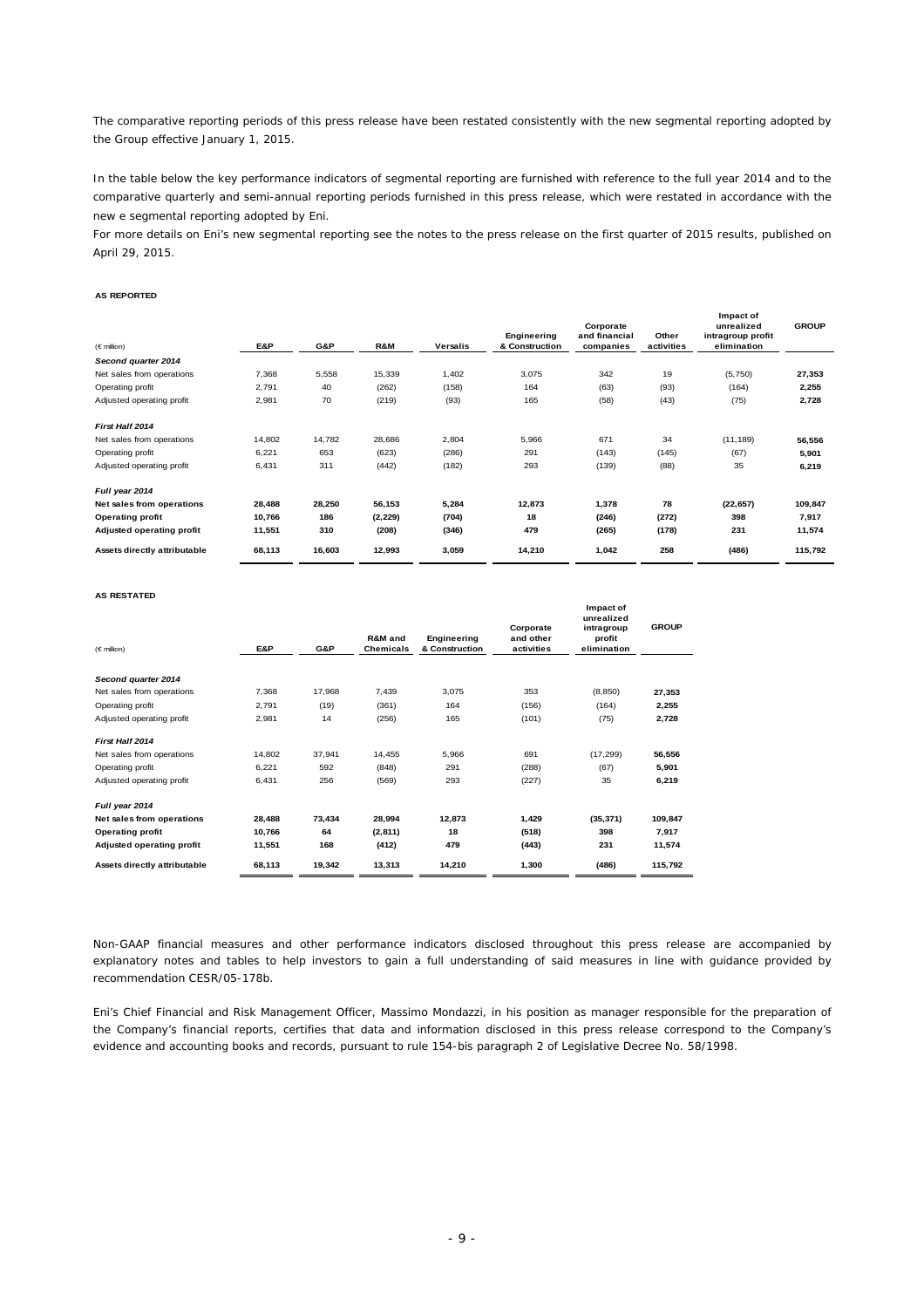#### **Disclaimer**

*This press release, in particular the statements under the section "Outlook", contains certain forward-looking statements particularly those regarding capital expenditure, development and management of oil and gas resources, dividends, allocation of future cash flow from operations, future operating performance, gearing, targets of production and sales growth, new markets and the progress and*  timing of projects. By their nature, forward-looking statements involve risks and uncertainties because they relate to events and *depend on circumstances that will or may occur in the future. Actual results may differ from those expressed in such statements, depending on a variety of factors, including the timing of bringing new fields on stream; management's ability in carrying out industrial plans and in succeeding in commercial transactions; future levels of industry product supply; demand and pricing; operational issues; general economic conditions; political stability and economic growth in relevant areas of the world; changes in*  laws and governmental regulations; development and use of new technology; changes in public expectations and other changes in *business conditions; the actions of competitors and other factors discussed elsewhere in this document. Due to the seasonality in demand for natural gas and certain refined products and the changes in a number of external factors affecting Eni's operations, such as prices and margins of hydrocarbons and refined products, Eni's results from operations and changes in net borrowings for the second quarter of the year cannot be extrapolated on an annual basis.* 

\* \* \*

**Company Contacts Press Office:** +39.0252031875 - +39.0659822030 **Freephone for shareholders (from Italy):** 800940924 **Freephone for shareholders (from abroad):** +80011223456 **Switchboard:** +39-0659821

**ufficio.stampa@eni.com segreteriasocietaria.azionisti@eni.com investor.relations@eni.com** 

#### **Website: www.eni.com**

 $\star$  \* \* \*

#### **Eni**

Società per Azioni Rome, Piazzale Enrico Mattei, 1 Share capital: €4,005,358,876 fully paid Tax identification number 00484960588 Tel.: +39 0659821 - Fax: +39 0659822141

This press release for the second quarter and the first half of 2015 (unaudited) is also available on Eni's website **eni.com**.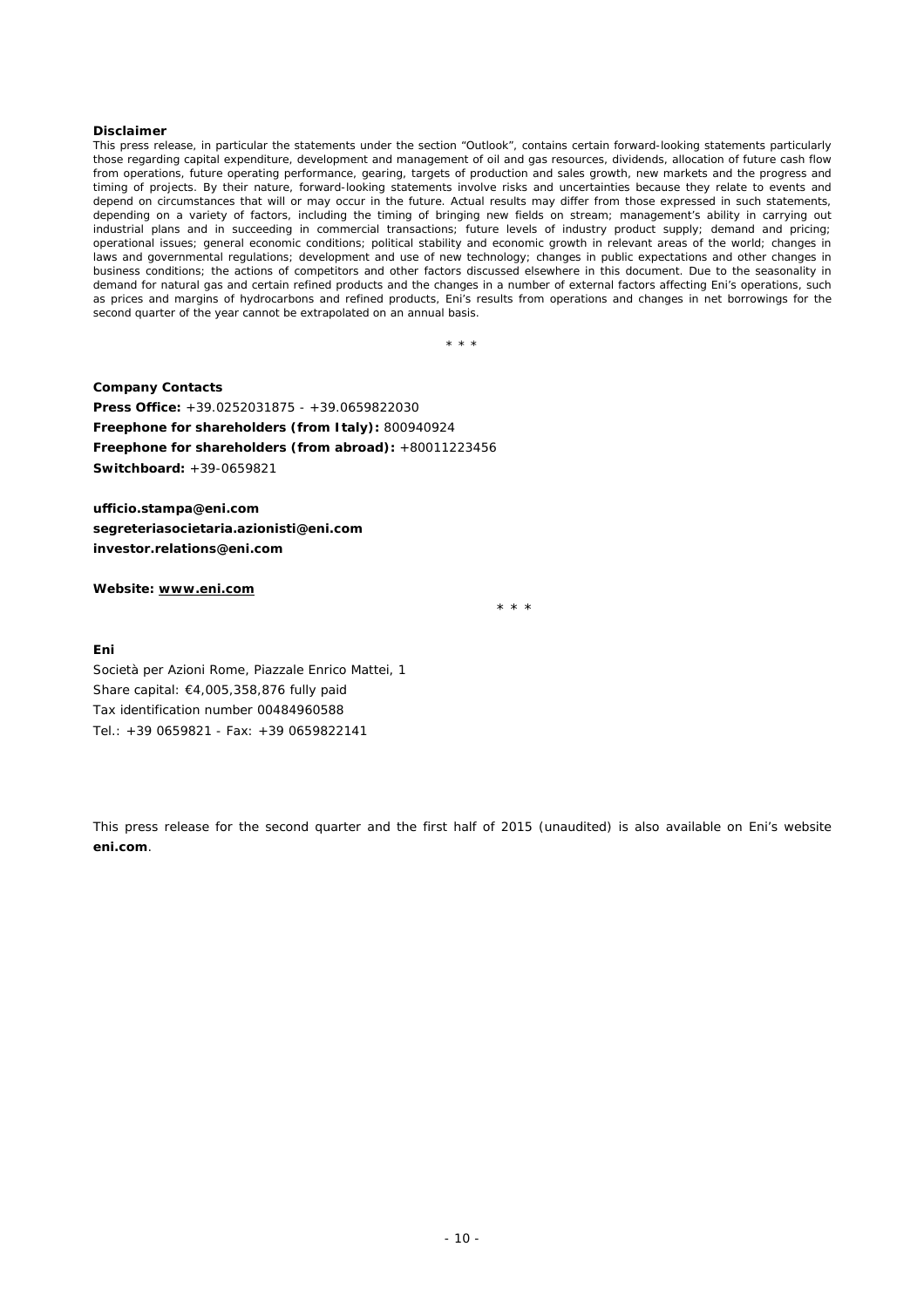## Quarterly consolidated report Summary results for the second quarter and first half of 2015

| (€ million)       |                  |                   |                                   |                                                        |                   |          |                      |
|-------------------|------------------|-------------------|-----------------------------------|--------------------------------------------------------|-------------------|----------|----------------------|
| Second<br>Quarter | First<br>Quarter | Second<br>Quarter | % Ch.<br><b>II</b> Q.15<br>vs. II |                                                        | <b>First Half</b> |          |                      |
| 2014              | 2015             | 2015              | Q.14                              |                                                        | 2014              | 2015     | % Ch.                |
| 27,353            | 23,786           | 22,193            | (18.9)                            | Net sales from operations                              | 56,556            | 45,979   | (18.7)               |
| 2,255             | 1,551            | 394               | (82.5)                            | Operating profit                                       | 5,901             | 1,945    | (67.0)               |
| 8                 | 125              | (66)              |                                   | Exclusion of inventory holding (gains) losses          | 15                | 59       |                      |
| 465               | (109)            | 434               |                                   | Exclusion of special items                             | 303               | 325      |                      |
| 2,728             | 1,567            | 762               | (72.1)                            | Adjusted operating profit                              | 6,219             | 2,329    | (62.6)               |
|                   |                  |                   |                                   | Breakdown by segment:                                  |                   |          |                      |
| 2,981             | 955              | 1,533             | (48.6)                            | <b>Exploration &amp; Production</b>                    | 6,431             | 2,488    | (61.3)               |
| 14                | 294              | 31                | $\cdot$                           | Gas & Power                                            | 256               | 325      | 27.0                 |
| (256)             | 121              | 105               | $\ddotsc$                         | Refining & Marketing and Chemicals                     | (569)             | 226      | $\ddotsc$            |
| 165               | 160              | (740)             | $\ddotsc$                         | Engineering & Construction                             | 293               | (580)    | $\ddot{\phantom{a}}$ |
| (101)             | (89)             | (123)             | (21.8)                            | Corporate and other activities                         | (227)             | (212)    | 6.6                  |
|                   |                  |                   |                                   | Impact of unrealized intragroup profit elimination and |                   |          |                      |
| (75)              | 126              | (44)              |                                   | other consolidation adjustments (a)                    | 35                | 82       |                      |
| 2,563             | 1,407            | 1,502             | (41.4)                            | Adjusted operating profit excluding Saipem             | 5,926             | 2,909    | (50.9)               |
| (252)             | (185)            | (256)             |                                   | Net finance (expense) income (b)                       | (473)             | (441)    |                      |
| 285               | 299              | 152               |                                   | Net income from investments (b)                        | 481               | 451      |                      |
| (1,839)           | (977)            | (965)             |                                   | Income taxes (b)                                       | (4,074)           | (1, 942) |                      |
| 66.6              | 58.1             | 146.7             |                                   | Tax rate (%)                                           | 65.4              | 83.0     |                      |
| 922               | 704              | (307)             |                                   | Adjusted net profit                                    | 2,153             | 397      | (81.6)               |
| 658               | 704              | (113)             |                                   | Net profit attributable to Eni's shareholders          | 1,961             | 591      | (69.9)               |
| 5                 | 87               | (46)              |                                   | Exclusion of inventory holding (gains) losses          | 11                | 41       |                      |
| 220               | (143)            | 298               |                                   | Exclusion of special items                             | 102               | 155      |                      |
| 883               | 648              | 139               | (84.3)                            | Adjusted net profit attributable to Eni's shareholders | 2,074             | 787      | (62.1)               |
|                   |                  |                   |                                   | Adjusted net profit attributable to Eni's shareholders |                   |          |                      |
| 831               | 600              | 448               | (46.1)                            | excluding Saipem                                       | 1,981             | 1,048    | (47.1)               |
|                   |                  |                   |                                   | Net profit attributable to Eni's shareholders          |                   |          |                      |
| 0.18              | 0.20             | (0.04)            | $\ddotsc$                         | per share $(E)$                                        | 0.54              | 0.16     | (70.4)               |
| 0.49              | 0.45             | (0.09)            | $\ddotsc$                         | per ADR (\$)                                           | 1.48              | 0.36     | (75.7)               |
|                   |                  |                   |                                   | Adjusted net profit attributable to Eni's shareholders |                   |          |                      |
| 0.24              | 0.18             | 0.04              | (83.3)                            | per share $(E)$                                        | 0.57              | 0.22     | (61.4)               |
| 0.66              | 0.41             | 0.09              | (86.4)                            | per ADR (\$)                                           | 1.56              | 0.49     | (68.6)               |
| 3,612.2           | 3,601.1          | 3,601.1           |                                   | Weighted average number of outstanding shares (c)      | 3,615.0           | 3,601.1  |                      |
| 3,589             | 2,304            | 3,374             | (6.0)                             | Net cash provided by operating activities              | 5,740             | 5,678    | (1.1)                |
| 2,979             | 2,899            | 3,338             | 12.1                              | Capital expenditure                                    | 5,524             | 6,237    | 12.9                 |

(a) Unrealized intragroup profit elimination mainly pertained to intragroup sales of commodities, services and capital goods recorded in the assets of the purchasing<br>business segment as of the end of the period.<br>(b) Exclud

#### Trading environment indicators

| Second  | First   |                   |                          |                                                    |                   |       |           |
|---------|---------|-------------------|--------------------------|----------------------------------------------------|-------------------|-------|-----------|
| Quarter | Quarter | Second<br>Quarter | <b>II Q.15</b><br>vs. II |                                                    | <b>First Half</b> |       |           |
| 2014    | 2015    | 2015              | Q.14                     |                                                    | 2014              | 2015  | % Ch.     |
| 109.63  | 53.97   | 61.92             | (43.5)                   | Average price of Brent dated crude oil (a)         | 108.93            | 57.95 | (46.8)    |
| 1.371   | 1.126   | 1.105             | (19.4)                   | Average EUR/USD exchange rate (b)                  | 1.370             | 1.116 | (18.5)    |
| 79.96   | 47.93   | 56.04             | (29.9)                   | Average price in euro of Brent dated crude oil     | 79.51             | 51.93 | (34.7)    |
| 2.29    | 7.57    | 9.13              | $\ddotsc$                | Standard Eni Refining Margin (SERM) <sup>(c)</sup> | 1.73              | 8.35  | $\ddotsc$ |
| 7.55    | 7.27    | 6.84              | (9.4)                    | Price of NBP gas <sup>(d)</sup>                    | 8.75              | 7.05  | (19.4)    |
| 0.30    | 0.05    | (0.01)            | $\ddotsc$                | Euribor - three-month euro rate (%)                | 0.30              | 0.02  | (93.3)    |
| 0.20    | 0.26    | 0.28              | 40.0                     | Libor - three-month dollar rate (%)                | 0.20              | 0.27  | 35.0      |

(a) In USD dollars per barrel. Source: Platt's Oilgram.

(b) Source: ECB.

(c) In USD per barrel FOB Mediterranean Brent dated crude oil. Source: Eni calculations. Approximates the margin of Eni's refining system in consideration of material balances and refineries' product yields.

(d) In USD per million BTU (British Thermal Unit). Source: Platt's Oilgram.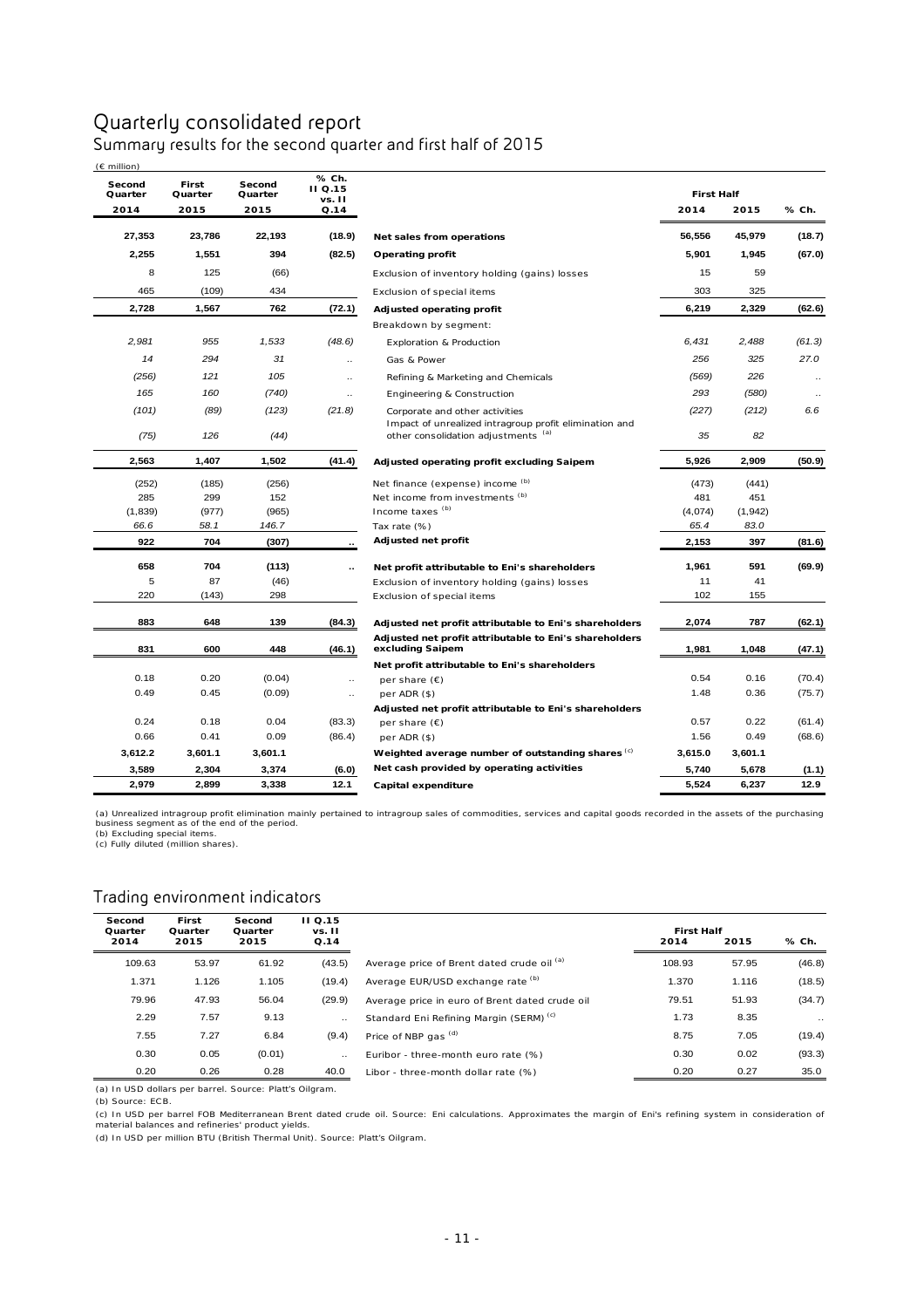## Group results

### Reported

In the second quarter of 2015, Eni reported **operating profit** of €394 million and **net loss** of €113 million, compared to an operating profit of €2,255 million and net profit of €658 million in the second quarter of 2014.

The operating performance (down by 82.5%) was negatively impacted by sharply lower Brent prices (down by 44%) reflected in lower revenues from Exploration & Production and lower results incurred by Saipem which were due to a weak oil price environment for the whole sector. These negatives were partly offset by higher production, the depreciation of the euro against the dollar and progress made in turning around the refining and chemical businesses, which also benefitted from better margins returning to profitability.

Finally, net loss of €113 million compared to a net profit of €658 million in the second quarter of 2014, was affected by the recognition of a loss on the fair-valued interests in Galp and Snam, which underlay two convertible bonds (down by €53 million compared to a gain of €99 million in the year-ago quarter). The tax rate increase was due to non-taxable losses of Saipem.

### Adjusted

In the second quarter of 2015, **adjusted operating profit** excluding Saipem losses (down €740 million in the quarter) amounted to  $\epsilon$ 1,502 million ( $\epsilon$ 2,909 million in the first half of 2015), down by 41.4% from the second quarter of 2014 (down by 50.9% in the first half of 2015). **Adjusted net profit attributable to Eni's shareholders** excluding Saipem amounted to €448 million, decreasing by €383 million from the second quarter of 2014, down by 46.1% (€1,048 million in the first half of 2015, down by €933 million, or 47.1%, from the first half of 2014).

Group adjusted operating profit was €762 million, declining by 72.1%. Adjusted net profit of €139 million decreased by €744 million, or 84.3%. Adjusted net profit was calculated by excluding an inventory holding gain of €46 million and special charges of €298 million, net of tax. Furthermore, adjusted operating profit comprises exchange rate differences and exchange rate derivatives, which are entered into to manage exposure to exchange rate risk in commodity pricing formulas and trade receivables or payables denominated in a currency other than the functional currency (a charge of €99 million).

In the first half of 2015, Group adjusted operating profit was  $\epsilon$ 2,329 million, declining by 62.6%. Adjusted net profit of €787 million reflected a decrease of €1,287 million, or 62.1%, net of the inventory holding loss (€41 million) and special charges of €155 million, resulting in a positive adjustment of €196 million.

**Special items of the operating profit** (net charges of €434 million and €325 million, in the second quarter and the first half of 2015, respectively) comprised: (i) gains on divestment of non-strategic oil & gas assets (€344 million in the first half of 2015), mainly in Nigeria; (ii) the effects of the fair-value evaluation of certain commodity derivatives lacking the formal criteria to be accounted as hedges under IFRS (charges of €51 million and €157 million in the second quarter and the first half of 2015, respectively); (iii) impairment of assets (€323 million and €351 million in the two reporting periods) mainly relating to vessels and logistical hubs in the Engineering & Construction segment (€211 million) due to expected lower utilization rates, an oil&gas property in the United Kingdom (€49 million) and investments made for compliance and stay-in-business purposes at cash generating units that were completely written-off in previous reporting periods in the Refining & Marketing and Chemicals segment; and (iv) environmental provisions (€124 million and €144 million in the quarter and the first half, respectively) and provisions for redundancy incentives ( $\epsilon$ 10 million and  $\epsilon$ 16 million, respectively).

**Non-operating special items** excluded from the adjusted results mainly comprised of the negative fair-value evaluation of certain exchange rate derivatives to hedge Saipem's future exposure on acquired contracts for the parts yet to be executed (€83 million). Special items on income taxes related to the tax effects of special gains/charges in operating profit and a reversal of deferred taxation due to changes in the United Kingdom tax law.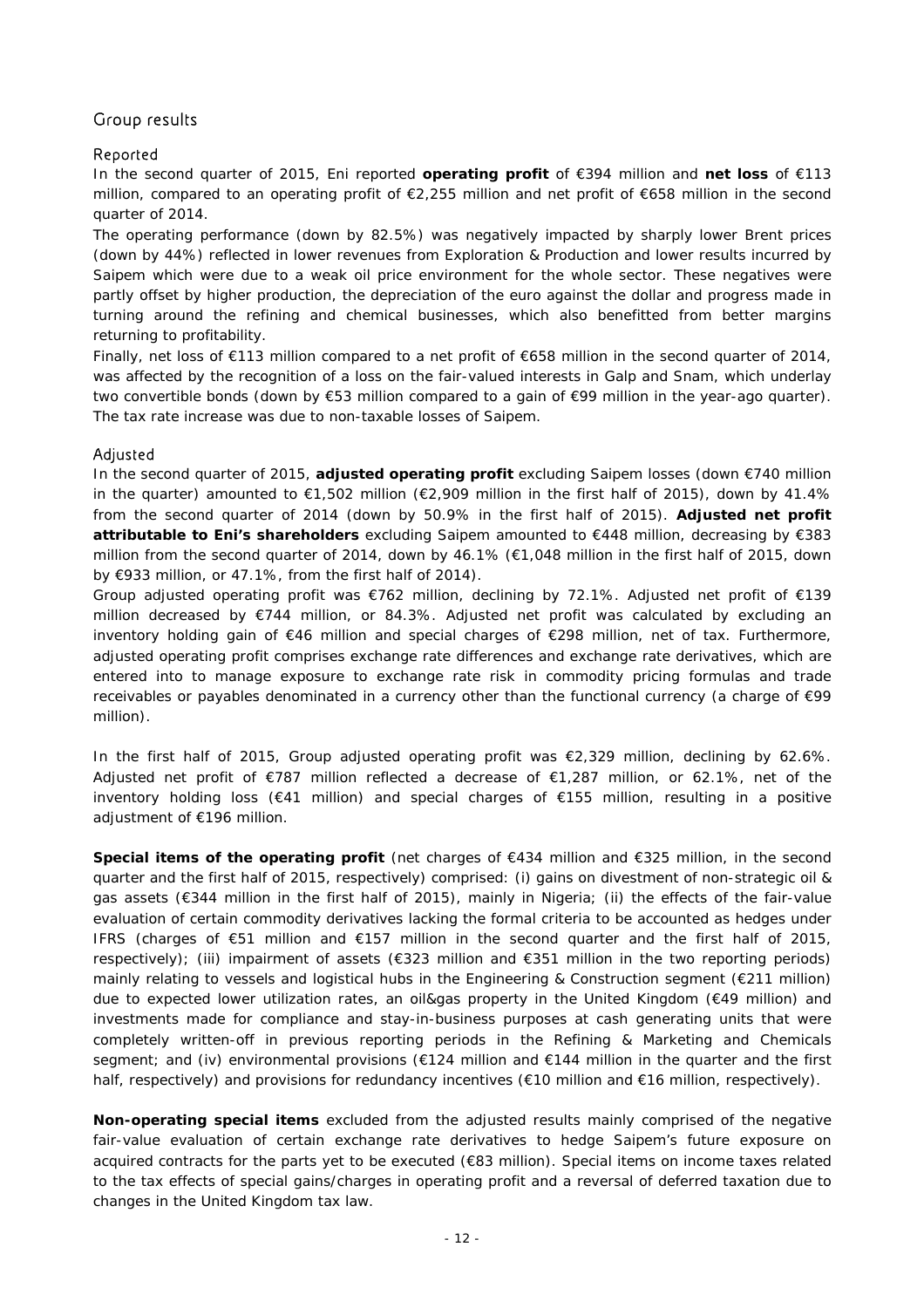### Results by business segment

The trend in the Group's adjusted net profit for the second quarter and the first half of 2015, reflected lower adjusted operating results recorded by the Exploration & Production and Engineering & Construction segments, offset by improvements in the Refining & Marketing and Chemicals segment reflecting a recovery in margins of refined products and chemical commodities as well as efficiency and optimization initiatives.

### Exploration & Production

In the second quarter of 2015, the Exploration & Production segment reported lower adjusted operating profit, down by 48.6% to €1,533 million (down by 61.3% in the first half). This result reflected sharply lower oil and gas realizations in dollar terms (down by 42% and 44% on average, in the quarter and the first half of 2015, respectively) driven by lower prices for the marker Brent crude oil (down by 44%) and a weak trading environment for gas in Europe and in the United States. These negatives were partly offset by positive exchange rate effects, higher production sold and lower exploration costs.

Adjusted net profit of €571 million declined by 50.4% (€689 million in the first half of 2015, down by 72%). Net profit was negatively affected by an increased adjusted tax rate of 2 percentage points (up by approximately 11 percentage points in the first half of 2015) due to a larger share of taxable profit reported in countries with higher rates of taxes.

### Gas & Power

In the second quarter of 2015, the Gas & Power segment reported an adjusted operating profit of €31 million, which was up by €17 million from the same period of the previous year. The increase was due to contracts renegotiations of the period, partly offset by lower one-off effects related to past renegotiations, against the backdrop of a weak trading environment both for gas and power. Adjusted net profit for the quarter amounted to €4 million, an increase of €2 million from the second quarter of 2014. In the first half of 2015, adjusted operating profit of €325 million was an increase of €69 million from the first half of 2014. This was driven by better competitiveness of the long-term gas supply portfolio on the back of the renegotiation process, as well as the improved performance reported by high-value segments, namely the retail gas segment, due to more typical winter weather conditions compared to the first half of 2014. These positives were partly offset by lower one-offs as the renegotiations made in 2014 also comprised the purchase costs of volumes supplied in previous reporting periods. Overall, the Gas & Power segment reported an adjusted net profit of €222 million, an increase of €59 million from the same period of the previous year.

### Refining & Marketing and Chemicals

In the second quarter of 2015, the Refining & Marketing and Chemicals segment reported an adjusted operating profit of €105 million, significantly better than the adjusted operating loss of €256 million incurred in the second quarter of 2014, up by €361 million (€226 million the adjusted operating profit for the first half of 2015, an increase of €795 million). This trend was due to gains in efficiency and optimization, which together with the ongoing margin recovery supported the return to profitability. Adjusted net profit of €79 million in the second quarter of 2015 reflected an increase of €283 million

from the second quarter of 2014 when this segment reported an adjusted net loss of €204 million (€175 million in the first half of 2015, an increase of €618 million from the adjusted net loss of €443 million reported in the first half of 2014).

### Engineering & Construction

In the second quarter of 2015, the Engineering & Construction segment reported an adjusted operating loss of €740 million (down €580 million in the first half of 2015), decreasing by €905 million and €873 million from the second quarter and the first half of 2014, respectively. This was driven by write-downs of pending revenues and trade receivables which were due to a weak oil price environment.

Adjusted net loss was €717 million in the second quarter (down €606 million in the first half of 2015) compared to an adjusted net profit of €120 million (a net profit of €215 million in the first half of 2014).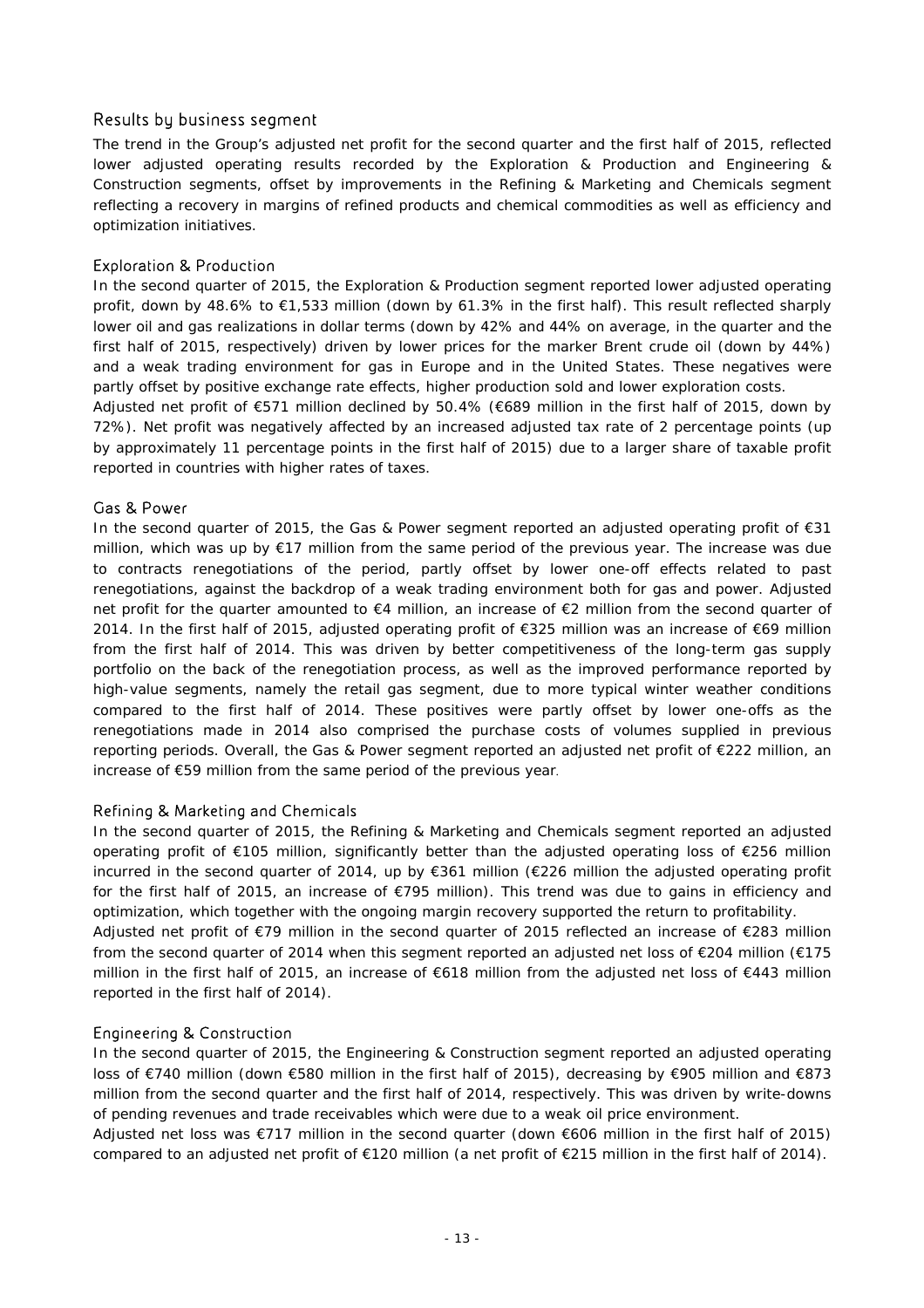### Summarized Group Balance Sheet<sup>6</sup>

 $\overline{a}$ 

|                                                              | Dec. 31, 2014 | Mar. 31, 2015 | Jun. 30, 2015 | Change vs. Dec.<br>31, 2014 | Change vs. Mar.<br>31, 2015 |
|--------------------------------------------------------------|---------------|---------------|---------------|-----------------------------|-----------------------------|
| <b>Fixed assets</b>                                          |               |               |               |                             |                             |
| Property, plant and equipment                                | 71,962        | 78,509        | 76.845        | 4,883                       | (1,664)                     |
| Inventories - Compulsory stock                               | 1,581         | 1,738         | 1,571         | (10)                        | (167)                       |
| Intangible assets                                            | 3,645         | 3,653         | 3,551         | (94)                        | (102)                       |
| Equity-accounted investments and other investments           | 5,130         | 5,734         | 5,575         | 445                         | (159)                       |
| Receivables and securities held for operating purposes       | 1,861         | 2,116         | 2,196         | 335                         | 80                          |
| Net payables related to capital expenditure                  | (1, 971)      | (1, 592)      | (2,037)       | (66)                        | (445)                       |
|                                                              | 82,208        | 90,158        | 87,701        | 5,493                       | (2, 457)                    |
| Net working capital                                          |               |               |               |                             |                             |
| Inventories                                                  | 7,555         | 7,590         | 7,386         | (169)                       | (204)                       |
| Trade receivables                                            | 19,709        | 21,450        | 18,293        | (1, 416)                    | (3, 157)                    |
| Trade payables                                               | (15, 015)     | (16, 177)     | (14, 253)     | 762                         | 1,924                       |
| Tax payables and provisions for net deferred tax liabilities | (1,865)       | (2,597)       | (2, 314)      | (449)                       | 283                         |
| Provisions                                                   | (15, 898)     | (16, 459)     | (16, 387)     | (489)                       | 72                          |
| Other current assets and liabilities                         | 222           | 481           | 1,121         | 899                         | 640                         |
|                                                              | (5, 292)      | (5, 712)      | (6, 154)      | (862)                       | (442)                       |
| Provisions for employee post-retirement benefits             | (1, 313)      | (1, 313)      | (1, 304)      | 9                           | 9                           |
| Assets held for sale including related liabilities           | 291           | 209           | 106           | (185)                       | (103)                       |
| CAPITAL EMPLOYED, NET                                        | 75,894        | 83,342        | 80.349        | 4,455                       | (2,993)                     |
| Eni shareholders' equity                                     | 59,754        | 65,772        | 61,891        | 2,137                       | (3,881)                     |
| Non-controlling interest                                     | 2,455         | 2,430         | 1,981         | (474)                       | (449)                       |
| Shareholders' equity                                         | 62,209        | 68,202        | 63,872        | 1,663                       | (4, 330)                    |
| <b>Net borrowings</b>                                        | 13,685        | 15,140        | 16,477        | 2,792                       | 1,337                       |
| TOTAL LIABILITIES AND SHAREHOLDERS' EQUITY                   | 75,894        | 83,342        | 80,349        | 4,455                       | (2,993)                     |
| Leverage                                                     | 0.22          | 0.22          | 0.26          | 0.04                        | 0.04                        |

The Summarized Group Balance Sheet was affected by a sharp movement in the EUR/USD exchange rate which determined an increase in net capital employed, net borrowings and total equity of €3,766 million, €259 million and €3,507 million respectively. This was due to translation into euros of the financial statements of US-denominated subsidiaries reflecting a 7.83% appreciation of the US dollar against the euro (1 EUR= 1.119 USD at June 30, 2015 compared to 1.214 at December 31, 2014).

**Fixed assets** (€87,701 million) increased by €5,493 million from December 31, 2014. This trend was attributable to favourable currency movements, capital expenditure (€6,237 million) partly offset by depreciation, depletion, amortization and impairment charges of €5,851 million.

**Net working capital** (negative €6,154 million) decreased by €862 million. This reflected: (i) higher provisions (up by €489 million) due to currency movements and higher tax payables and provisions for net deferred tax liabilities (up by €449 million) due to taxes accrued in the period; (ii) a lower balance of trade receivables and trade payables (up by €654 million) mainly in the Gas & Power segment. These decreases were offset by increased other current assets and liabilities (up by €899 million) following the increase of net receivables vs. joint venture partners in the Exploration & Production segment.

**Net assets held for sale including related liabilities** (€106 million) mainly included the fair value of the networks for marketing fuels in the Slovakia and Czech Republic.

**Shareholders' equity including non-controlling interest** was €63,872 million, representing an increase of €1,663 million from December 31, 2014. This was due to comprehensive income for the period (€3,672 million) related to net profit (€57 million), positive foreign currency translation differences (€3,507 million) and a positive change in the cash flow hedge reserve (€156 million). These positives were offset by dividend distribution and other changes of €2,009 million (€2,017 million being the 2014 balance dividend paid to Eni's shareholders and dividends to other subsidiaries).

<sup>&</sup>lt;sup>6</sup> The summarized Group balance sheet aggregates the amount of assets and liabilities derived from the statutory balance sheet in accordance with functional criteria which consider the enterprise conventionally divided into the three fundamental areas focusing on resource investments, operations and financing. Management believes that this summarized Group balance sheet is useful information in assisting investors to assess Eni's capital structure and to analyze its sources of funds and investments in fixed assets and working capital. Management uses the summarized Group balance sheet to calculate key ratios such as the proportion of net borrowings to shareholders' equity (leverage) intended to evaluate whether Eni's financing structure is sound and wellbalanced.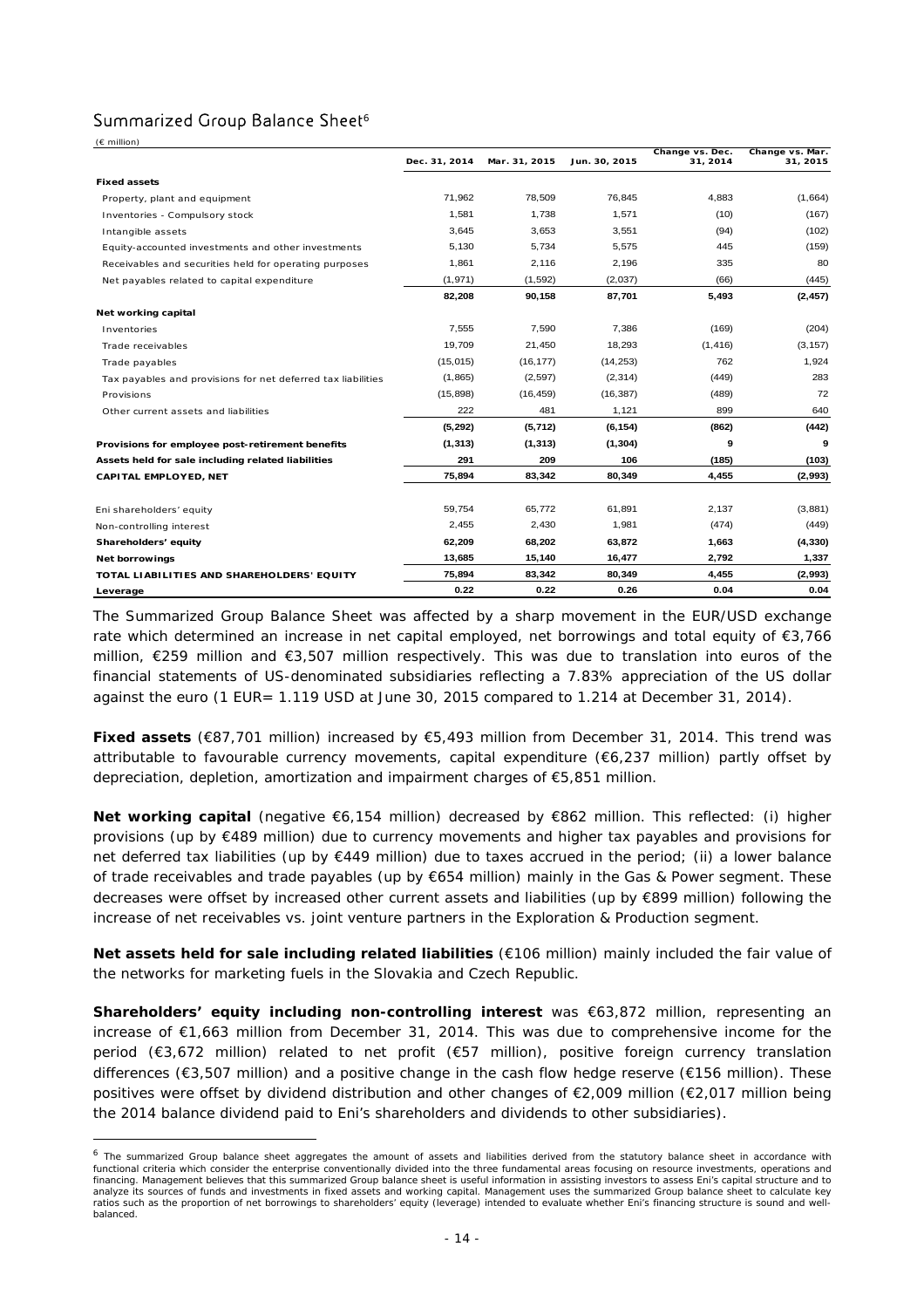### Summarized Group Cash Flow Statement<sup>7</sup>

| $(E \text{ million})$ |                  |                   |                                                                                   |                   |          |          |
|-----------------------|------------------|-------------------|-----------------------------------------------------------------------------------|-------------------|----------|----------|
| Second<br>Quarter     | First<br>Quarter | Second<br>Quarter |                                                                                   | <b>First Half</b> |          |          |
| 2014                  | 2015             | 2015              |                                                                                   | 2014              | 2015     | Change   |
| 581                   | 618              | (561)             | Net profit                                                                        | 1,918             | 57       | (1,861)  |
|                       |                  |                   | Adjustments to reconcile net profit to net cash provided by operating activities: |                   |          |          |
| 2,826                 | 2,305            | 3,343             | - depreciation, depletion and amortization and other non-monetary items           | 4.938             | 5,648    | 710      |
| (15)                  | (328)            | (22)              | - net gains on disposal of assets                                                 | (20)              | (350)    | (330)    |
| 1,823                 | 799              | 1,003             | - dividends, interests, taxes and other changes                                   | 4,213             | 1,802    | (2, 411) |
| 45                    | 416              | 802               | Changes in working capital related to operations                                  | (1,689)           | 1,218    | 2,907    |
| (1,671)               | (1,506)          | (1, 191)          | Dividends received, taxes paid, interests (paid) received                         | (3,620)           | (2,697)  | 923      |
| 3,589                 | 2,304            | 3,374             | Net cash provided by operating activities                                         | 5,740             | 5,678    | (62)     |
| (2,979)               | (2,899)          | (3,338)           | Capital expenditure                                                               | (5, 524)          | (6, 237) | (713)    |
| (133)                 | (61)             | (47)              | Investments and purchase of consolidated subsidiaries and businesses              | (193)             | (108)    | 85       |
| 837                   | 547              | 97                | Disposals                                                                         | 3.014             | 644      | (2,370)  |
| 70                    | (596)            | 220               | Other cash flow related to capital expenditure, investments and disposals         | (91)              | (376)    | (285)    |
| 1,384                 | (705)            | 306               | Free cash flow                                                                    | 2,946             | (399)    | (3, 345) |
| 53                    | (172)            | 197               | Borrowings (repayment) of debt related to financing activities                    | 36                | 25       | (11)     |
| 404                   | 1,430            | (267)             | Changes in short and long-term financial debt                                     | 348               | 1,163    | 815      |
| (2,040)               |                  | (2,019)           | Dividends paid and changes in non-controlling interest and reserves               | (2, 235)          | (2,019)  | 216      |
| (7)                   | 103              | (21)              | Effect of changes in consolidation and exchange differences                       | (8)               | 82       | 90       |
| (206)                 | 656              | (1, 804)          | <b>NET CASH FLOW</b>                                                              | 1,087             | (1, 148) | (2, 235) |
|                       |                  |                   |                                                                                   |                   |          |          |

**Change in net borrowings**

 $\overline{a}$ 

| $(E \text{ million})$     |                          |                           |                                                                     |                           |         |          |
|---------------------------|--------------------------|---------------------------|---------------------------------------------------------------------|---------------------------|---------|----------|
| Second<br>Quarter<br>2014 | First<br>Quarter<br>2015 | Second<br>Quarter<br>2015 |                                                                     | <b>First Half</b><br>2014 | 2015    | Change   |
|                           |                          |                           |                                                                     |                           |         |          |
| 1,384                     | (705)                    | 306                       | Free cash flow                                                      | 2,946                     | (399)   | (3, 345) |
|                           |                          |                           | Net borrowings of acquired companies                                | (19)                      |         | 19       |
|                           | 18                       |                           | Net borrowings of divested companies                                |                           | 18      | 18       |
| (146)                     | (768)                    | 376                       | Exchange differences on net borrowings and other changes            | (330)                     | (392)   | (62)     |
| (2,040)                   |                          | (2,019)                   | Dividends paid and changes in non-controlling interest and reserves | (2, 235)                  | (2,019) | 216      |
| (802)                     | (1, 455)                 | (1, 337)                  | <b>CHANGE IN NET BORROWINGS</b>                                     | 362                       | (2,792) | (3, 154) |

In the first half of 2015, **net cash provided by operating activities** amounted to €5,678 million. Proceeds from disposals were €644 million and mainly related to the divestment of non-strategic assets in the Exploration & Production business. These inflows funded part of the capital expenditure for the period (€6,237 million) and the payment of the 2014 balance dividend (€2,017 million) to Eni's shareholders. The Group's net debt increased by €2,792 million from December 31, 2014, reflecting currency translation differences amounting to €259 million. Net cash provided by operating activities was positively affected by higher receivables due beyond the end of the reporting period, being transferred to financing institutions, in comparison to the amount transferred at the end of the previous reporting period (up by €95 million from December 31, 2014).

 $<sup>7</sup>$  Eni's summarized Group cash flow statement derives from the statutory statement of cash flows. It enables investors to understand the link existing</sup> between changes in cash and cash equivalents (deriving from the statutory cash flows statement) and in net borrowings (deriving from the summarized cash flow statement) that occurred from the beginning of the period to the end of period. The measure enabling such a link is represented by the free cash flow which is the cash in excess of capital expenditure needs. Starting from free cash flow it is possible to determine either: (i) changes in cash and cash equivalents for the period by adding/deducting cash flows relating to financing debts/receivables (issuance/repayment of debt and receivables related to financing activities), shareholders' equity (dividends paid, net repurchase of own shares, capital issuance) and the effect of changes in consolidation and of exchange rate differences; (ii) changes in net borrowings for the period by adding/deducting cash flows relating to shareholders' equity and the effect of changes in consolidation and of exchange rate differences. The free cash flow is a non-GAAP measure of financial performance.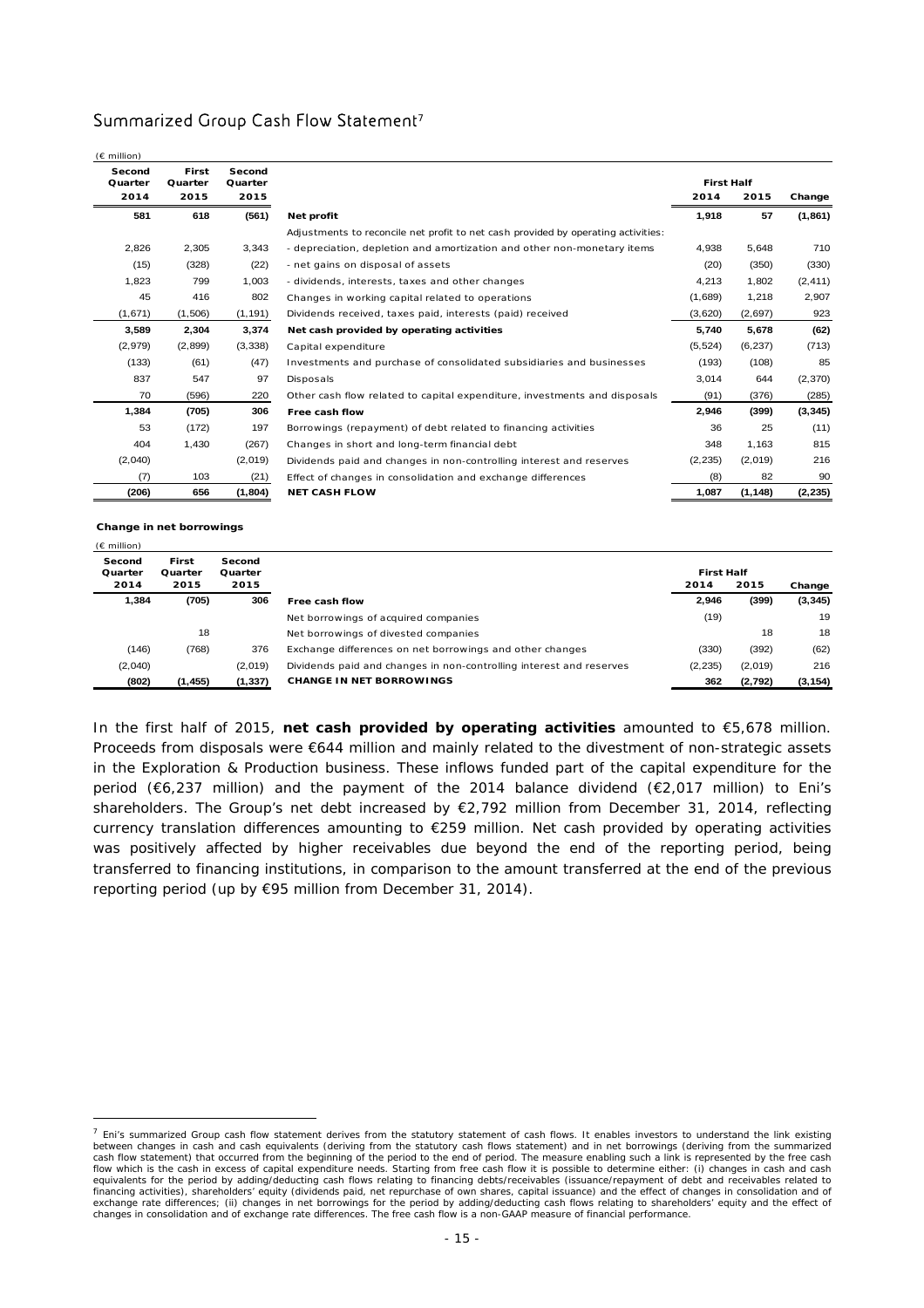# Other information

*Article No. 36 of Italian regulatory exchanges (Consob Resolution No. 16191/2007 and subsequent amendments).* 

*Continuing listing standards about issuers that control subsidiaries incorporated or regulated in accordance with laws of extra-EU Countries.* 

Certain provisions have been enacted to regulate continuing Italian listing standards of issuers controlling subsidiaries that are incorporated or regulated in accordance with laws of extra-EU Countries, also having a material impact on the consolidated financial statements of the parent company. Regarding the aforementioned provisions, as of June 30, 2015, ten of Eni's subsidiaries: Burren Energy (Bermuda) Ltd, Eni Congo SA, Eni Norge AS, Eni Petroleum Co Inc, NAOC-Nigerian Agip Oil Co Ltd, Nigerian Agip Exploration Ltd, Burren Energy (Congo) Ltd, Eni Finance USA Inc, Eni Trading & Shipping Inc and Eni Canada Holding Ltd – fall within the scope of the new continuing listing standards. Eni has already adopted adequate procedures to ensure full compliance with the new regulations.

*Financial and operating information by segment for the second quarter and first half of 2015 is provided in the following pages.*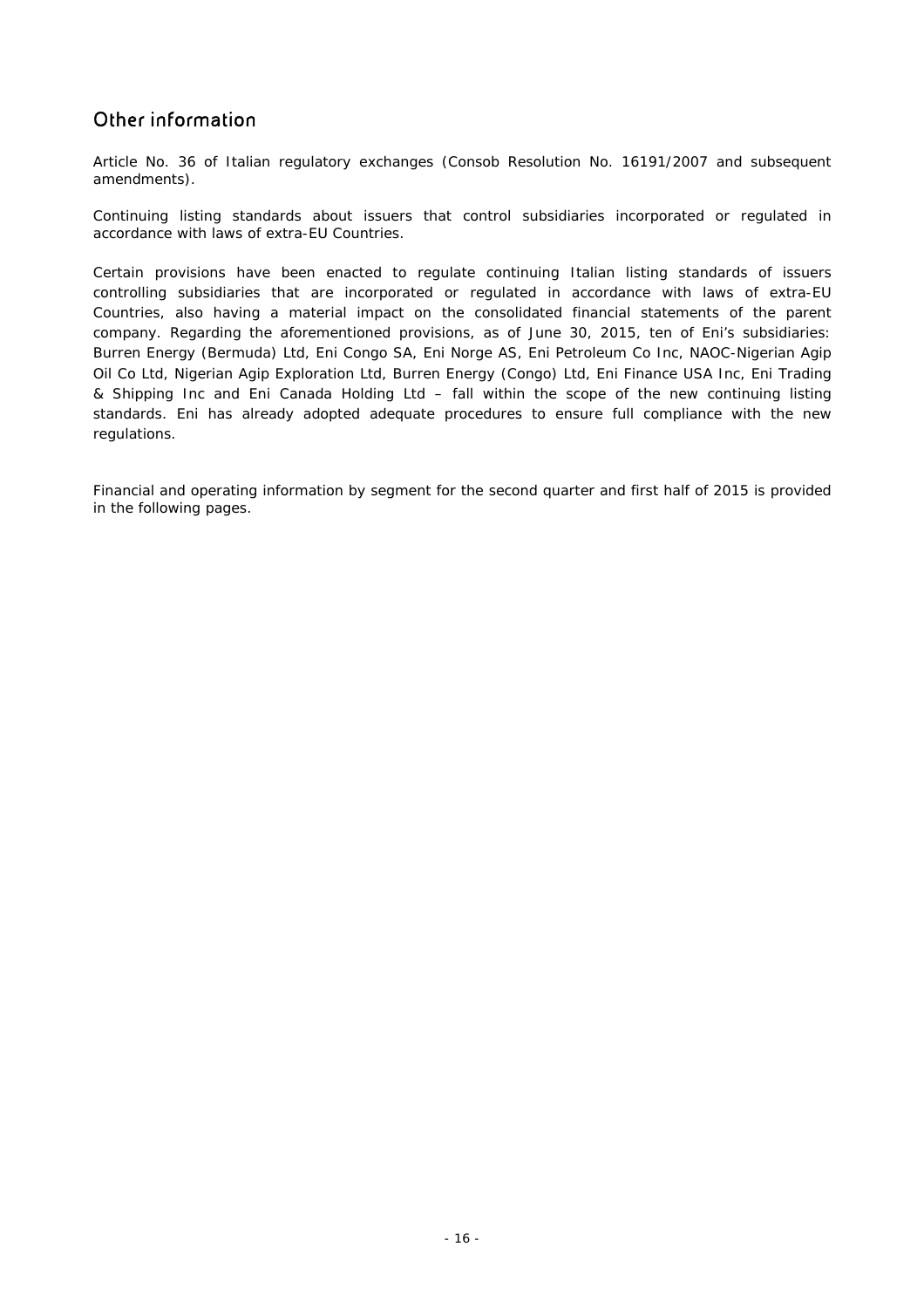# Exploration & Production

| Second<br>Quarter<br>2014 | First<br>Quarter<br>2015 | Second<br>Quarter<br>2015 | % Ch.<br>II Q.15<br>vs. II Q.14 | <b>RESULTS</b>                                                    | (€ million) | <b>First Half</b><br>2014 | 2015          | % Ch.            |
|---------------------------|--------------------------|---------------------------|---------------------------------|-------------------------------------------------------------------|-------------|---------------------------|---------------|------------------|
| 7,368                     | 5,212                    | 6,200                     | (15.9)                          | Net sales from operations                                         |             | 14,802                    | 11,412        | (22.9)           |
| 2,791                     | 1,298                    | 1,471                     | (47.3)                          | <b>Operating profit</b>                                           |             | 6,221                     | 2,769         | (55.5)           |
| 190                       | (343)                    | 62                        |                                 | Exclusion of special items:                                       |             | 210                       | (281)         |                  |
| 187                       |                          | 49                        |                                 | - asset impairments                                               |             | 187                       | 49            |                  |
| $\sqrt{3}$                | (334)                    | (4)                       |                                 | - gains on disposal of assets                                     |             | $\overline{c}$            | (338)         |                  |
| (5)                       |                          |                           |                                 | - risk provisions                                                 |             | (5)                       |               |                  |
| 10                        | $\mathbf{1}$             | 9                         |                                 | - provision for redundancy incentives                             |             | 20                        | 10            |                  |
| $\mathbf{1}$              | 11                       | 20                        |                                 | - commodity derivatives                                           |             | $\overline{c}$            | 31            |                  |
| (3)                       | (17)                     | (3)                       |                                 | - exchange rate differences and derivatives                       |             | $\overline{7}$            | (20)          |                  |
| (3)                       | (4)                      | (9)                       |                                 | - other                                                           |             | (3)                       | (13)          |                  |
| 2,981                     | 955                      | 1,533                     | (48.6)                          | Adjusted operating profit                                         |             | 6,431                     | 2,488         | (61.3)           |
| (67)                      | (68)                     | (69)                      |                                 | Net financial income (expense) (a)                                |             | (134)                     | (137)         |                  |
| 118                       | 24                       | 123                       |                                 | Net income (expense) from investments (a)                         |             | 146                       | 147           |                  |
| (1, 881)                  | (793)                    | (1,016)                   |                                 | Income taxes (a)                                                  |             | (3,979)                   | (1,809)       |                  |
| 62.0                      | 87.0                     | 64.0                      |                                 | Tax rate (%)                                                      |             | 61.8                      | 72.4          |                  |
| 1,151                     | 118                      | 571                       | (50.4)                          | Adjusted net profit                                               |             | 2,464                     | 689           | (72.0)           |
|                           |                          |                           |                                 | Results also include:                                             |             |                           |               |                  |
| 2,391                     | 2,244                    | 2,498                     | 4.5                             | - amortization and depreciation                                   |             | 4,261                     | 4,742         | 11.3             |
|                           |                          |                           |                                 | of which:                                                         |             |                           |               |                  |
| 459                       | 281                      | 238                       | (48.1)                          | exploration expenditure                                           |             | 816                       | 519           | (36.4)           |
| 380                       | 216                      | 167                       | (56.1)                          | - amortization of exploratory drilling expenditures and other     |             | 658                       | 383           | (41.8)           |
| 79                        | 65                       | 71                        | (10.1)                          | - amortization of geological and geophysical exploration expenses |             | 158                       | 136           | (13.9)           |
| 2,577                     | 2,601                    | 3,194                     | 23.9                            | Capital expenditure                                               |             | 4,688                     | 5,795         | 23.6             |
|                           |                          |                           |                                 | of which:                                                         |             |                           |               |                  |
| 399                       | 242                      | 205                       | (48.6)                          | - exploratory expenditure (b)                                     |             | 697                       | 447           | (35.9)           |
|                           |                          |                           |                                 | Production <sup>(c)(d)</sup>                                      |             |                           |               |                  |
| 813                       | 860                      | 903                       | 11.1                            | Liquids <sup>(e)</sup>                                            | (kbbl/d)    | 817                       | 882           | 8.0              |
| 4,234                     | 4,596                    | 4,676                     | 10.0                            | Natural gas                                                       | (mmcf/d)    | 4,208                     | 4,636         | 10.1             |
| 1,584                     | 1,697                    | 1,754                     | 10.7                            | <b>Total hydrocarbons</b>                                         | (kboe/d)    | 1,583                     | 1,726         | 9.0              |
|                           |                          |                           |                                 | <b>Average realizations</b>                                       |             |                           |               |                  |
| 100.63                    | 48.26                    | 55.60                     | (44.7)                          | Liquids <sup>(e)</sup>                                            | (S/bbl)     | 100.04                    | 52.28         | (47.7)           |
| 6.90<br>72.25             | 5.11<br>38.28            | 4.63<br>41.96             | (32.9)<br>(41.9)                | Natural gas<br><b>Total hydrocarbons</b>                          | (\$/kcf)    | 7.19<br>71.87             | 4.86<br>40.22 | (32.3)<br>(44.0) |
|                           |                          |                           |                                 |                                                                   | (\$/boe)    |                           |               |                  |
| 109.63                    | 53.97                    | 61.92                     | (43.5)                          | Average oil market prices<br>Brent dated                          | (S/bbl)     | 108.93                    | 57.95         | (46.8)           |
| 79.96                     | 47.93                    | 56.04                     | (29.9)                          | Brent dated                                                       | (E/bbl)     | 79.51                     | 51.93         | (34.7)           |
| 103.05                    | 48.55                    | 57.84                     | (43.9)                          | West Texas Intermediate                                           | (\$/bbl)    | 100.90                    | 53.20         | (47.3)           |
| 4.59                      | 2.88                     | 2.73                      | (40.5)                          | Gas Henry Hub                                                     | (\$/mmbtu)  | 4.88                      | 2.80          | (42.6)           |

(a) Excluding special items.

(b) Includes exploration licenses, acquisition costs and exploration bonuses.

(c) Supplementary operating data is provided on page 40. (d) Includes Eni's share of production of equity-accounted entities.

(e) Includes condensates.

### Results

In the **second quarter of 2015**, the Exploration & Production segment reported an adjusted operating profit of €1,533 million, down by €1,448 million or 48.6% from the second quarter of 2014. This result was driven by lower oil and gas realizations in dollar terms (down by 44.7% and 32.9%, respectively), reflecting trends in the marker Brent (down by 43.5%) and lower gas prices in Europe and in the United States, while being only partially offset by a favourable exchange rate environment, higher production volumes sold and lower exploration costs.

Adjusted operating profit was calculated by including a positive adjustment of €62 million for the quarter (it was a negative adjustment of €281 million for the first half of 2015). The main special charges comprised: (i) impairments of an oil&gas property in the United Kingdom (€49 million); (ii) a fair-value loss of certain derivatives embedded in the pricing formulas of long-term gas supply agreements (charge of €20 million and €31 million in the quarter and in the first half of 2015); (iii) exchange rate differences and derivatives that have been reclassified to adjusted operating profit and relate to exchange rate exposure on trade payables and receivables (€3 million and €20 million in the quarter and in the first half of the year, respectively); (iv) gains on disposals of non-strategic assets (€338 million in the first half of 2015), mainly in Nigeria; (v) provisions for redundancy incentives (€9 million and  $\epsilon$ 10 million in the quarter and in the first half of 2015, respectively).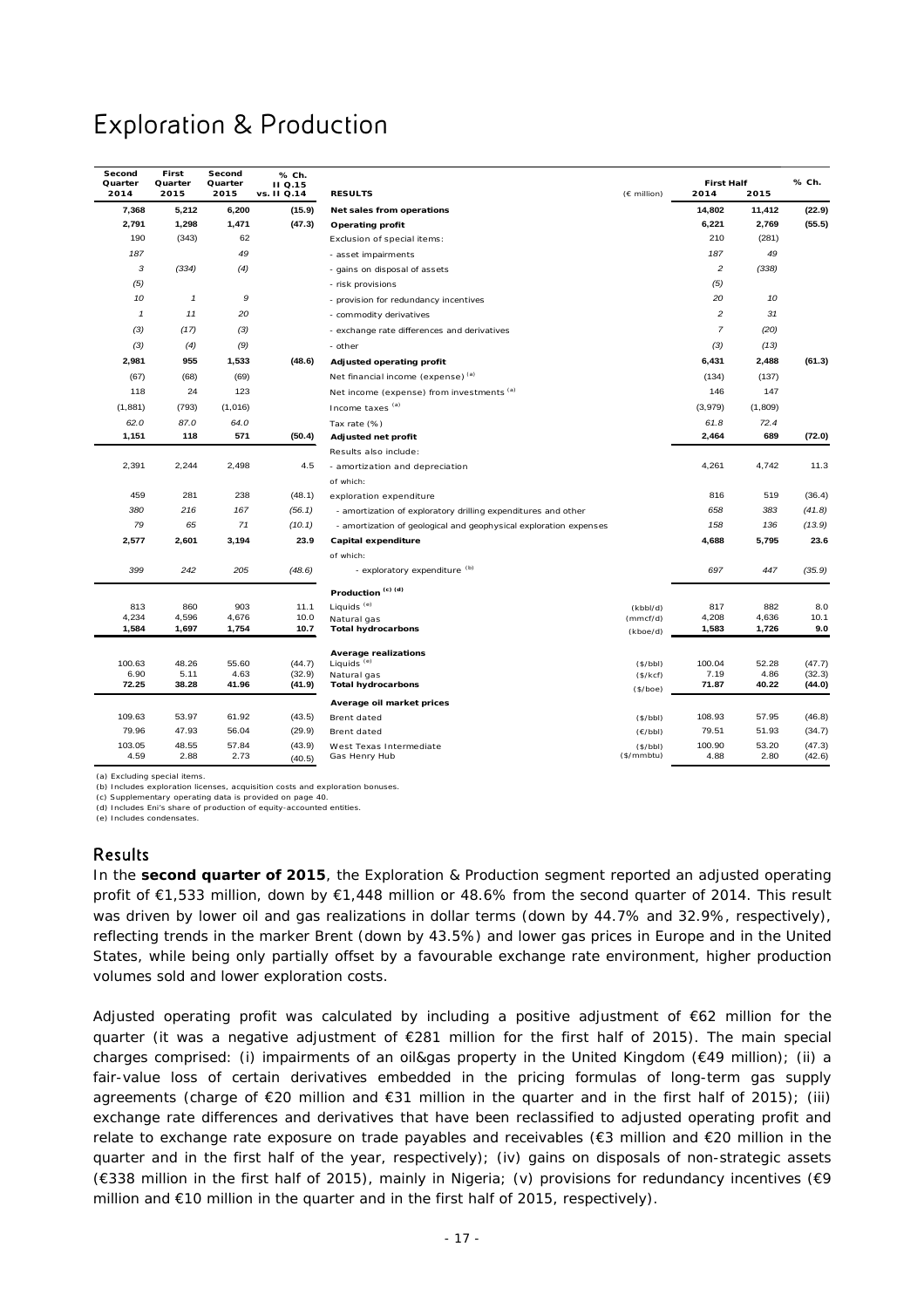Adjusted net profit for the quarter amounted to €571 million. This represented a decrease of €580 million, or 50.4%, from the same period of the previous year, due to lower operating performance and a higher tax rate (up by 2 percentage points) which reflected a larger share of taxable profit reported in countries with higher taxation.

In the **first half of 2015**, the Exploration & Production segment reported an adjusted operating profit of €2,488 million, down by €3,943 million or 61.3% from the corresponding period a year ago, due to the same drivers of the quarter.

Adjusted net profit of the first half of 2015 amounted to €689 million, down by €1,775 million or 72% from the first half of the previous year. This was due to lower operating performance and a higher tax rate (up by 10.6 percentage points), which reflected a larger share of taxable profit reported in countries with higher taxation.

### Operating review

In the **second quarter of 2015**, Eni's hydrocarbon production was 1.754 million boe/d, 10.7% higher than in the second quarter of 2014 (1.726 million boe/d in the first half; up by 9% from the corresponding period of the previous year). Excluding the price effects reported in Production Sharing Agreements, production increased by 7.1% (up 5.2% in the first half) due to the start-up of new fields and the continuing ramp-up of production at fields started at the end of 2014, mainly in Angola, Congo, the United States, Egypt and the United Kingdom, as well as higher production in Libya. These positive effects were partly offset by declines in mature fields. The share of oil and natural gas produced outside Italy was 90% in the quarter and in the first half of the year (compared to 89% in the corresponding periods a year ago).

Liquids production was 903 kbbl/d, up by 90 kbbl/d or 11.1% from the second quarter of 2014, with major increases registered in Angola, Congo, Egypt, Libya and the United States.

Natural gas production was 4,676 mmcf/d, up by 442 mmcf/d or 10% from the same period a year ago. The declines in the mature fields were more than offset by the contribution of new fields and the ramping up of production at fields started at the end of 2014, mainly in the United Kingdom and the United States, as well as higher production in Libya.

In the **first half of 2015**, liquids production amounted to 882 kbbl/d, up by 65 kbbl/d or 8% compared to the first half of 2014, mainly due to the start-up of new fields and the ramping up of production at existing fields during the period.

Natural gas production for the first half of 2015 was 4,636 mmcf/d, up by 428 mmcf/d or 10.1% compared to the same period a year ago.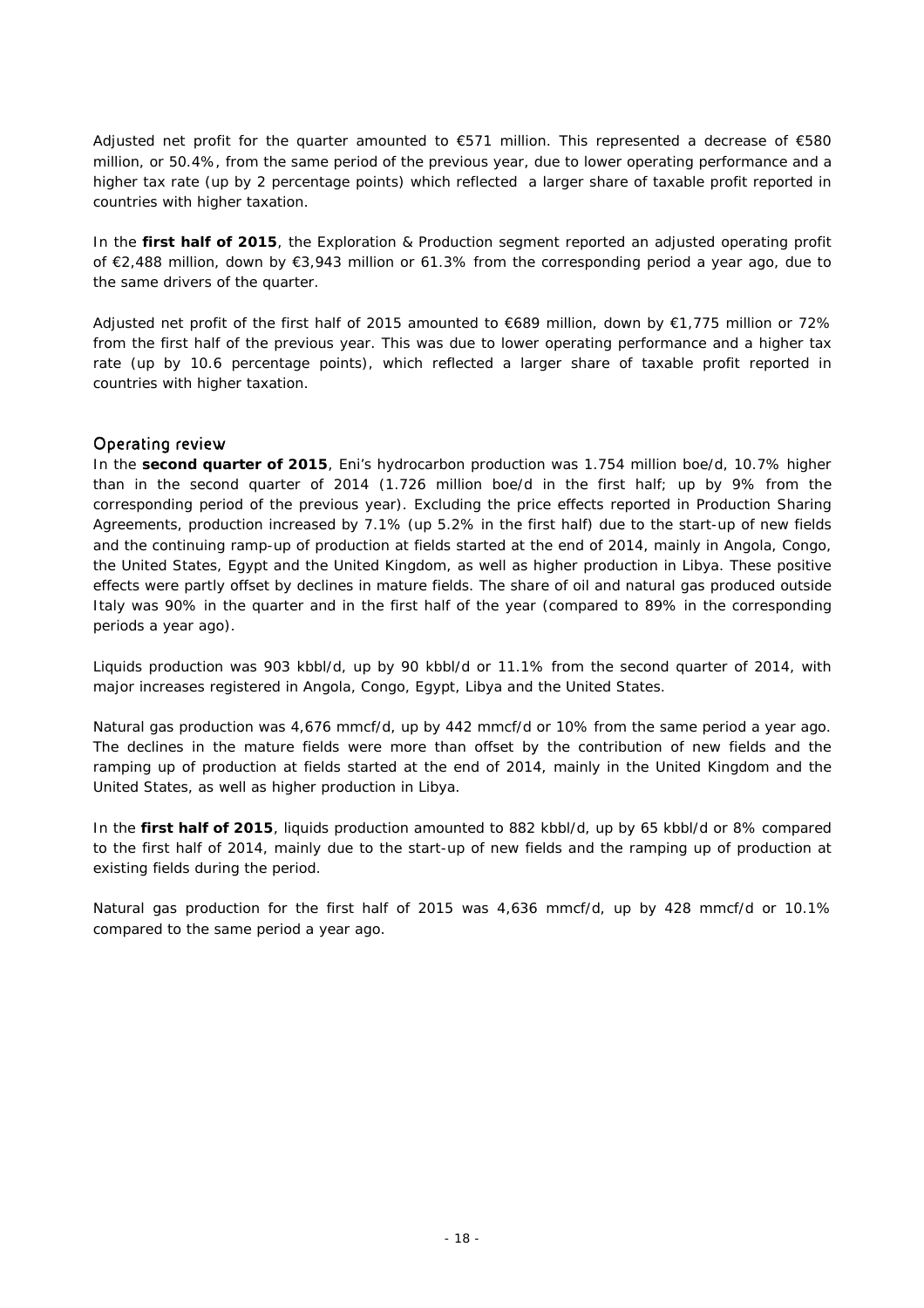# Gas & Power

| Second<br>Quarter | First<br>Quarter | Second<br>Quarter | % Ch.<br>II Q.15 |                                                     |               | <b>First Half</b> |        |        |
|-------------------|------------------|-------------------|------------------|-----------------------------------------------------|---------------|-------------------|--------|--------|
| 2014              | 2015             | 2015              | vs. II Q.14      | <b>RESULTS</b>                                      | $(E$ million) | 2014              | 2015   | % Ch.  |
| 17,968            | 16,373           | 14,263            | (20.6)           | Net sales from operations                           |               | 37,941            | 30,636 | (19.3) |
| (19)              | 186              | 27                | ٠.               | Operating profit                                    |               | 592               | 213    | (64.0) |
| $\mathbf{1}$      | 31               | 48                |                  | Exclusion of inventory holding (gains) losses       |               | (108)             | 79     |        |
| 32                | 77               | (44)              |                  | Exclusion of special items:                         |               | (228)             | 33     |        |
|                   |                  | 17                |                  | - asset impairments                                 |               | $\mathbf{1}$      | 17     |        |
|                   |                  | 3                 |                  | - provision for redundancy incentives               |               | $\mathbf{1}$      | 3      |        |
| (12)              | 8                | 6                 |                  | - commodity derivatives                             |               | (279)             | 14     |        |
| 9                 | 69               | (94)              |                  | - exchange rate differences and derivatives         |               | 14                | (25)   |        |
| 35                |                  | 24                |                  | - other                                             |               | 35                | 24     |        |
| 14                | 294              | 31                | ۰.               | Adjusted operating profit                           |               | 256               | 325    | 27.0   |
| 2                 | 2                | 3                 |                  | Net finance income (expense) (a)                    |               | $\overline{4}$    | 5      |        |
| 3                 | 3                |                   |                  | Net income from investments (a)                     |               | 35                | 3      |        |
| (17)              | (81)             | (30)              |                  | Income taxes <sup>(a)</sup>                         |               | (132)             | (111)  |        |
| 89.5              | 27.1             | 88.2              |                  | Tax rate (%)                                        |               | 44.7              | 33.3   |        |
| $\mathbf{2}$      | 218              | 4                 | 100.0            | Adjusted net profit                                 |               | 163               | 222    | 36.2   |
| 47                | 18               | 26                | (44.7)           | Capital expenditure                                 |               | 75                | 44     | (41.3) |
|                   |                  |                   |                  | Natural gas sales (b)                               | (bcm)         |                   |        |        |
| 7.27              | 10.53            | 10.58             | 45.5             | Italy                                               |               | 18.45             | 21.11  | 14.4   |
| 11.82             | 15.09            | 11.81             | (0.1)            | International sales                                 |               | 27.40             | 26.90  | (1.8)  |
| 9.65              | 12.97            | 9.48              | (1.8)            | - Rest of Europe                                    |               | 22.97             | 22.45  | (2.3)  |
| 1,33              | 1.34             | 1.51              | 13.5             | - Extra European markets                            |               | 2.92              | 2.85   | (2.4)  |
| 0.84              | 0.78             | 0.82              | (2.4)            | - E&P sales in Europe and in the Gulf of Mexico     |               | 1.51              | 1.60   | 6.0    |
| 19.09             | 25.62            | 22.39             | 17.3             | <b>Worldwide Gas Sales</b>                          |               | 45.85             | 48.01  | 4.7    |
|                   |                  |                   |                  | of which:                                           |               |                   |        |        |
| 17.07             | 24.23            | 20.84             | 22.1             | - Sales of consolidated subsidiaries                |               | 41.44             | 45.07  | 8.8    |
| 1.18              | 0.61             | 0.73              | (38.1)           | - Eni's share of sales of natural gas of affiliates |               | 2.90              | 1.34   | (53.8) |
| 0.84              | 0.78             | 0.82              | (2.4)            | - E&P sales in Europe and in the Gulf of Mexico     |               | 1.51              | 1.60   | 6.0    |
| 7.75              | 8.47             | 8.35              | 7.7              | <b>Electricity sales</b>                            | (TWh)         | 16.00             | 16.82  | 5.1    |

(a) Excluding special items.

(b) Supplementary operating data is provided on page 41.

### Results

In the **second quarter of 2015**, the Gas & Power segment reported an adjusted operating profit of €31 million, up by €17 million compared to adjusted operating profit of €14 million reported in the corresponding period of 2014. This increase reflected contract renegotiations that were agreed during the period, which were partially offset by lower one-off effects relating to past renegotiations, against the backdrop of a weak trading environment both for gas and power.

Adjusted operating profit for the quarter was calculated by including a negative adjustment of  $\epsilon$ 44 million (it was a positive adjustment of €33 million for the first half of the year) relating to special charges. These included a charge of €94 million in the quarter (€25 million in the first half of year) due to exchange rate differences and exchange rate derivatives, which are entered into to manage exposure to exchange rate risk in commodity pricing formulas and trade receivables or payables denominated in a currency other than the functional currency. Special charges eliminated from adjusted results comprised fair-value evaluation of certain commodity derivatives contracts (a charge of  $\epsilon$ 6 million in the quarter; €14 million in the first half of year), minor asset impairments (€17 million) and a charge on pre-paid gas (€24 million) in order to align it to its net estimated realizable value at the end of the reporting period.

In the second quarter of 2015, the adjusted net profit amounted to  $\epsilon$ 4 million. This represented an increase of €2 million from the same period of the previous year, driven by better operating performance.

In the **first half of 2015**, the Gas & Power segment reported an adjusted operating profit of €325 million, up by €69 million from the first half of 2014. This increase reflected the improved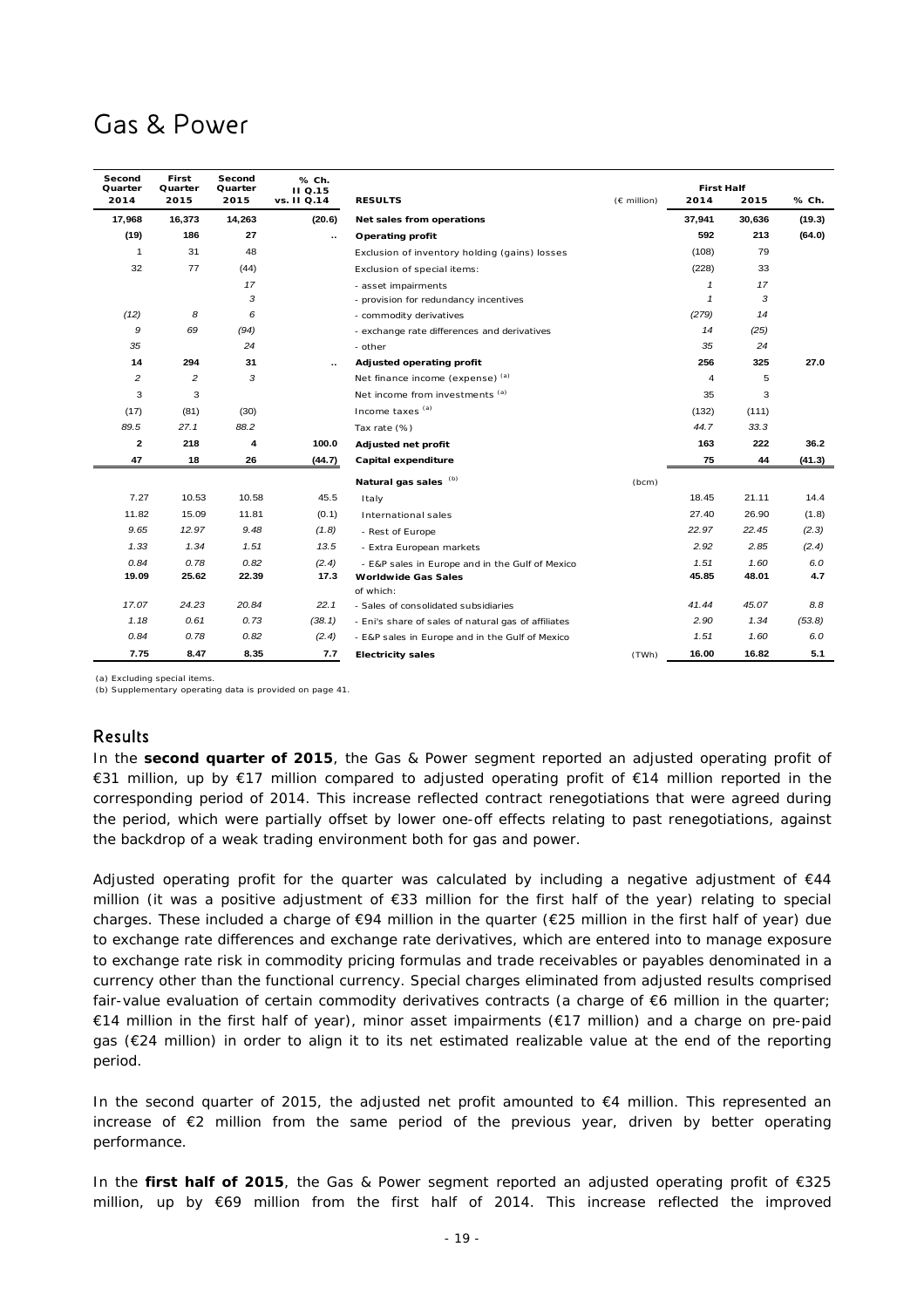competitiveness of the wholesale business thanks to the renegotiation of substantial part of long-term gas supply contracts. There was also an improvement in the performance reported by the retail gas segment, due to higher volumes sold in France and more typical winter weather conditions compared to the corresponding period of 2014.

These positives were partially offset by lower one-off effects associated with contract renegotiations relating to the purchase costs of volumes supplied in previous reporting periods.

The Gas & Power segment reported an adjusted operating profit of €222 million in the second quarter of 2015, up by  $\epsilon$ 59 million compared to the same quarter a year ago, due to better operating performance, partially offset by lower results of equity-accounted entities.

### Operating review

In the **second quarter of 2015**, Eni's natural gas sales were 22.39 bcm, up by 3.30 bcm or 17.3% from the same period of the previous year. Sales in Italy increased by 45.5% to 10.58 bcm driven by higher sales to hub (Italian gas exchange and spot markets) and positive performance in the residential segment due to more typical weather conditions. This was partially offset by lower sales in the wholesale and thermoelectric segments. Sales in the European markets decreased by 7.1% to 8.37 bcm due to the divestment of GVS joint venture in Germany, and lower sales in Benelux due to lower sales to wholesalers. These negatives were partly offset by higher spot sales in France and higher volumes marketed in Turkey to Botas. Sales to importers in Italy amounted to 1.11 bcm, up by 73.4% from the corresponding period a year ago, due to a higher availability of Libyan output.

In the **first half of 2015**, Eni's natural gas sales were 48.01 bcm (including Eni's own consumption, Eni's share of sales made by equity-accounted entities and upstream sales in Europe and in the Gulf of Mexico), up by 2.16 bcm or 4.7% from the same period of the previous year. Sales in Italy increased to 21.11 bcm due to higher sales to hub (Italian gas exchange and spot markets) and a positive performance in the residential segment due to more typical weather conditions compared to the corresponding period of the previous year. These positive performances were partially offset by lower volumes in the thermoelectric segment due to weaker market conditions, reflecting higher use of hydroelectric and renewable sources and a contraction in demand, reported in the first months of the year. Sales in the European markets amounted to 20.21 bcm, down by 4.4% from the same period of the previous year. This can be attributed to the aforementioned divestment in Germany/Austria and lower spot sales in the United Kingdom. These issues were partially offset by higher spot sales in France and Turkey due to higher sales to Botas.

**Electricity sales** were 8.35 TWh in the second quarter of 2015, increased by 7.7% (16.82 TWh, up by 5.1% in the first half of the year) due to higher sales to the Italian Power Exchange.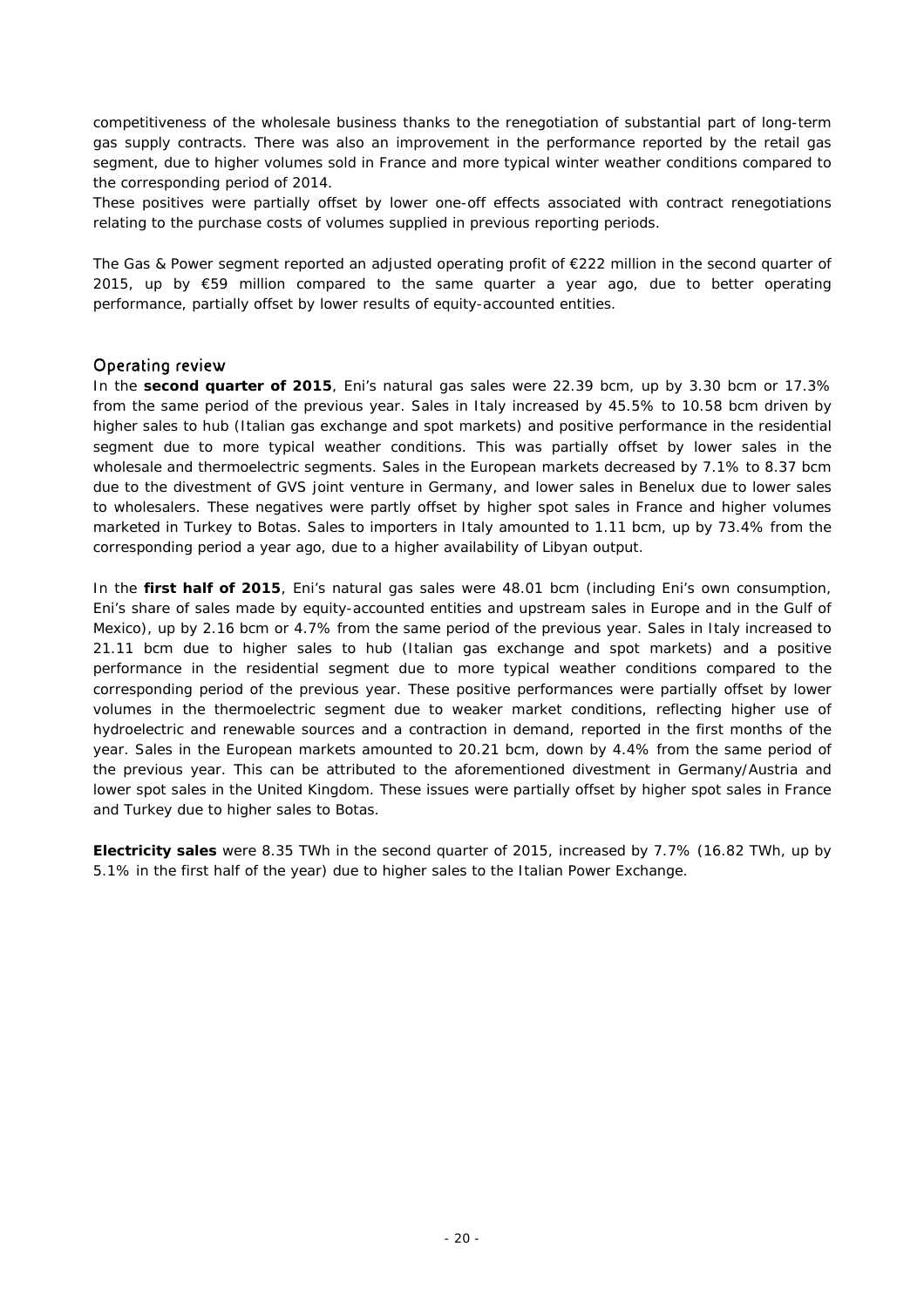# Refining & Marketing and Chemicals

| Second<br>Quarter | First<br>Quarter           | Second<br>Quarter | % Ch.<br>II Q.15<br>vs. II |                                                    |                       | <b>First Half</b> |                |        |
|-------------------|----------------------------|-------------------|----------------------------|----------------------------------------------------|-----------------------|-------------------|----------------|--------|
| 2014              | 2015                       | 2015              | Q.14                       | <b>RESULTS</b>                                     | $(E \text{ million})$ | 2014              | 2015           | Var. % |
| 7,439             | 5,356                      | 6,695             | (10.0)                     | Net sales from operations                          |                       | 14,455            | 12,051         | (16.6) |
| (361)             | 99                         | 120               |                            | Operating profit                                   |                       | (848)             | 219            |        |
| (82)              | (133)                      | (151)             |                            | Exclusion of inventory holding (gains) losses      |                       | 21                | (284)          |        |
| 187               | 155                        | 136               |                            | Exclusion of special items:                        |                       | 258               | 291            |        |
| 40                | 20                         | 60                |                            | - environmental charges                            |                       | 48                | 80             |        |
| 133               | 27                         | 43                |                            | - asset impairments                                |                       | 185               | 70             |        |
|                   | (1)                        | (4)               |                            | - gains on disposal of assets                      |                       |                   | (5)            |        |
|                   |                            | $\overline{7}$    |                            | - risk provisions                                  |                       |                   | $\overline{7}$ |        |
| 6                 | 4                          | (4)               |                            | - provision for redundancy incentives              |                       | $\overline{7}$    |                |        |
| (6)               | 90                         | 27                |                            | - commodity derivatives                            |                       | (4)               | 117            |        |
| 9                 | 14                         | (2)               |                            | - exchange rate differences and derivatives        |                       | 9                 | 12             |        |
| 5                 | $\boldsymbol{\mathcal{I}}$ | 9                 |                            | - other                                            |                       | 13                | 10             |        |
| (256)             | 121                        | 105               |                            | Adjusted operating profit                          |                       | (569)             | 226            |        |
| (164)             | 92                         | 39                |                            | - Refining & Marketing                             |                       | (387)             | 131            |        |
| (92)              | 29                         | 66                |                            | - Chemicals                                        |                       | (182)             | 95             |        |
| (5)               | (1)                        | (3)               |                            | Net finance income (expense) (a)                   |                       | (7)               | (4)            |        |
| $\overline{4}$    | 35                         | 3                 |                            | Net income (expense) from investments (a)          |                       | 38                | 38             |        |
| 53                | (59)                       | (26)              |                            | Income taxes <sup>(a)</sup>                        |                       | 95                | (85)           |        |
| $\ldots$          | 38.1                       | 24.8              |                            | Tax rate (%)                                       |                       | $\ddotsc$         | 32.7           |        |
| (204)             | 96                         | 79                | $\ddotsc$                  | Adjusted net profit                                |                       | (443)             | 175            |        |
| 185               | 103                        | 152               | (17.8)                     | Capital expenditure                                |                       | 354               | 255            | (28.0) |
|                   |                            |                   |                            | Global indicator refining margin                   |                       |                   |                |        |
| 2.29              | 7.57                       | 9.13              | 298.7                      | Standard Eni Refining Margin (SERM) <sup>(b)</sup> | (S/bbl)               | 1.73              | 8.35           | 382.7  |
|                   |                            |                   |                            | REFINING THROUGHPUTS AND SALES                     | (mmtonnes)            |                   |                |        |
| 4.61              | 5.78                       | 5.77              | 25.2                       | Overall refining throughputs in Italy              |                       | 9.57              | 11.55          | 20.7   |
| 5.81              | 6.91                       | 6.59              | 13.4                       | Refining throughputs on own account                |                       | 11.69             | 13.50          | 15.5   |
| 4.49              | 5.68                       | 5.64              | 25.6                       | - Italy                                            |                       | 9.26              | 11.32          | 22.2   |
| 1.32              | 1.23                       | 0.95              | (28.0)                     | - Rest of Europe                                   |                       | 2.43              | 2.18           | (10.3) |
| 2.38              | 2.04                       | 2.29              | (3.8)                      | <b>Retail sales</b>                                |                       | 4.54              | 4.33           | (4.6)  |
| 1.60              | 1.35                       | 1.50              | (6.2)                      | - Italy                                            |                       | 3.05              | 2.85           | (6.6)  |
| 0.78              | 0.69                       | 0.79              | 1.3                        | - Rest of Europe                                   |                       | 1.49              | 1.48           | (0.7)  |
| 2.96              | 2.79                       | 2.99              | $1.0$                      | <b>Wholesale sales</b>                             |                       | 5.65              | 5.78           | 2.3    |
| 1.79              | 1.71                       | 2.01              | 12.3                       | - Italy                                            |                       | 3.47              | 3.72           | 7.2    |
| 1.17              | 1.08                       | 0.98              | (16.2)                     | - Rest of Europe                                   |                       | 2.18              | 2.06           | (5.5)  |
| 0.11              | 0.10                       | 0.11              |                            | Wholesale sales outside Europe                     |                       | 0.21              | 0.21           |        |
| 1,360             | 1,430                      | 1,327             | (2.4)                      | Production of petrochemical products               | (ktonnes)             | 2,801             | 2,757          | (1.6)  |
| 1,402             | 1,095                      | 1,275             | (9.1)                      | Sales of petrochemical products                    | $(E$ million)         | 2,804             | 2,370          | (15.5) |

(a) Excluding special item

(b) In US dollars per barrel FOB Mediterranean Brent dated crude oil. Source: Eni calculations. Approximates the margin of Eni's refining system in consideration of material balances and refineries' production yields.

### Results

In the **second quarter of 2015**, the Refining & Marketing and Chemicals segment reported an adjusted operating profit of €105 million, up by €361 million from an adjusted operating loss of €256 million reported in the same quarter of the previous year.

This positive performance was driven by the improved results of the Refining & Marketing business, which recorded an adjusted operating profit of €39 million, up by €203 million from an adjusted operating loss of €164 million reported in the second quarter of 2014. The improvement was driven by efficiency and optimization initiatives, particularly capacity reductions which lowered the breakeven margin of the refining activity to \$5.3 per barrel. These measures will bring about a return to profitability in 2015, should the strong margins continue for the remainder of the year. Marketing activity registered a stable performance due to efficiency initiatives, which helped to absorb almost totally the effects of competitive pressure.

The Chemical business reported an adjusted operating profit of €66 million, up by €158 million from the operating loss of €92 million reported in the second quarter of 2014. This result was driven by efficiency initiatives carried out in previous years, higher product margins in ethylene, polyethylene and styrene, but was also due to the temporary shortage of certain products, unscheduled facility shutdowns and lower competitiveness of imported products reflecting the euro devaluation. The effects of the ongoing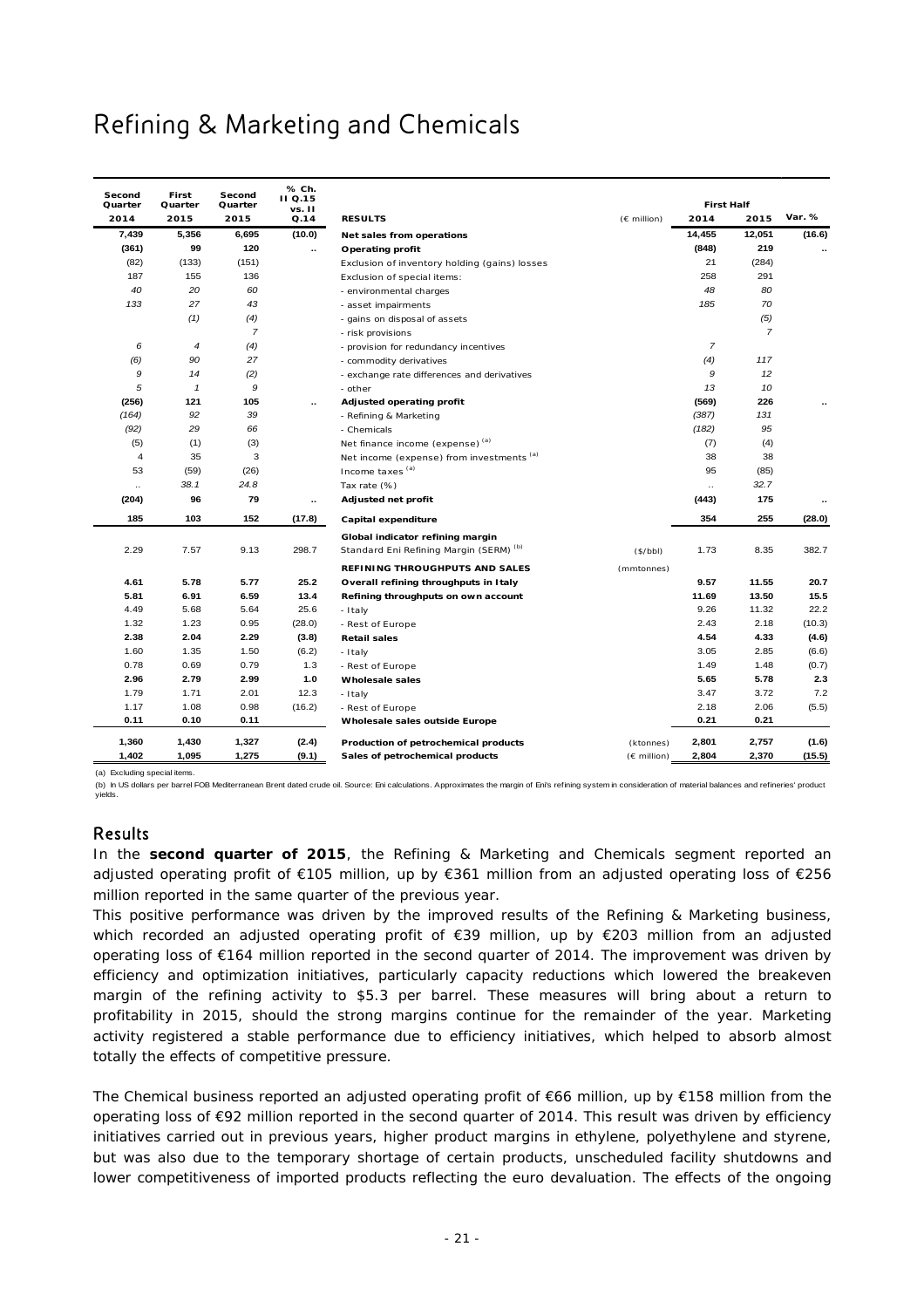turnaround initiatives, efficiency gains, plants optimization and the restarting of production at the Porto Marghera site, following commercial agreements with Shell, also drove the result.

Special charges excluded from adjusted operating profit of the first quarter of 2015 amounted to a net positive of €136 million (€291 million in the first half of the year). This comprised fair-value evaluation of certain commodity derivatives (charges of €27 million in the quarter and €117 million in the first half) lacking the formal criteria to be accounted as hedges under IFRS. These include impairment charges to write down capital expenditure of the period which was made at CGUs totally impaired in the previous reporting periods (€43 million in the quarter and €70 million in the first half of the year), and environmental charges (€60 million and €80 million in the quarter and in the first half of the year, respectively).

Adjusted net profit for the second quarter of 2015 amounted to €79 million, up by €283 million from the adjusted net loss of €204 million of the second quarter of 2014 due to improved operating performance.

In the **first half of 2015**, the Refining & Marketing and Chemicals segment reported an adjusted operating profit of €226 million, up by €795 million from an adjusted net loss of €569 million reported in the first half of 2014.

Adjusted net profit amounted to €175 million, up by €618 million from the same period of 2014.

### Operating review

**Eni's refining throughputs** for the second quarter of 2015 were 6.59 mmtonnes (13.50 mmtonnes in the first half of 2015), up by 13.4% from the second quarter of 2014 (up by 15.5% from the first half 2014). Volumes processed in Italy increased by 25.6% and 22.2% in the quarter and in the first half of the year, respectively, reflecting a favourable trading environment. The volumes of green feedstock processed at Venice facility reported an increase from the corresponding period of 2014 (year of the operations start-up). Outside Italy, Eni's refining throughputs decreased by 28% in the quarter (down by 10.3% in the six months), due to the disposal in the Czech Republic. In Germany, refining throughputs reported a slight increase.

**Retail sales in Italy** were 1.50 mmtonnes in the second quarter of 2015 (2.85 mmtonnes in the first half), down by approximately 100 ktonnes, or 6.2% (down by approximately 200 ktonnes or 6.6% in the first half) due to competitive pressure. In the second quarter of 2015 Eni's market share amounted to 24.3%, down by 1.9 percentage points from the corresponding period of the previous year (26.2%).

**Wholesale sales in Italy** (2.01 mmtonnes and 3.72 mmtonnes in the second quarter and the first half of 2015, respectively) increased by approximately 220 ktonnes or 12.3% in the quarter; up by 7.2% in the first half of 2015, mainly due to higher sales of gasoil and bunkering driven by higher demand. This was partly offset by lower volumes sold of minor products and lubricants. Average market share in the second quarter of 2015 was 27.1% (26.2% in the second quarter of 2014).

**Retail sales in the rest of Europe** were 0.79 mmtonnes (1.48 mmtonnes in the first half of 2015), barely unchanged from the same periods of the previous year. Higher sales in Germany, Switzerland and Austria were offset by lower volumes marketed in Eastern Europe, mainly due to the disposal of assets in Romania.

**Wholesale sales in the rest of Europe** (0.98 mmtonnes and 2.06 mmtonnes in the second quarter and the first half of 2015, respectively) decreased by 16.2% and 5.5% in the two reporting periods, mainly reflecting the aforementioned disposal of assets in Czech Republic.

**Petrochemical production** (1.33 mmtonnes and 2.76 mmtonnes in the two reporting periods) was slightly lower (down by 1.6% and 2.4% in the quarter and in the first half, respectively).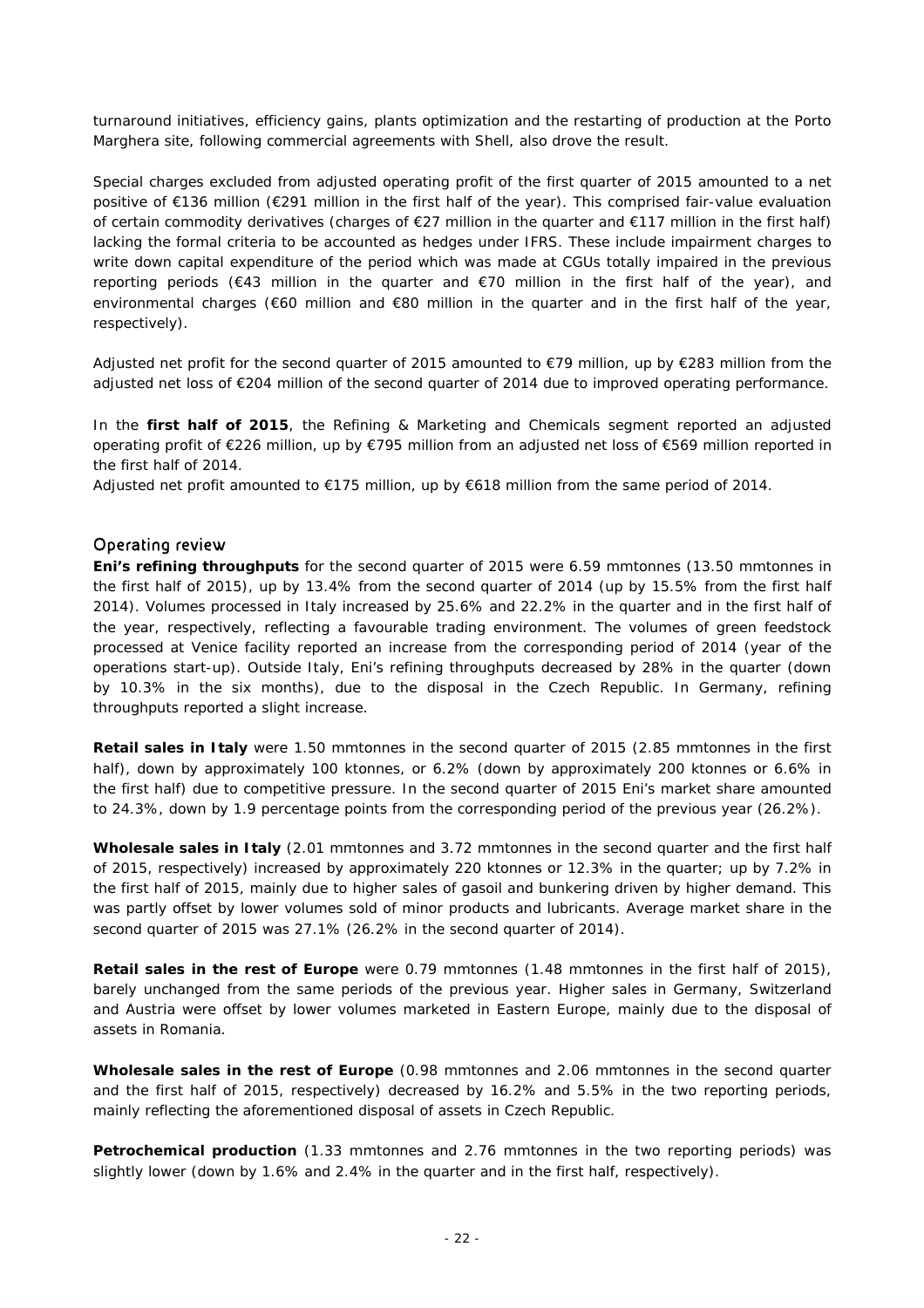# Summarized Group profit and loss account

| $(\in$ million)           |                          |                           |                                 |                                                            |                           |           |           |
|---------------------------|--------------------------|---------------------------|---------------------------------|------------------------------------------------------------|---------------------------|-----------|-----------|
| Second<br>Quarter<br>2014 | First<br>Quarter<br>2015 | Second<br>Quarter<br>2015 | % Ch.<br>II Q.15<br>vs. II Q.14 |                                                            | <b>First Half</b><br>2014 | 2015      | % Ch.     |
| 27,353                    | 23,786                   | 22,193                    | (18.9)                          | Net sales from operations                                  | 56,556                    | 45,979    | (18.7)    |
| 32                        | 563                      | 118                       | $\ddotsc$                       | Other income and revenues                                  | 192                       | 681       | $\ddotsc$ |
| (22, 388)                 | (20, 101)                | (18, 465)                 | (17.5)                          | Operating expenses                                         | (46,062)                  | (38, 566) | 16.3      |
| 155                       | (22)                     | (276)                     | $\ldots$                        | Other operating income (expense)                           | 403                       | (298)     | $\ddotsc$ |
| (2, 897)                  | (2,675)                  | (3, 176)                  | 9.6                             | Depreciation, depletion, amortization and impairments      | (5, 188)                  | (5, 851)  | (12.8)    |
| 2,255                     | 1,551                    | 394                       | (82.5)                          | Operating profit                                           | 5,901                     | 1,945     | (67.0)    |
| (257)                     | (513)                    | (69)                      | (73.2)                          | Finance income (expense)                                   | (493)                     | (582)     | (18.1)    |
| 408                       | 297                      | 157                       | (61.5)                          | Net income from investments                                | 621                       | 454       | (26.9)    |
| 2,406                     | 1,335                    | 482                       | (80.0)                          | Profit before income taxes                                 | 6,029                     | 1,817     | (69.9)    |
| (1, 825)                  | (717)                    | (1,043)                   | (42.8)                          | Income taxes                                               | (4, 111)                  | (1,760)   | 57.2      |
| 75.9                      | 53.7                     | 216.4                     |                                 | Tax rate (%)                                               | 68.2                      | 96.9      |           |
| 581                       | 618                      | (561)                     |                                 | Net profit                                                 | 1,918                     | 57        | (97.0)    |
|                           |                          |                           |                                 | of which attributable:                                     |                           |           |           |
| 658                       | 704                      | (113)                     | ٠.                              | - Eni's shareholders                                       | 1,961                     | 591       | (69.9)    |
| (77)                      | (86)                     | (448)                     | $\ddotsc$                       | - non-controlling interest                                 | (43)                      | (534)     | $\cdots$  |
| 658                       | 704                      | (113)                     |                                 | Net profit attributable to Eni's shareholders              | 1,961                     | 591       | (69.9)    |
| 5                         | 87                       | (46)                      |                                 | Exclusion of inventory holding (gains) losses              | 11                        | 41        |           |
| 220                       | (143)                    | 298                       |                                 | Exclusion of special items                                 | 102                       | 155       |           |
| 883                       | 648                      | 139                       | (84.3)                          | Adjusted net profit attributable to Eni's shareholders (a) | 2,074                     | 787       | (62.1)    |

(a) For a detailed explanation of adjusted operating profit and adjusted net profit see the paragraph "Reconciliation of reported operating profit and reported net profit to results on an adjusted basis".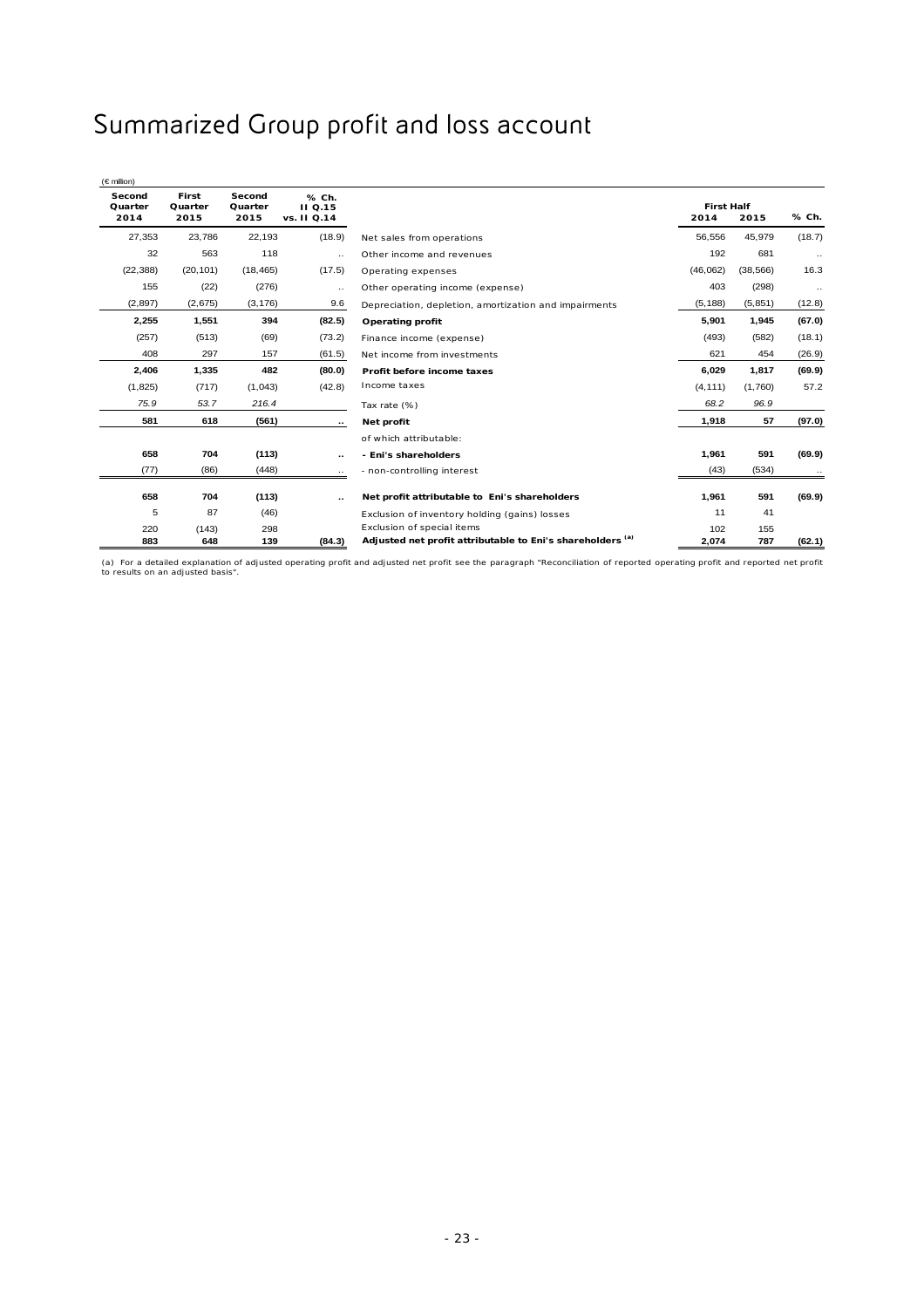# Non-GAAP measures

#### **Reconciliation of reported operating profit and reported net profit to results on an adjusted basis**

Management evaluates Group and business performance on the basis of adjusted operating profit and adjusted net profit, which are arrived at by excluding inventory holding gains or losses, special items and, in determining the business segments' adjusted results, finance charges on finance debt and interest income. The adjusted operating profit of each business segment reports gains and losses on derivative financial instruments entered into to manage exposure to movements in foreign currency exchange rates which impact industrial margins and translation of commercial payables and receivables. Accordingly also currency translation effects recorded through profit and loss are reported within business segments' adjusted operating profit. The taxation effect of the items excluded from adjusted operating or net profit is determined based on the specific rate of taxes applicable to each of them. The Italian statutory tax rate is applied to finance charges and income. Adjusted operating profit and adjusted net profit are non-GAAP financial measures under either IFRS, or US GAAP. Management includes them in order to facilitate a comparison of base business performance across periods, and to allow financial analysts to evaluate Eni's trading performance on the basis of their forecasting models.

The following is a description of items that are excluded from the calculation of adjusted results.

**Inventory holding gain or loss** is the difference between the cost of sales of the volumes sold in the period based on the cost of supplies of the same period and the cost of sales of the volumes sold calculated using the weighted average cost method of inventory accounting.

**Special items** include certain significant income or charges pertaining to either: (i) infrequent or unusual events and transactions, being identified as non-recurring items under such circumstances; (ii) certain events or transactions which are not considered to be representative of the ordinary course of business, as in the case of environmental provisions, restructuring charges, asset impairments or write ups and gains or losses on divestments even though they occurred in past periods or are likely to occur in future ones; or (iii) exchange rate differences and derivatives relating to industrial activities and commercial payables and receivables, particularly exchange rate derivatives to manage commodity pricing formulas which are quoted in a currency other than the functional currency. Those items are reclassified in operating profit with a corresponding adjustment to net finance charges, notwithstanding the handling of foreign currency exchange risks is made centrally by netting off naturally-occurring opposite positions and then dealing with any residual risk exposure in the exchange rate market. As provided for in Decision No. 15519 of July 27, 2006 of the Italian market regulator (CONSOB), non recurring material income or charges are to be clearly reported in the management's discussion and financial tables. Also, special items allow to allocate to future reporting periods gains and losses on remeasurement at fair value of certain non hedging commodity derivatives and exchange rate derivatives relating to commercial exposures, lacking the criteria to be designed as hedges, including the ineffective portion of cash flow hedges and certain derivative financial instruments embedded in the pricing formula of long-term gas supply agreements of the Exploration & Production segment.

**Finance charges or income** related to net borrowings excluded from the adjusted net profit of business segments are comprised of interest charges on finance debt and interest income earned on cash and cash equivalents not related to operations. Therefore, the adjusted net profit of business segments includes finance charges or income deriving from certain segment-operated assets, i.e., interest income on certain receivable financing and securities related to operations and finance charge pertaining to the accretion of certain provisions recorded on a discounted basis (as in the case of the asset retirement obligations in the Exploration & Production segment). Finance charges or interest income and related taxation effects excluded from the adjusted net profit of the business segments are allocated on the aggregate Corporate and financial companies.

For a reconciliation of adjusted operating profit, adjusted net profit to reported operating profit and reported net profit see tables below.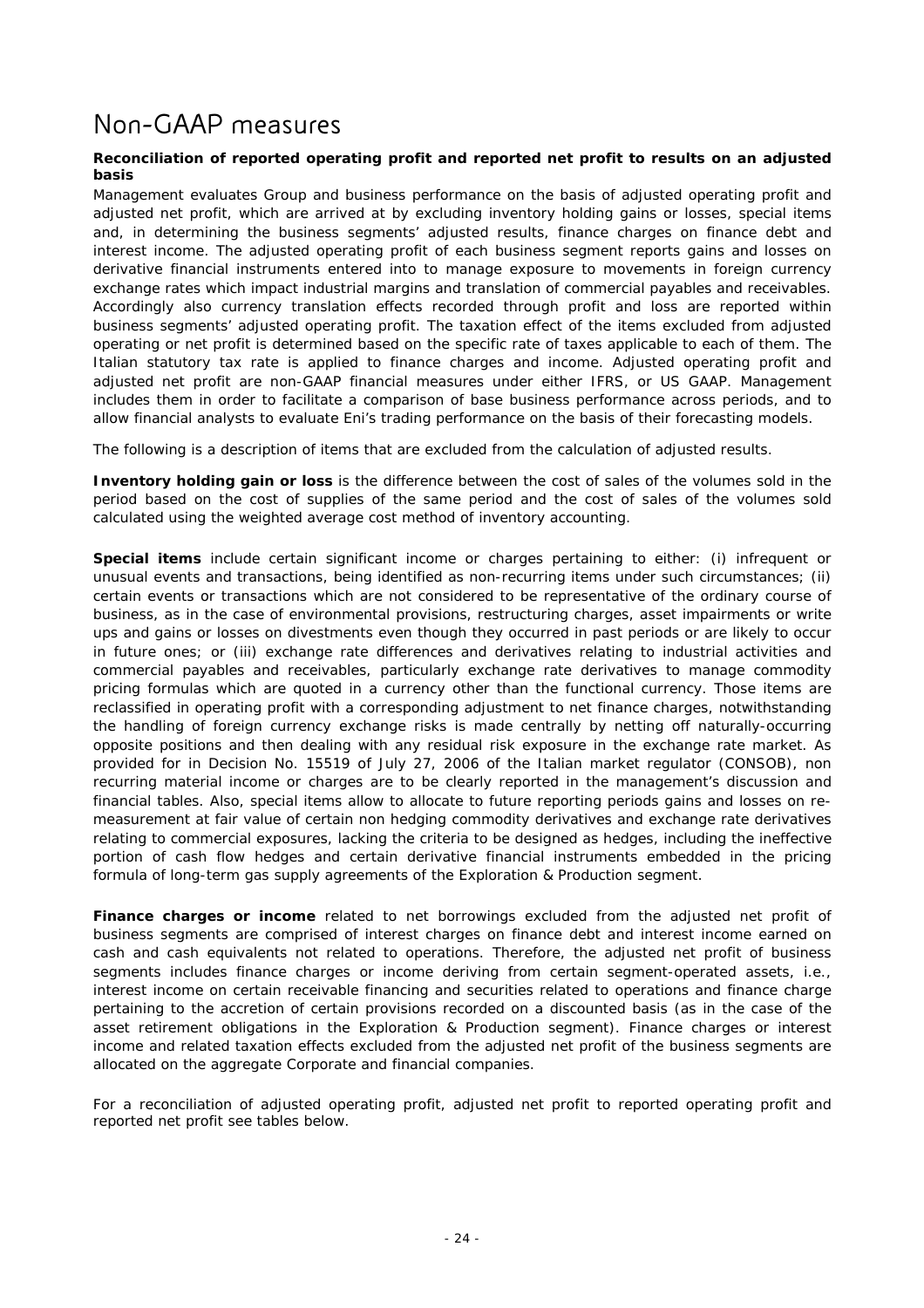| $(E$ million)                                            |                                |             |                                                   |                               |                                      |                                                             |       |
|----------------------------------------------------------|--------------------------------|-------------|---------------------------------------------------|-------------------------------|--------------------------------------|-------------------------------------------------------------|-------|
| Second quarter 2015                                      | ಷ<br>Exploration<br>Production | Gas & Power | and<br>ಂಠ<br>Marketing a<br>Chemicals<br>Refining | & Construction<br>Engineering | Corporate<br>and other<br>activities | intragroup profit<br>elimination<br>unrealized<br>Impact of | GROUP |
| Reported operating profit                                | 1,471                          | 27          | 120                                               | (950)                         | (193)                                | (81)                                                        | 394   |
| Exclusion of inventory holding (gains) losses            |                                | 48          | (151)                                             |                               |                                      | 37                                                          | (66)  |
| <b>Exclusion of special items:</b>                       |                                |             |                                                   |                               |                                      |                                                             |       |
| environmental charges                                    |                                |             | 60                                                |                               | 64                                   |                                                             | 124   |
| asset impairments                                        | 49                             | 17          | 43                                                | 211                           | 3                                    |                                                             | 323   |
| net gains on disposal of assets                          | (4)                            |             | (4)                                               |                               | (1)                                  |                                                             | (9)   |
| risk provisions                                          |                                |             | $\overline{7}$                                    |                               | 2                                    |                                                             | 9     |
| provision for redundancy incentives                      | 9                              | 3           | (4)                                               | $\mathbf{1}$                  | 1                                    |                                                             | 10    |
| commodity derivatives                                    | 20                             | 6           | 27                                                | (2)                           |                                      |                                                             | 51    |
| exchange rate differences and derivatives                | (3)                            | (94)        | (2)                                               |                               |                                      |                                                             | (99)  |
| other                                                    | (9)                            | 24          | 9                                                 |                               | 1                                    |                                                             | 25    |
| Special items of operating profit                        | 62                             | (44)        | 136                                               | 210                           | 70                                   |                                                             | 434   |
| Adjusted operating profit                                | 1,533                          | 31          | 105                                               | (740)                         | (123)                                | (44)                                                        | 762   |
| Net finance (expense) income (a)                         | (69)                           | 3           | (3)                                               | (1)                           | (186)                                |                                                             | (256) |
| Net income from investments (a)                          | 123                            |             | 3                                                 | (17)                          | 43                                   |                                                             | 152   |
| Income taxes (a)                                         | (1,016)                        | (30)        | (26)                                              | 41                            | 56                                   | 10                                                          | (965) |
| Tax rate (%)                                             | 64.0                           | 88.2        | 24.8                                              | $\cdot$                       |                                      |                                                             | 146.7 |
| Adjusted net profit                                      | 571                            | 4           | 79                                                | (717)                         | (210)                                | (34)                                                        | (307) |
| of which:                                                |                                |             |                                                   |                               |                                      |                                                             |       |
| - adjusted net profit of non-controlling interest        |                                |             |                                                   |                               |                                      |                                                             | (446) |
| - adjusted net profit attributable to Eni's shareholders |                                |             |                                                   |                               |                                      |                                                             | 139   |
|                                                          |                                |             |                                                   |                               |                                      |                                                             |       |
| Reported net profit attributable to Eni's shareholders   |                                |             |                                                   |                               |                                      |                                                             | (113) |
| Exclusion of inventory holding (gains) losses            |                                |             |                                                   |                               |                                      |                                                             | (46)  |
| Exclusion of special items                               |                                |             |                                                   |                               |                                      |                                                             | 298   |
| Adjusted net profit attributable to Eni's shareholders   |                                |             |                                                   |                               |                                      |                                                             | 139   |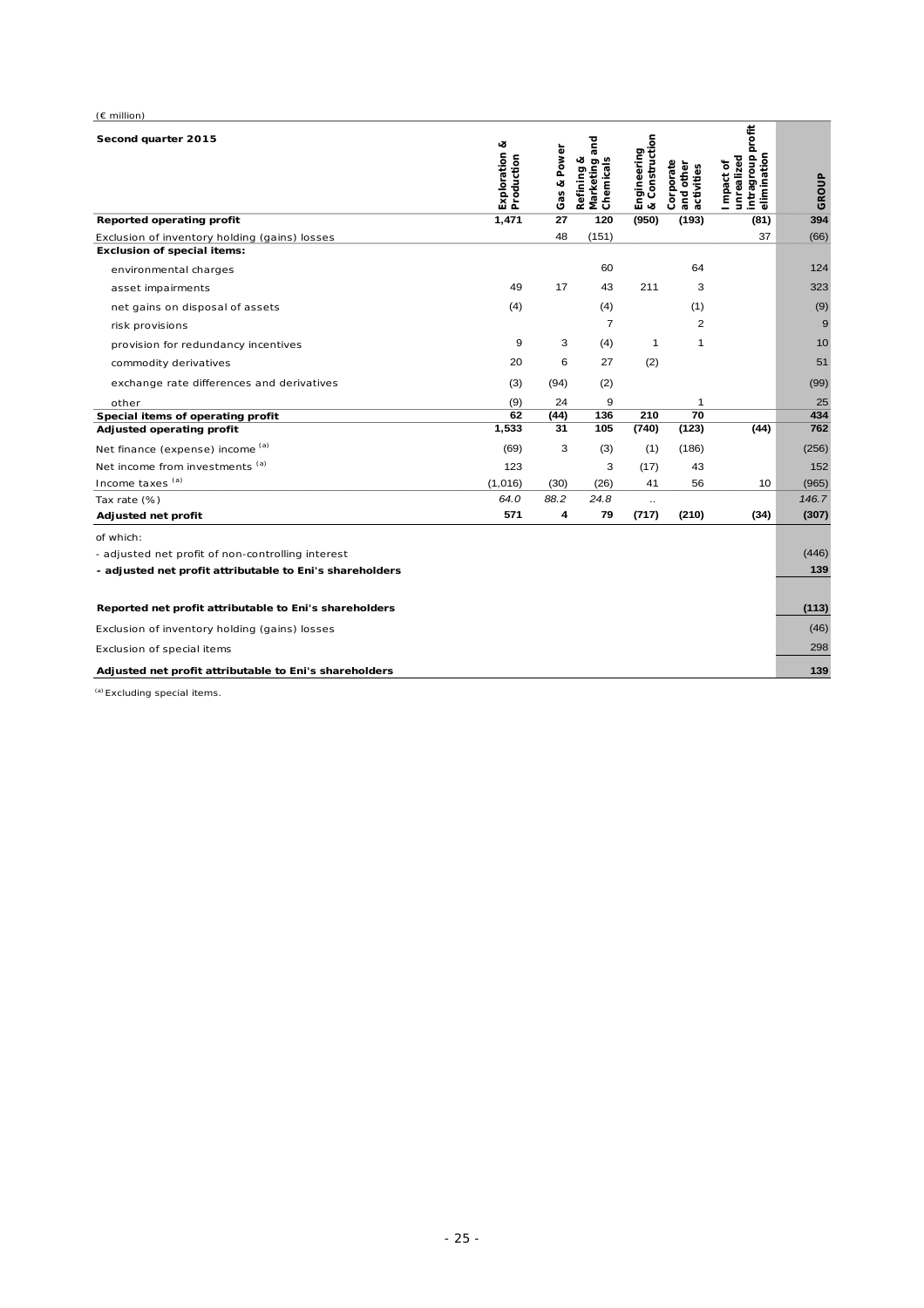| $(E$ million)                                            |                                  |              |                                             |                                  |                                      |                                                              |                |
|----------------------------------------------------------|----------------------------------|--------------|---------------------------------------------|----------------------------------|--------------------------------------|--------------------------------------------------------------|----------------|
| Second quarter 2014                                      | ಳ<br>Exploration &<br>Production | Gas & Power  | Marketing and<br>Chemicals<br>త<br>Refining | Construction<br>Engineering<br>൵ | Corporate<br>and other<br>activities | intragroup profit<br>elimination<br>unrealized<br>I mpact of | GROUP          |
| Reported operating profit                                | 2,791                            | (19)         | (361)                                       | 164                              | (156)                                | (164)                                                        | 2,255          |
| Exclusion of inventory holding (gains) losses            |                                  | $\mathbf{1}$ | (82)                                        |                                  |                                      | 89                                                           | 8              |
| <b>Exclusion of special items:</b>                       |                                  |              |                                             |                                  |                                      |                                                              |                |
| environmental charges                                    |                                  |              | 40                                          |                                  | 26                                   |                                                              | 66             |
| asset impairments                                        | 187                              |              | 133                                         |                                  | 3                                    |                                                              | 323            |
| net gains on disposal of assets                          | 3                                |              |                                             | 1                                |                                      |                                                              | $\overline{4}$ |
| risk provisions                                          | (5)                              |              |                                             |                                  | $\overline{2}$                       |                                                              | (3)            |
| provision for redundancy incentives                      | 10                               |              | 6                                           | $\mathbf{1}$                     | 6                                    |                                                              | 23             |
| commodity derivatives                                    | $\mathbf{1}$                     | (12)         | (6)                                         | (1)                              |                                      |                                                              | (18)           |
| exchange rate differences and derivatives                | (3)                              | 9            | 9                                           |                                  |                                      |                                                              | 15             |
| other                                                    | (3)                              | 35           | 5                                           |                                  | 18                                   |                                                              | 55             |
| Special items of operating profit                        | 190                              | 32           | 187                                         | 1                                | 55                                   |                                                              | 465            |
| Adjusted operating profit                                | 2,981                            | 14           | (256)                                       | 165                              | (101)                                | (75)                                                         | 2,728          |
| Net finance (expense) income (a)                         | (67)                             | 2            | (5)                                         | (2)                              | (180)                                |                                                              | (252)          |
| Net income from investments (a)                          | 118                              | 3            | $\overline{4}$                              | $\overline{7}$                   | 153                                  |                                                              | 285            |
| Income taxes (a)                                         | (1,881)                          | (17)         | 53                                          | (50)                             | 35                                   | 21                                                           | (1, 839)       |
| Tax rate (%)                                             | 62.0                             | 89.5         | Ω.                                          | 29.4                             |                                      |                                                              | 66.6           |
| Adjusted net profit                                      | 1,151                            | 2            | (204)                                       | 120                              | (93)                                 | (54)                                                         | 922            |
| of which:                                                |                                  |              |                                             |                                  |                                      |                                                              |                |
| - adjusted net profit of non-controlling interest        |                                  |              |                                             |                                  |                                      |                                                              | 39             |
| - adjusted net profit attributable to Eni's shareholders |                                  |              |                                             |                                  |                                      |                                                              | 883            |
|                                                          |                                  |              |                                             |                                  |                                      |                                                              |                |
| Reported net profit attributable to Eni's shareholders   |                                  |              |                                             |                                  |                                      |                                                              | 658            |
| Exclusion of inventory holding (gains) losses            |                                  |              |                                             |                                  |                                      |                                                              | 5              |
| Exclusion of special items                               |                                  |              |                                             |                                  |                                      |                                                              | 220            |
| Adjusted net profit attributable to Eni's shareholders   |                                  |              |                                             |                                  |                                      |                                                              | 883            |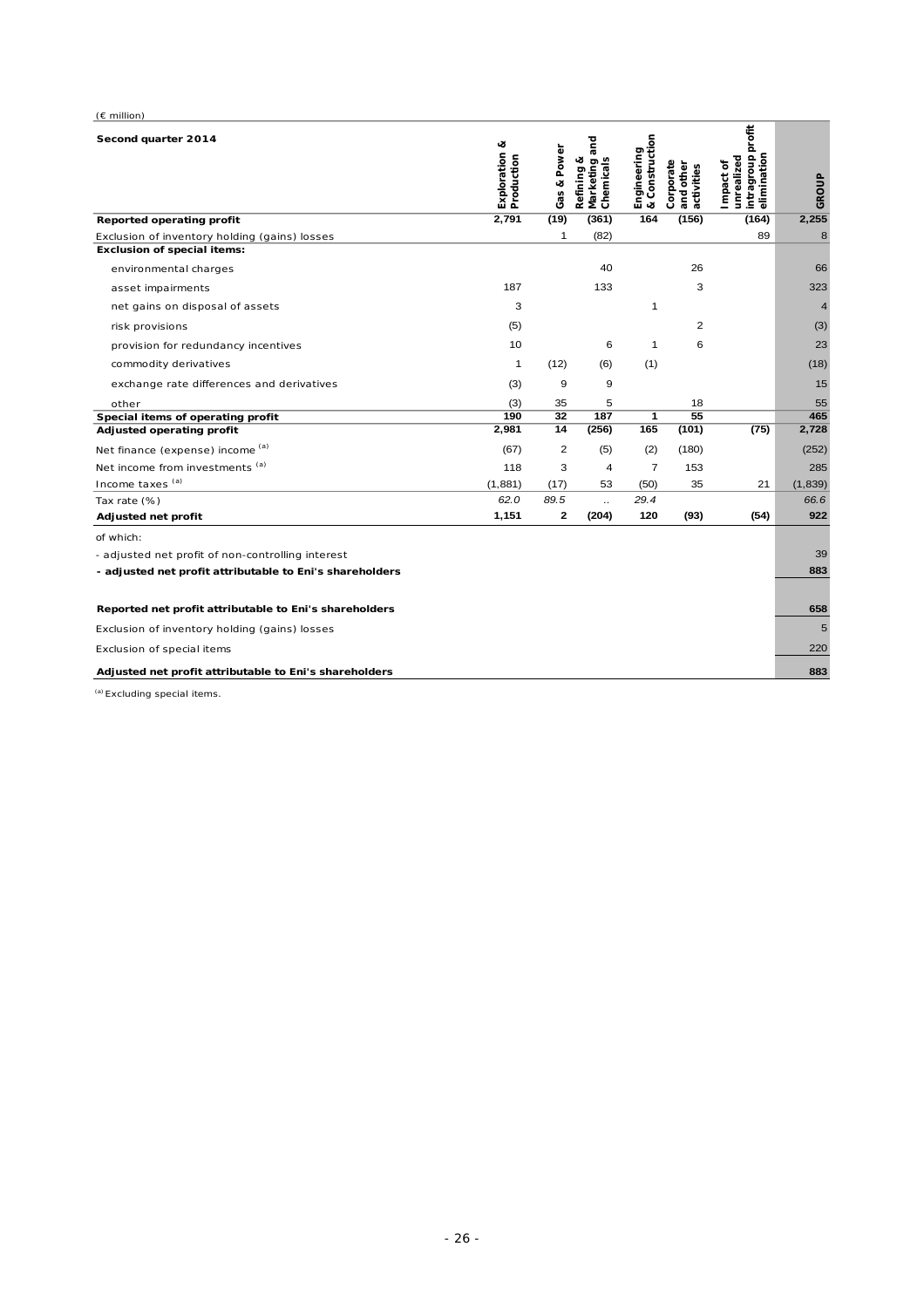| $(E \text{ million})$                                    |                                |             |                                                  |                               |                                      |                                                             |          |
|----------------------------------------------------------|--------------------------------|-------------|--------------------------------------------------|-------------------------------|--------------------------------------|-------------------------------------------------------------|----------|
| First Half 2015                                          | œ<br>Exploration<br>Production | Gas & Power | and<br>œ<br>Marketing a<br>Chemicals<br>Refining | Engineering<br>& Construction | Corporate<br>and other<br>activities | intragroup profit<br>elimination<br>unrealized<br>Impact of | GROUP    |
| Reported operating profit                                | 2,769                          | 213         | 219                                              | (788)                         | (286)                                | (182)                                                       | 1,945    |
| Exclusion of inventory holding (gains) losses            |                                | 79          | (284)                                            |                               |                                      | 264                                                         | 59       |
| <b>Exclusion of special items:</b>                       |                                |             |                                                  |                               |                                      |                                                             |          |
| environmental charges                                    |                                |             | 80                                               |                               | 64                                   |                                                             | 144      |
| asset impairments                                        | 49                             | 17          | 70                                               | 211                           | 4                                    |                                                             | 351      |
| net gains on disposal of assets                          | (338)                          |             | (5)                                              |                               | (1)                                  |                                                             | (344)    |
| risk provisions                                          |                                |             | $\overline{7}$                                   |                               | $\overline{2}$                       |                                                             | 9        |
| provision for redundancy incentives                      | 10                             | 3           |                                                  | 2                             | $\mathbf{1}$                         |                                                             | 16       |
| commodity derivatives                                    | 31                             | 14          | 117                                              | (5)                           |                                      |                                                             | 157      |
| exchange rate differences and derivatives                | (20)                           | (25)        | 12                                               |                               |                                      |                                                             | (33)     |
| other                                                    | (13)                           | 24          | 10                                               |                               | 4                                    |                                                             | 25       |
| Special items of operating profit                        | (281)                          | 33          | 291                                              | 208                           | 74                                   |                                                             | 325      |
| Adjusted operating profit                                | 2,488                          | 325         | 226                                              | (580)                         | (212)                                | 82                                                          | 2,329    |
| Net finance (expense) income (a)                         | (137)                          | 5           | (4)                                              | (3)                           | (302)                                |                                                             | (441)    |
| Net income from investments (a)                          | 147                            | 3           | 38                                               | (10)                          | 273                                  |                                                             | 451      |
| Income taxes (a)                                         | (1,809)                        | (111)       | (85)                                             | (13)                          | 99                                   | (23)                                                        | (1, 942) |
| Tax rate (%)                                             | 72.4                           | 33.3        | 32.7                                             | $\ddot{\phantom{a}}$          |                                      |                                                             | 83.0     |
| Adjusted net profit                                      | 689                            | 222         | 175                                              | (606)                         | (142)                                | 59                                                          | 397      |
| of which:                                                |                                |             |                                                  |                               |                                      |                                                             |          |
| - adjusted net profit of non-controlling interest        |                                |             |                                                  |                               |                                      |                                                             | (390)    |
| - adjusted net profit attributable to Eni's shareholders |                                |             |                                                  |                               |                                      |                                                             | 787      |
| Reported net profit attributable to Eni's shareholders   |                                |             |                                                  |                               |                                      |                                                             | 591      |
| Exclusion of inventory holding (gains) losses            |                                |             |                                                  |                               |                                      |                                                             | 41       |
| Exclusion of special items                               |                                |             |                                                  |                               |                                      |                                                             | 155      |
| Adjusted net profit attributable to Eni's shareholders   |                                |             |                                                  |                               |                                      |                                                             | 787      |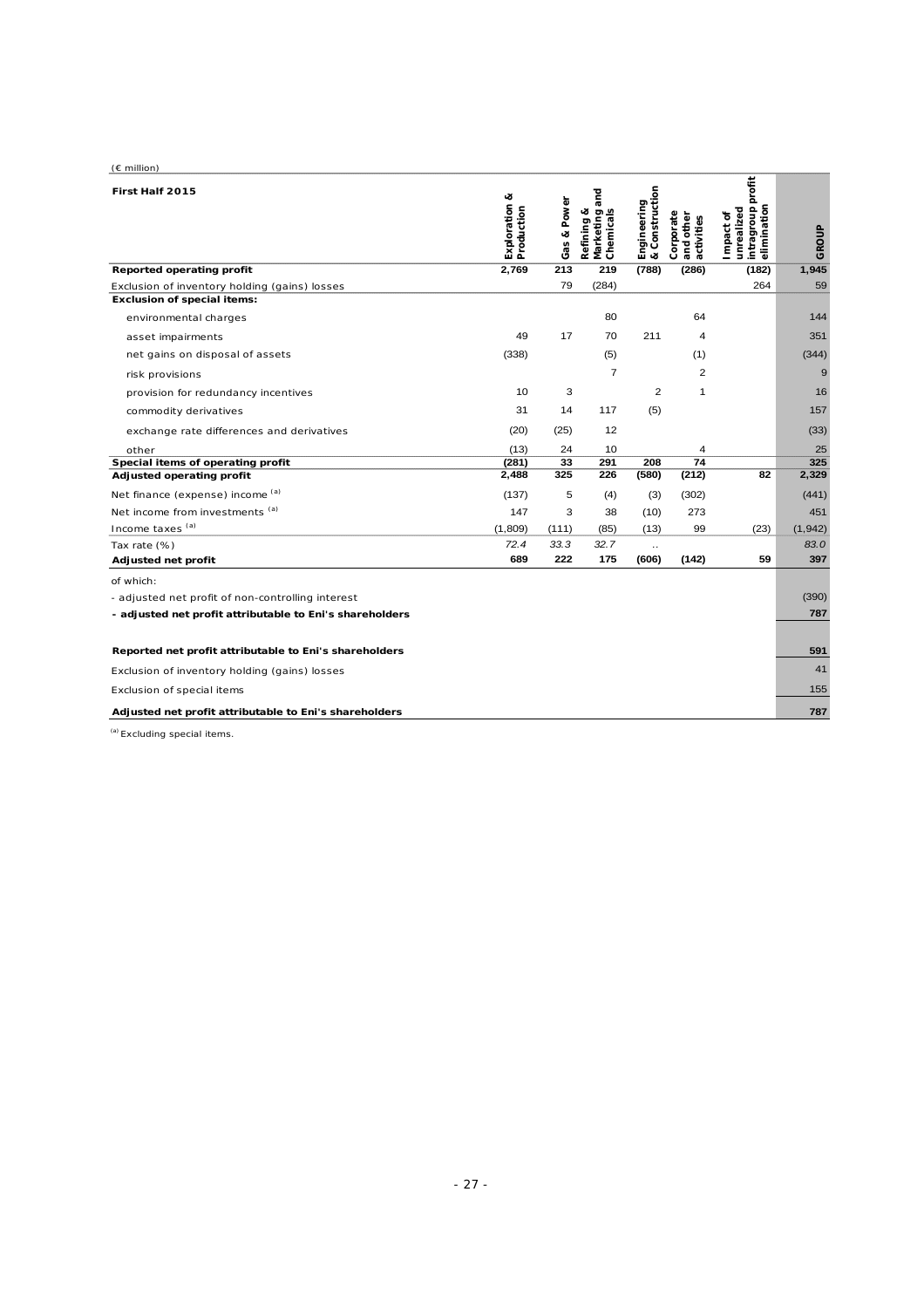| $(E \text{ million})$                                    |                                |                |                                                |                                   |                                      |                                                             |              |
|----------------------------------------------------------|--------------------------------|----------------|------------------------------------------------|-----------------------------------|--------------------------------------|-------------------------------------------------------------|--------------|
| First Half 2014                                          | త<br>Exploration<br>Production | Gas & Power    | and<br>ಷ<br>Marketing<br>Chemicals<br>Refining | Construction<br>Engineering<br>ංඊ | Corporate<br>and other<br>activities | intragroup profit<br>elimination<br>unrealized<br>Impact of | GROUP        |
| Reported operating profit                                | 6,221                          | 592            | (848)                                          | 291                               | (288)                                | (67)                                                        | 5,901        |
| Exclusion of inventory holding (gains) losses            |                                | (108)          | 21                                             |                                   |                                      | 102                                                         | 15           |
| <b>Exclusion of special items:</b>                       |                                |                |                                                |                                   |                                      |                                                             |              |
| environmental charges                                    |                                |                | 48                                             |                                   | 26                                   |                                                             | 74           |
| asset impairments                                        | 187                            | $\mathbf{1}$   | 185                                            |                                   | 5                                    |                                                             | 378          |
| net gains on disposal of assets                          | $\overline{2}$                 |                |                                                | 1                                 |                                      |                                                             | 3            |
| risk provisions                                          | (5)                            |                |                                                |                                   | 6                                    |                                                             | $\mathbf{1}$ |
| provision for redundancy incentives                      | 20                             | 1              | $\overline{7}$                                 | 1                                 | $\mathbf{1}$                         |                                                             | 30           |
| commodity derivatives                                    | $\overline{2}$                 | (279)          | (4)                                            |                                   |                                      |                                                             | (281)        |
| exchange rate differences and derivatives                | $\overline{7}$                 | 14             | 9                                              |                                   |                                      |                                                             | 30           |
| other                                                    | (3)                            | 35             | 13                                             |                                   | 23                                   |                                                             | 68           |
| Special items of operating profit                        | 210                            | (228)          | 258                                            | $\mathbf{z}$                      | 61                                   |                                                             | 303          |
| Adjusted operating profit                                | 6,431                          | 256            | (569)                                          | 293                               | (227)                                | 35                                                          | 6,219        |
| Net finance (expense) income (a)                         | (134)                          | $\overline{4}$ | (7)                                            | (3)                               | (333)                                |                                                             | (473)        |
| Net income from investments (a)                          | 146                            | 35             | 38                                             | 15                                | 247                                  |                                                             | 481          |
| Income taxes (a)                                         | (3,979)                        | (132)          | 95                                             | (90)                              | 45                                   | (13)                                                        | (4,074)      |
| Tax rate (%)                                             | 61.8                           | 44.7           | $\ddotsc$                                      | 29.5                              |                                      |                                                             | 65.4         |
| Adjusted net profit                                      | 2,464                          | 163            | (443)                                          | 215                               | (268)                                | 22                                                          | 2,153        |
| of which:                                                |                                |                |                                                |                                   |                                      |                                                             |              |
| - adjusted net profit of non-controlling interest        |                                |                |                                                |                                   |                                      |                                                             | 79           |
| - adjusted net profit attributable to Eni's shareholders |                                |                |                                                |                                   |                                      |                                                             | 2,074        |
|                                                          |                                |                |                                                |                                   |                                      |                                                             |              |
| Reported net profit attributable to Eni's shareholders   |                                |                |                                                |                                   |                                      |                                                             | 1,961        |
| Exclusion of inventory holding (gains) losses            |                                |                |                                                |                                   |                                      |                                                             | 11           |
| Exclusion of special items                               |                                |                |                                                |                                   |                                      |                                                             | 102          |
| Adjusted net profit attributable to Eni's shareholders   |                                |                |                                                |                                   |                                      |                                                             | 2,074        |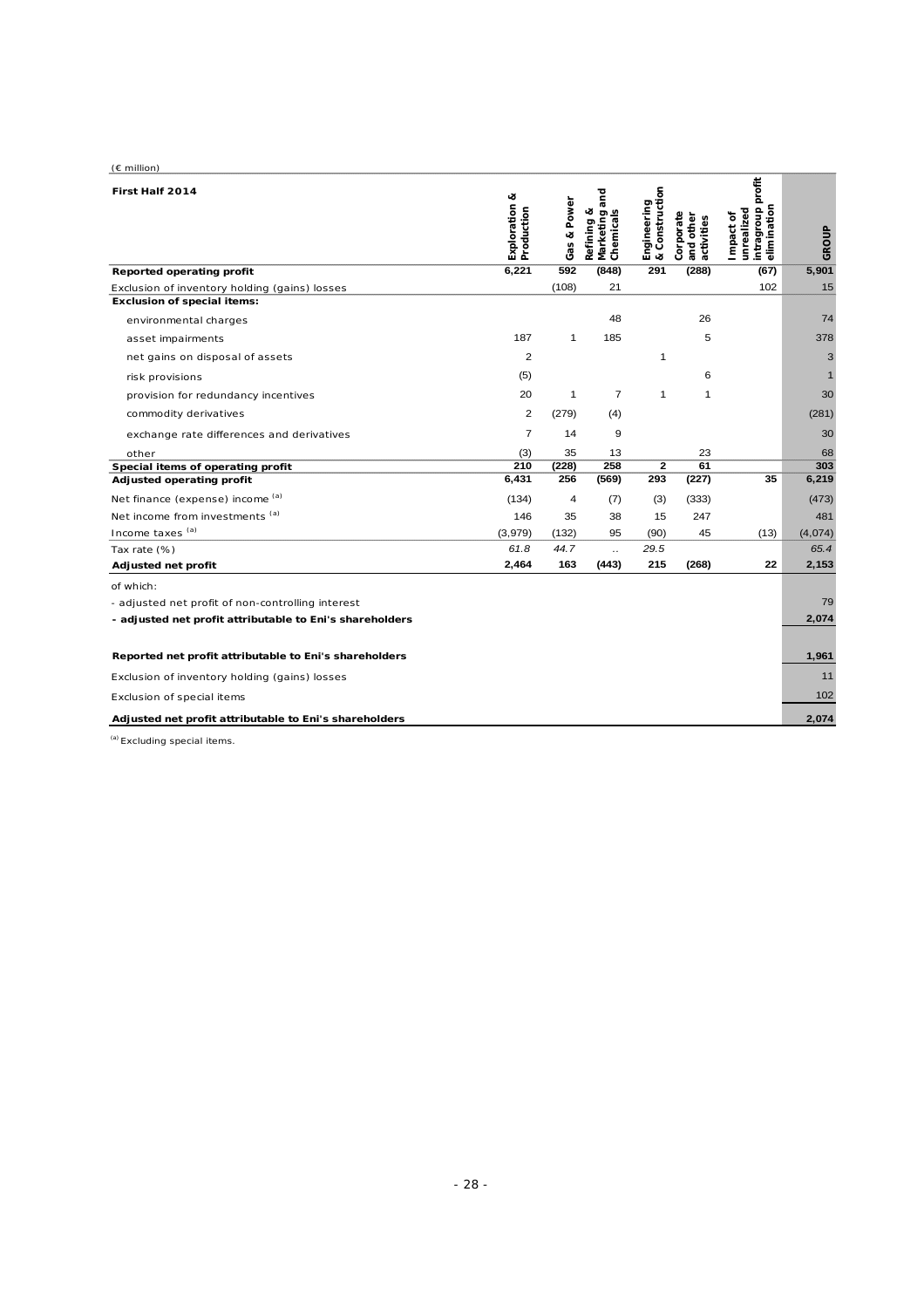| $(E \text{ million})$                                    |                                |             |                                               |                                              |                                      |                                                             |       |
|----------------------------------------------------------|--------------------------------|-------------|-----------------------------------------------|----------------------------------------------|--------------------------------------|-------------------------------------------------------------|-------|
| First quarter 2015                                       | త<br>Exploration<br>Production | Gas & Power | and<br>Refining &<br>Marketing a<br>Chemicals | Construction<br>Engineering<br>& Constructio | Corporate<br>and other<br>activities | intragroup profit<br>elimination<br>unrealized<br>Impact of | GROUP |
| Reported operating profit                                | 1,298                          | 186         | 99                                            | 162                                          | (93)                                 | (101)                                                       | 1,551 |
| Exclusion of inventory holding (gains) losses            |                                | 31          | (133)                                         |                                              |                                      | 227                                                         | 125   |
| <b>Exclusion of special items:</b>                       |                                |             |                                               |                                              |                                      |                                                             |       |
| environmental charges                                    |                                |             | 20                                            |                                              |                                      |                                                             | 20    |
| asset impairments                                        |                                |             | 27                                            |                                              | 1                                    |                                                             | 28    |
| net gains on disposal of assets                          | (334)                          |             | (1)                                           |                                              |                                      |                                                             | (335) |
| provision for redundancy incentives                      | 1                              |             | 4                                             | $\mathbf{1}$                                 |                                      |                                                             | 6     |
| commodity derivatives                                    | 11                             | 8           | 90                                            | (3)                                          |                                      |                                                             | 106   |
| exchange rate differences and derivatives                | (17)                           | 69          | 14                                            |                                              |                                      |                                                             | 66    |
| other                                                    | (4)                            |             | 1                                             |                                              | 3                                    |                                                             |       |
| Special items of operating profit                        | (343)                          | 77          | 155                                           | (2)                                          | 4                                    |                                                             | (109) |
| Adjusted operating profit                                | 955                            | 294         | 121                                           | 160                                          | (89)                                 | 126                                                         | 1,567 |
| Net finance (expense) income (a)                         | (68)                           | 2           | (1)                                           | (2)                                          | (116)                                |                                                             | (185) |
| Net income from investments (a)                          | 24                             | 3           | 35                                            | $\overline{7}$                               | 230                                  |                                                             | 299   |
| Income taxes (a)                                         | (793)                          | (81)        | (59)                                          | (54)                                         | 43                                   | (33)                                                        | (977) |
| Tax rate (%)                                             | 87.0                           | 27.1        | 38.1                                          | 32.7                                         |                                      |                                                             | 58.1  |
| Adjusted net profit                                      | 118                            | 218         | 96                                            | 111                                          | 68                                   | 93                                                          | 704   |
| of which:                                                |                                |             |                                               |                                              |                                      |                                                             |       |
| - adjusted net profit of non-controlling interest        |                                |             |                                               |                                              |                                      |                                                             | 56    |
| - adjusted net profit attributable to Eni's shareholders |                                |             |                                               |                                              |                                      |                                                             | 648   |
| Reported net profit attributable to Eni's shareholders   |                                |             |                                               |                                              |                                      |                                                             | 704   |
| Exclusion of inventory holding (gains) losses            |                                |             |                                               |                                              |                                      |                                                             | 87    |
| Exclusion of special items                               |                                |             |                                               |                                              |                                      |                                                             | (143) |
| Adjusted net profit attributable to Eni's shareholders   |                                |             |                                               |                                              |                                      |                                                             | 648   |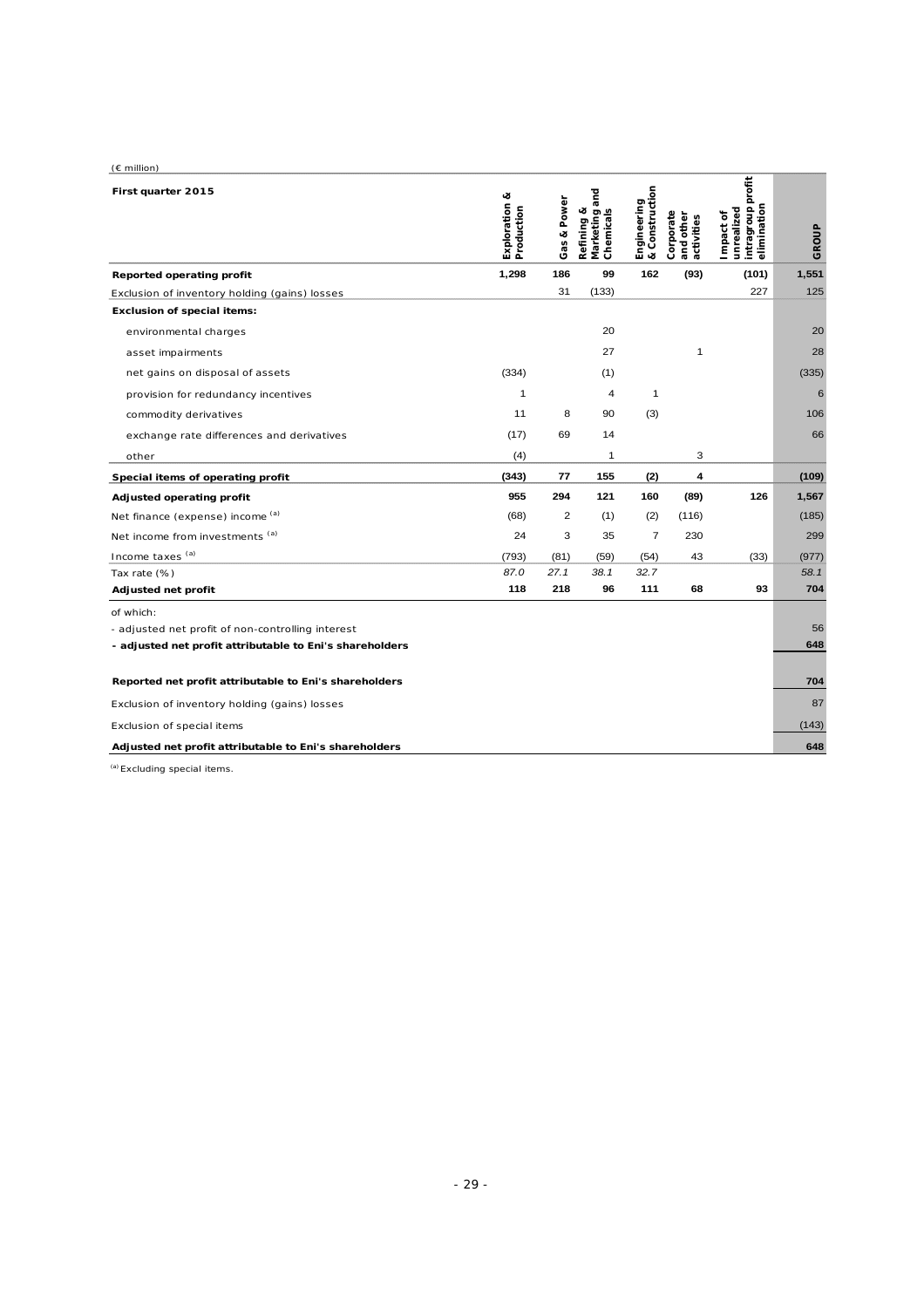# Breakdown of special items

| Second<br>Quarter<br>2014 | First<br>Quarter<br>2015 | Second<br>Quarter<br>2015 |                                                                                 | <b>First Half</b><br>2014 | 2015  |
|---------------------------|--------------------------|---------------------------|---------------------------------------------------------------------------------|---------------------------|-------|
| 66                        | 20                       | 124                       | Environmental charges                                                           | 74                        | 144   |
| 323                       | 28                       | 323                       | Asset impairments                                                               | 378                       | 351   |
| 4                         | (335)                    | (9)                       | Net gains on disposal of assets                                                 | 3                         | (344) |
| (3)                       |                          | 9                         | Risk provisions                                                                 | 1                         | 9     |
| 23                        | 6                        | 10                        | Provisions for redundancy incentives                                            | 30                        | 16    |
| (18)                      | 106                      | 51                        | Commodity derivatives                                                           | (281)                     | 157   |
| 15                        | 66                       | (99)                      | Exchange rate differences and derivatives                                       | 30                        | (33)  |
| 55                        |                          | 25                        | Other                                                                           | 68                        | 25    |
| 465                       | (109)                    | 434                       | Special items of operating profit                                               | 303                       | 325   |
| 5                         | 328                      | (187)                     | Net finance (income) expense                                                    | 20                        | 141   |
|                           |                          |                           | of which:                                                                       |                           |       |
| (15)                      | (66)                     | 99                        | - exchange rate differences and derivatives                                     | (30)                      | 33    |
| (123)                     | 2                        | (5)                       | Net income from investments                                                     | (140)                     | (3)   |
|                           |                          |                           | of which:                                                                       |                           |       |
| (94)                      | 2                        | (5)                       | - gains on disposal of assets                                                   | (96)                      | (3)   |
| (94)                      |                          |                           | Galp                                                                            | (96)                      |       |
| (29)                      |                          |                           | - impairments / revaluation of equity investments                               | (29)                      |       |
| (11)                      | (222)                    | 58                        | Income taxes                                                                    | 41                        | (164) |
|                           |                          |                           | of which:                                                                       |                           |       |
| (12)                      |                          |                           | - other net tax refund                                                          | (12)                      |       |
| 45                        |                          |                           | - deferred tax adjustment on PSAs                                               | 45                        |       |
| 32                        | (133)                    | 96                        | - re-allocation of tax impact on intercompany dividends and other special items | 42                        | (37)  |
| (76)                      | (89)                     | (38)                      | - taxes on special items of operating profit                                    | (34)                      | (127) |
| 336                       | (1)                      | 300                       | Total special items of net profit                                               | 224                       | 299   |
|                           |                          |                           | Attributable to:                                                                |                           |       |
| 116                       | 142                      | $\overline{2}$            | - non-controlling interest                                                      | 122                       | 144   |
| 220                       | (143)                    | 298                       | - Eni's shareholders                                                            | 102                       | 155   |

# Net sales from operations

| $(\in$ million)   |                  |                   |                         |                                                    |                   |           |        |
|-------------------|------------------|-------------------|-------------------------|----------------------------------------------------|-------------------|-----------|--------|
| Second<br>Quarter | First<br>Quarter | Second<br>Quarter | % Ch.<br><b>II Q.15</b> |                                                    | <b>First Half</b> |           |        |
| 2014              | 2015             | 2015              | vs. 11 Q.14             |                                                    | 2014              | 2015      | % Ch.  |
| 7,368             | 5,212            | 6,200             | (15.9)                  | <b>Exploration &amp; Production</b>                | 14,802            | 11,412    | (22.9) |
| 17,968            | 16,373           | 14,263            | (20.6)                  | Gas & Power                                        | 37,941            | 30,636    | (19.3) |
| 7,439             | 5,356            | 6,695             | (10.0)                  | Refining & Marketing and Chemicals                 | 14,455            | 12,051    | (16.6) |
| 6,159             | 4,371            | 5,628             | (8.6)                   | - Refining & Marketing                             | 11,980            | 9,999     | (16.5) |
| 1,402             | 1,095            | 1,275             | (9.1)                   | - Chemicals                                        | 2,804             | 2,370     | (15.5) |
| (122)             | (110)            | (208)             |                         | - Consolidation adjustment                         | (329)             | (318)     |        |
| 3,075             | 3,020            | 2,353             | (23.5)                  | Engineering & Construction                         | 5,966             | 5,373     | (9.9)  |
| 353               | 353              | 351               | (0.6)                   | Corporate and other activities                     | 691               | 704       | 1.9    |
| (18)              | (28)             | 153               |                         | Impact of unrealized intragroup profit elimination | (31)              | 125       |        |
| (8, 832)          | (6,500)          | (7, 822)          |                         | Consolidation adjustment                           | (17, 268)         | (14, 322) |        |
| 27,353            | 23,786           | 22,193            | (18.9)                  |                                                    | 56,556            | 45,979    | (18.7) |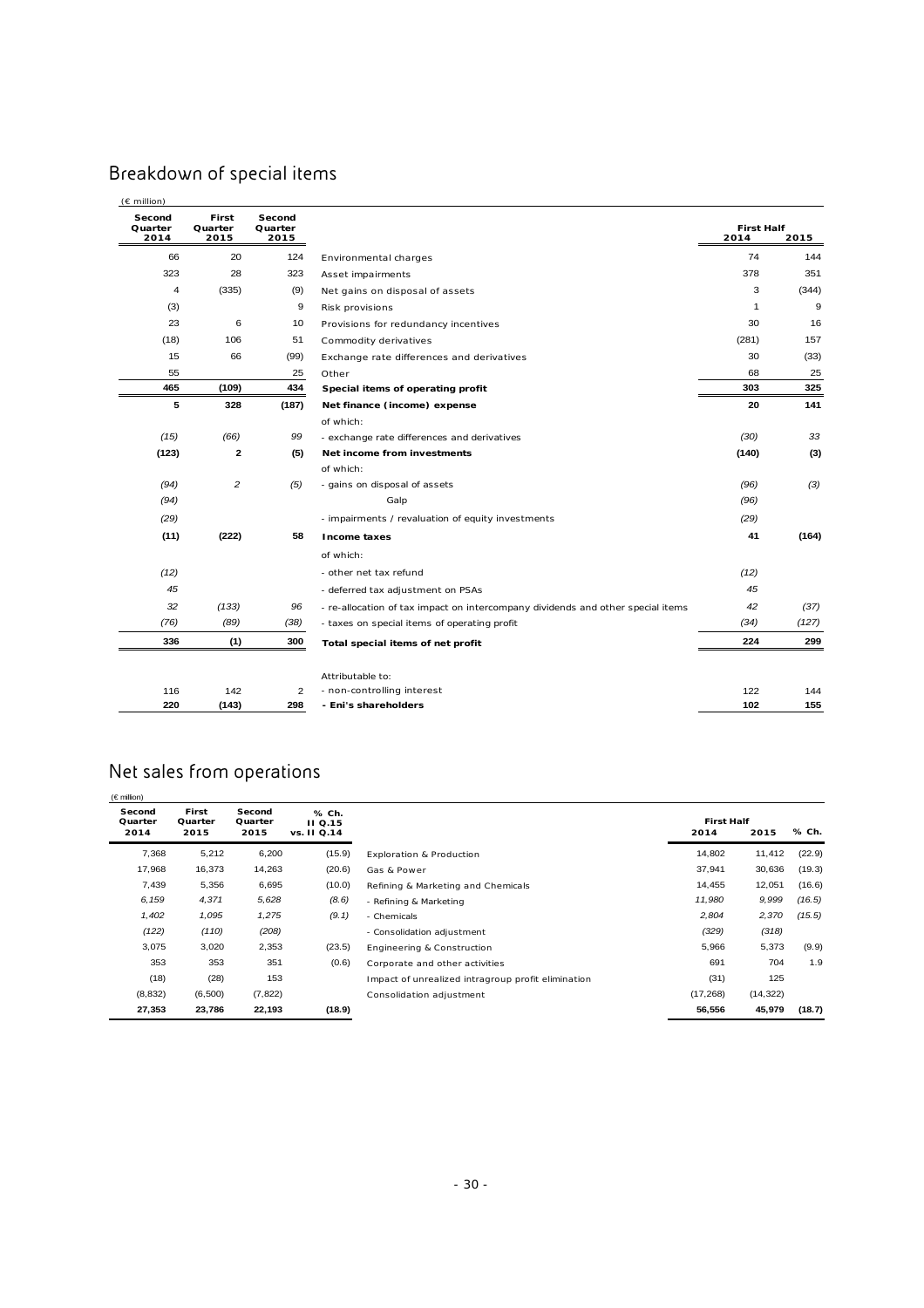# Operating expenses

| $(\in$ million)           |                          |                           |                                |                                                         |                           |        |        |
|---------------------------|--------------------------|---------------------------|--------------------------------|---------------------------------------------------------|---------------------------|--------|--------|
| Second<br>Quarter<br>2014 | First<br>Quarter<br>2015 | Second<br>Quarter<br>2015 | % Ch.<br>11Q.15<br>vs. II Q.14 |                                                         | <b>First Half</b><br>2014 | 2015   | % Ch.  |
| 21,013                    | 18,682                   | 17,070                    | (18.8)                         | Purchases, services and other                           | 43.346                    | 35,752 | (17.5) |
| 63                        | 20                       | 133                       |                                | of which:<br>other special items                        | 75                        | 153    |        |
| 1,375                     | 1,419                    | 1,395                     | 1.5                            | Payroll and related costs                               | 2,716                     | 2,814  | 3.6    |
| 23                        | 6                        | 10                        |                                | of which: provision for redundancy incentives and other | 30                        | 16     |        |
| 22.388                    | 20,101                   | 18,465                    | (17.5)                         |                                                         | 46,062                    | 38.566 | (16.3) |

# Depreciation, depletion, amortization and impairments

| $(\in$ million)   |                  |                   |                    |                                                    |                   |       |       |
|-------------------|------------------|-------------------|--------------------|----------------------------------------------------|-------------------|-------|-------|
| Second<br>Quarter | First<br>Quarter | Second<br>Quarter | % Ch.<br>$II$ Q.15 |                                                    | <b>First Half</b> |       | % Ch. |
| 2014              | 2015             | 2015              | vs. II Q.14        |                                                    | 2014              | 2015  |       |
| 2,204             | 2,244            | 2,449             | 11.1               | <b>Exploration &amp; Production</b>                | 4,074             | 4,693 | 15.2  |
| 80                | 89               | 87                | 8.8                | Gas & Power                                        | 164               | 176   | 7.3   |
| 93                | 110              | 115               | 23.7               | Refining & Marketing and Chemicals                 | 189               | 225   | 19.0  |
| 67                | 85               | 88                | 31.3               | - Refining & Marketing                             | 140               | 173   | 23.6  |
| 26                | 25               | 27                | 3.8                | - Chemicals                                        | 49                | 52    | 6.1   |
| 186               | 192              | 190               | 2.2                | Engineering & Construction                         | 362               | 382   | 5.5   |
| 17                | 18               | 19                | 11.8               | Corporate and other activities                     | 33                | 37    | 12.1  |
| (6)               | (6)              | (7)               |                    | Impact of unrealized intragroup profit elimination | (12)              | (13)  |       |
| 2,574             | 2,647            | 2,853             | 10.8               | Total depreciation, depletion and amortization     | 4,810             | 5,500 | 14.3  |
| 323               | 28               | 323               |                    | Impairments                                        | 378               | 351   | (7.1) |
| 2,897             | 2,675            | 3,176             | 9.6                |                                                    | 5,188             | 5,851 | 12.8  |

# Net income from investments

| First half 2015                                           | <b>Exploration &amp;</b><br>Production | Gas &<br>Power | Refining &<br><b>Marketing and</b><br>Chemicals | <b>Engineering &amp;</b><br>Construction | Corporate<br>and other<br>activities | Group |
|-----------------------------------------------------------|----------------------------------------|----------------|-------------------------------------------------|------------------------------------------|--------------------------------------|-------|
| Share of gains (losses) from equity-accounted investments | 44                                     | 3              | (2)                                             | (10)                                     | (1)                                  | 34    |
| <b>Dividends</b>                                          | 98                                     |                | 40                                              |                                          | 85                                   | 223   |
| Net gains on disposal                                     |                                        | (47)           | 37                                              | 13                                       | 12                                   | 15    |
| Other income (expense), net                               | 5                                      |                |                                                 |                                          | 177                                  | 182   |
|                                                           | 147                                    | (44)           | 75                                              | 3                                        | 273                                  | 454   |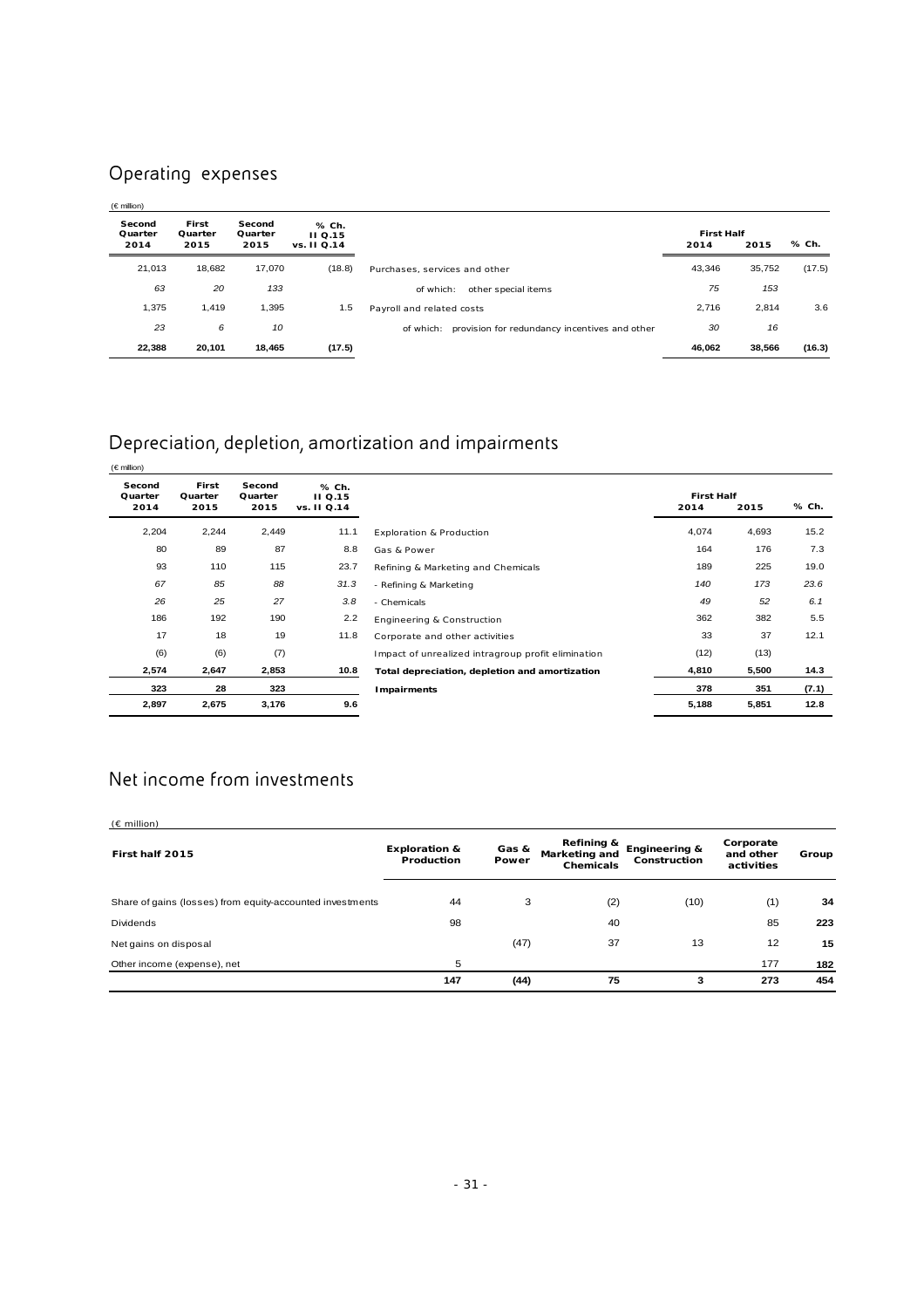### Income taxes

| $(\epsilon$ million)      |                          |                           |                            |                           |           |           |
|---------------------------|--------------------------|---------------------------|----------------------------|---------------------------|-----------|-----------|
| Second<br>Quarter<br>2014 | First<br>Quarter<br>2015 | Second<br>Quarter<br>2015 |                            | <b>First Half</b><br>2014 | 2015      | Change    |
|                           |                          |                           | Profit before income taxes |                           |           |           |
| (154)                     | (130)                    | (262)                     | Italy                      | 300                       | (392)     | (692)     |
| 2,560                     | 1,465                    | 744                       | Outside Italy              | 5,729                     | 2,209     | (3, 520)  |
| 2,406                     | 1,335                    | 482                       |                            | 6,029                     | 1,817     | (4,212)   |
|                           |                          |                           | Income taxes               |                           |           |           |
| (30)                      | 5                        | (160)                     | Italy                      | 214                       | (155)     | (369)     |
| 1,855                     | 712                      | 1,203                     | Outside Italy              | 3,897                     | 1,915     | (1,982)   |
| 1,825                     | 717                      | 1,043                     |                            | 4,111                     | 1,760     | (2, 351)  |
|                           |                          |                           | Tax rate (%)               |                           |           |           |
| $\cdot$ .                 | $\cdot$ .                | $\sim$                    | Italy                      | 71.3                      | $\cdot$ . | $\cdot$ . |
| 72.5                      | 48.6                     | 161.7                     | Outside Italy              | 68.0                      | 86.7      | 18.7      |
| 75.9                      | 53.7                     | 216.4                     |                            | 68.2                      | 96.9      | 28.7      |

### Adjusted net profit (€ million)

| Second<br>Quarter | First<br>Quarter | Second<br>Quarter | % Ch.<br>II Q.15<br>vs. II |                                                                                               | <b>First Half</b> |       |           |
|-------------------|------------------|-------------------|----------------------------|-----------------------------------------------------------------------------------------------|-------------------|-------|-----------|
| 2014              | 2015             | 2015              | Q.14                       |                                                                                               | 2014              | 2015  | % Ch.     |
| 1,151             | 118              | 571               | (50.4)                     | Exploration & Production                                                                      | 2,464             | 689   | (72.0)    |
| 2                 | 218              | 4                 | $\ddotsc$                  | Gas & Power                                                                                   | 163               | 222   | 36.2      |
| (204)             | 96               | 79                | $\ddotsc$                  | Refining & Marketing and Chemicals                                                            | (443)             | 175   | $\ldots$  |
| (127)             | 71               | 21                | $\ddotsc$                  | - Refining & Marketing                                                                        | (290)             | 92    |           |
| (77)              | 25               | 58                | $\cdot$ .                  | - Chemicals                                                                                   | (153)             | 83    |           |
| 120               | 111              | (717)             | $\ddotsc$                  | Engineering & Construction                                                                    | 215               | (606) | $\ddotsc$ |
| (93)              | 68               | (210)             | $\ddotsc$                  | Corporate and other activities                                                                | (268)             | (142) | $\cdots$  |
| (54)              | 93               | (34)              |                            | Impact of unrealized intragroup profit elimination and<br>other consolidation adjustments (a) | 22                | 59    |           |
| 922               | 704              | (307)             | $\sim$                     |                                                                                               | 2,153             | 397   | (81.6)    |
|                   |                  |                   |                            | Attributable to:                                                                              |                   |       |           |
| 883               | 648              | 139               | (84.3)                     | - Eni's shareholders                                                                          | 2,074             | 787   | (62.1)    |
| 39                | 56               | (446)             | $\cdots$                   | - non-controlling interest                                                                    | 79                | (390) | $\cdots$  |

(a) This item concerned mainly intragroup sales of commodities, services and capital goods recorded in the assets of the purchasing business segment as of end of the period.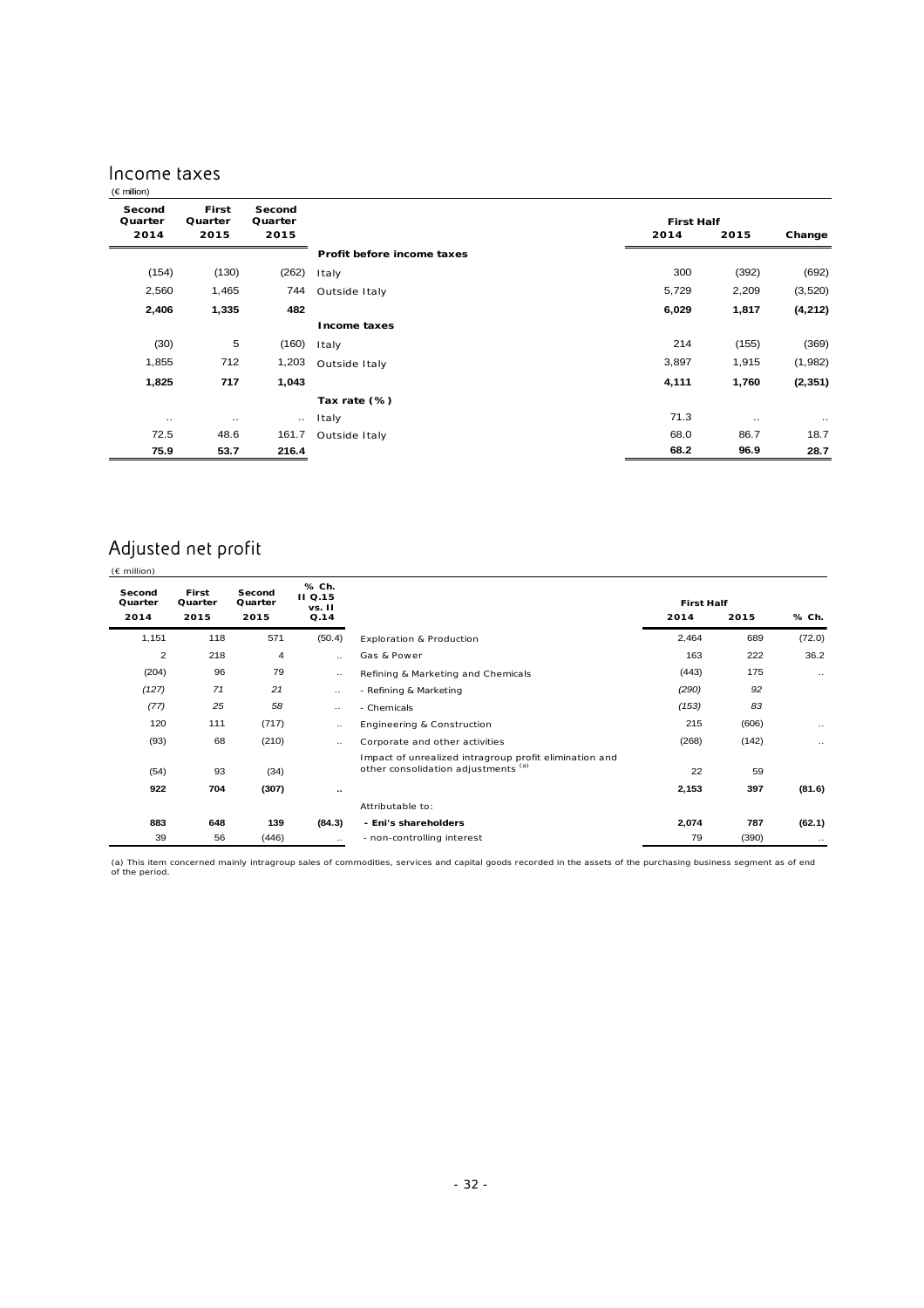## Leverage and net borrowings

Leverage is a measure used by management to assess the Company's level of indebtedness. It is calculated as a ratio of net borrowings - which is calculated by excluding cash and cash equivalents and certain very liquid assets from finance debt to shareholders' equity, including non-controlling interest. Management periodically reviews leverage in order to assess the soundness and efficiency of the Group balance sheet in terms of optimal mix between net borrowings and net equity, and to carry out benchmark analysis with industry standards.

| $(\epsilon$ million)                                                                |         |                                           |          |                             |                             |
|-------------------------------------------------------------------------------------|---------|-------------------------------------------|----------|-----------------------------|-----------------------------|
|                                                                                     |         | Dec. 31, 2014 Mar. 31, 2015 Jun. 30, 2015 |          | Change vs.<br>Dec. 31, 2014 | Change vs.<br>Mar. 31, 2015 |
| Total debt                                                                          | 25.891  | 28.161                                    | 27.460   | 1.569                       | (701)                       |
| Short-term debt                                                                     | 6.575   | 10.393                                    | 8,863    | 2,288                       | (1,530)                     |
| Long-term debt                                                                      | 19.316  | 17.768                                    | 18,597   | (719)                       | 829                         |
| Cash and cash equivalents                                                           | (6,614) | (7, 270)                                  | (5, 466) | 1,148                       | 1.804                       |
| Securities held for trading and other securities held for<br>non-operating purposes | (5,037) | (5,052)                                   | (5,054)  | (17)                        | (2)                         |
| Financing receivables for non-operating purposes                                    | (555)   | (699)                                     | (463)    | 92                          | 236                         |
| <b>Net borrowings</b>                                                               | 13,685  | 15,140                                    | 16,477   | 2,792                       | 1,337                       |
| Shareholders' equity including non-controlling interest                             | 62,209  | 68,202                                    | 63,872   | 1,663                       | (4, 330)                    |
| Leverage                                                                            | 0.22    | 0.22                                      | 0.26     | 0.04                        | 0.04                        |

Net borrowings are calculated under Consob provisions on Net Financial Position (Com. no. DEM/6064293 of 2006).

## Bonds maturing in the 18-months period starting on June 30, 2015

| $(E \text{ million})$        |                                  |
|------------------------------|----------------------------------|
| <b>Issuing entity</b>        | Amount at June<br>30, 2015 $(3)$ |
| Eni SpA                      | 3,289                            |
| Eni Finance International SA | 144                              |
|                              | 3,433                            |

(a) Amounts include interest accrued and discount on issue.

# Bonds issued in the first half of 2015 (guaranteed by Eni SpA)

| <b>Issuing entity</b> | Nominal amount<br>(million) | Currency   | <b>Amount at June</b><br>30, 2015 $^{(a)}$<br>$(E \text{ million})$ | Maturity | Rate  | %    |
|-----------------------|-----------------------------|------------|---------------------------------------------------------------------|----------|-------|------|
| Eni SpA               | 1,000                       | <b>EUR</b> | 998<br>998                                                          | 2026     | fixed | 1.50 |

(a) Amounts include interest accrued and discount on issue.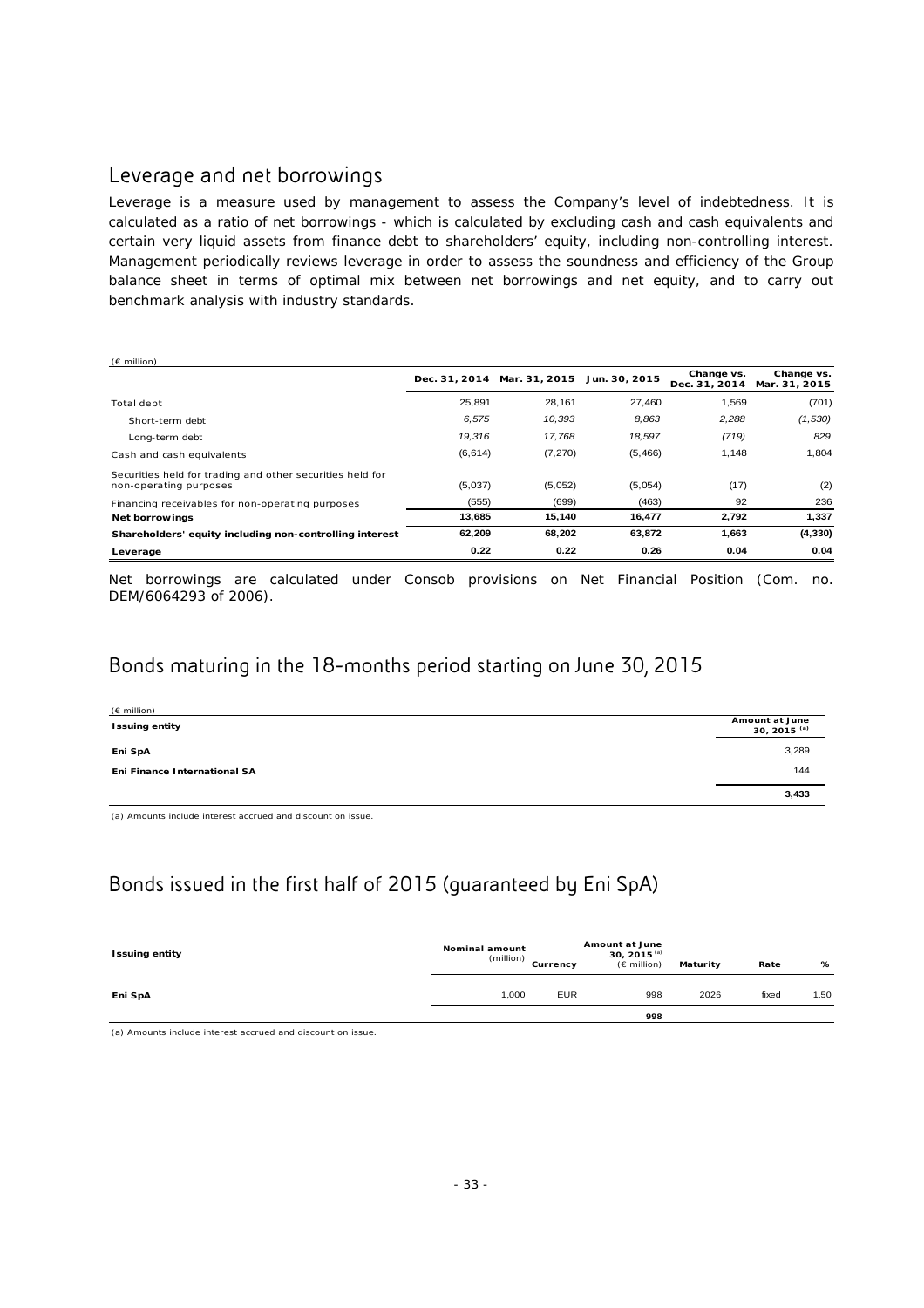# Consolidated financial statements BALANCE SHEET

| $(E \text{ million})$                                                                 |                 |                                           |                 |
|---------------------------------------------------------------------------------------|-----------------|-------------------------------------------|-----------------|
|                                                                                       |                 | Dec. 31, 2014 Mar. 31, 2015 Jun. 30, 2015 |                 |
| <b>ASSETS</b>                                                                         |                 |                                           |                 |
| <b>Current assets</b>                                                                 |                 |                                           |                 |
| Cash and cash equivalents                                                             | 6,614           | 7,270                                     | 5,466           |
| Financial assets held for trading                                                     | 5,024           | 5,041                                     | 5,038           |
| Financial assets available for sale                                                   | 257             | 261                                       | 265             |
| Trade and other receivables                                                           | 28,601          | 31,325                                    | 28,131          |
| Inventories                                                                           | 7,555           | 7,590                                     | 7,386           |
| Current tax assets                                                                    | 762             | 857                                       | 743             |
| Other current tax assets                                                              | 1,209           | 1,186                                     | 988             |
| Other current assets                                                                  | 4,385<br>54,407 | 3,592<br>57,122                           | 3,336<br>51,353 |
| Non-current assets                                                                    |                 |                                           |                 |
| Property, plant and equipment                                                         | 71,962          | 78,509                                    | 76,845          |
| Inventory - compulsory stock                                                          | 1,581           | 1,738                                     | 1,571           |
| Intangible assets                                                                     | 3,645           | 3,653                                     | 3,551           |
| Equity-accounted investments                                                          | 3,115           | 3,465                                     | 3,395           |
| Other investments                                                                     | 2,015           | 2,269                                     | 2,180           |
| Other financial assets                                                                | 1,022           | 1,119                                     | 1,094           |
| Deferred tax assets                                                                   | 5,231           | 5,585                                     | 5,651           |
| Other non-current receivables                                                         | 2,773           | 2,812                                     | 2,570           |
|                                                                                       | 91,344          | 99,150                                    | 96,857          |
| Assets held for sale<br><b>TOTAL ASSETS</b>                                           | 456<br>146,207  | 345<br>156,617                            | 159<br>148,369  |
|                                                                                       |                 |                                           |                 |
| LIABILITIES AND SHAREHOLDERS' EQUITY<br><b>Current liabilities</b>                    |                 |                                           |                 |
|                                                                                       | 2,716           | 3,769                                     | 4,848           |
| Short-term debt                                                                       | 3,859           | 6,624                                     | 4,015           |
| Current portion of long-term debt<br>Trade and other payables                         | 23,703          | 24,649                                    | 23,147          |
| Income taxes payable                                                                  | 534             | 560                                       | 595             |
| Other taxes payable                                                                   | 1,873           | 2,583                                     | 2,504           |
| Other current liabilities                                                             | 4,489           | 3,747                                     | 2,997           |
|                                                                                       | 37,174          | 41,932                                    | 38,106          |
| <b>Non-current liabilities</b>                                                        |                 |                                           |                 |
| Long-term debt                                                                        | 19,316          | 17,768                                    | 18,597          |
| Provisions for contingencies                                                          | 15,898          | 16,459                                    | 16,387          |
| Provisions for employee benefits                                                      | 1,313           | 1,313                                     | 1,304           |
| Deferred tax liabilities                                                              | 7,847           | 8,332                                     | 7,805           |
| Other non-current liabilities                                                         | 2,285<br>46,659 | 2,475<br>46,347                           | 2,245<br>46,338 |
|                                                                                       | 165             | 136                                       | 53              |
| Liabilities directly associated with assets held for sale<br><b>TOTAL LIABILITIES</b> | 83,998          | 88,415                                    | 84,497          |
|                                                                                       |                 |                                           |                 |
| SHAREHOLDERS' EQUITY                                                                  |                 |                                           |                 |
| Non-controlling interest                                                              | 2,455           | 2,430                                     | 1,981           |
| Eni shareholders' equity:                                                             |                 |                                           |                 |
| Share capital                                                                         | 4,005           | 4,005                                     | 4,005           |
| Reserve related to the fair value of cash flow hedging derivatives net of tax effect  | (284)           | (195)                                     | (166)           |
| Other reserves                                                                        | 57,343          | 61,839                                    | 58,042          |
| Treasury shares                                                                       | (581)           | (581)                                     | (581)           |
| Interim dividend                                                                      | (2,020)         |                                           |                 |
| Net profit                                                                            | 1,291           | 704                                       | 591             |
| Total Eni shareholders' equity                                                        | 59,754          | 65,772                                    | 61,891          |
| TOTAL SHAREHOLDERS' EQUITY                                                            | 62,209          | 68,202                                    | 63,872          |
| TOTAL LIABILITIES AND SHAREHOLDERS' EQUITY                                            | 146,207         | 156,617                                   | 148,369         |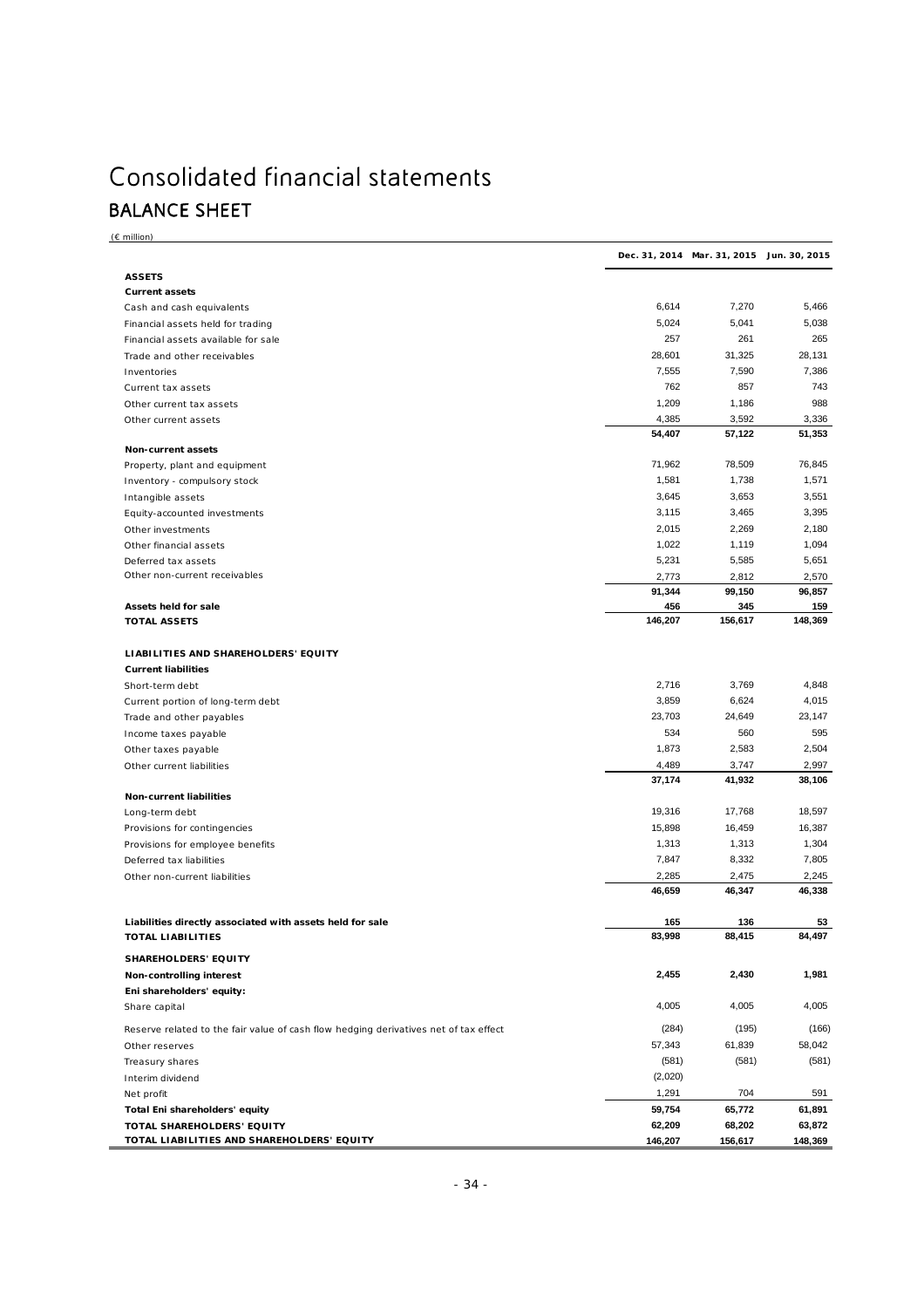# GROUP PROFIT AND LOSS ACCOUNT

| $(\in$ million) |          |         |  |  |  |  |
|-----------------|----------|---------|--|--|--|--|
| Second          | First    | Second  |  |  |  |  |
| Quarter         | Quarter  | Quarter |  |  |  |  |
| 2014            | 2015     | 2015    |  |  |  |  |
|                 |          |         |  |  |  |  |
| 27,353          | 23,786   | 22,193  |  |  |  |  |
| 32              | 563      | 118     |  |  |  |  |
| 27,385          | 24,349   | 22,311  |  |  |  |  |
|                 |          |         |  |  |  |  |
| 21,013          | 18,682   | 17,070  |  |  |  |  |
| 1,375           | 1,419    | 1,395   |  |  |  |  |
| 155             | (22)     | (276)   |  |  |  |  |
| 2,897           | 2,675    | 3,176   |  |  |  |  |
| 2,255           | 1,551    | 394     |  |  |  |  |
|                 |          |         |  |  |  |  |
| 1,808           | 5,189    | 1,212   |  |  |  |  |
| (2,093)         | (5, 187) | (1,705) |  |  |  |  |
| 12              | 16       | 1       |  |  |  |  |
| 16              | (531)    | 423     |  |  |  |  |
| (257)           | (513)    | (69)    |  |  |  |  |
|                 |          |         |  |  |  |  |
| 45              | 24       | 10      |  |  |  |  |
| 363             | 273      | 147     |  |  |  |  |
| 408             | 297      | 157     |  |  |  |  |
| 2,406           | 1,335    | 482     |  |  |  |  |
| (1, 825)        | (717)    | (1,043) |  |  |  |  |
| 581             | 618      | (561)   |  |  |  |  |
|                 |          |         |  |  |  |  |
| 658             | 704      | (113)   |  |  |  |  |
| (77)            | (86)     | (448)   |  |  |  |  |
|                 |          |         |  |  |  |  |
| 0.18            | 0.20     | (0.04)  |  |  |  |  |
| 0.18            | 0.20     | (0.04)  |  |  |  |  |

| econd<br>uarter | First<br>Quarter | Second<br>Quarter |                                                            |          | <b>First Half</b> |
|-----------------|------------------|-------------------|------------------------------------------------------------|----------|-------------------|
| 2014            | 2015             | 2015              |                                                            | 2014     | 2015              |
|                 |                  |                   | <b>REVENUES</b>                                            |          |                   |
| 27,353          | 23,786           | 22,193            | Net sales from operations                                  | 56,556   | 45,979            |
| 32              | 563              | 118               | Other income and revenues                                  | 192      | 681               |
| 27.385          | 24,349           | 22,311            | <b>Total revenues</b>                                      | 56,748   | 46,660            |
|                 |                  |                   | <b>OPERATING EXPENSES</b>                                  |          |                   |
| 21,013          | 18,682           | 17,070            | Purchases, services and other                              | 43,346   | 35,752            |
| 1,375           | 1,419            | 1,395             | Payroll and related costs                                  | 2,716    | 2,814             |
| 155             | (22)             | (276)             | OTHER OPERATING (EXPENSE) INCOME                           | 403      | (298)             |
| 2,897           | 2,675            | 3,176             | DEPRECIATION, DEPLETION, AMORTIZATION AND IMPAIRMENTS      | 5,188    | 5,851             |
| 2,255           | 1,551            | 394               | <b>OPERATING PROFIT</b>                                    | 5,901    | 1,945             |
|                 |                  |                   | <b>FINANCE INCOME (EXPENSE)</b>                            |          |                   |
| 1,808           | 5,189            | 1,212             | Finance income                                             | 3,361    | 6,401             |
| (2,093)         | (5, 187)         | (1,705)           | Finance expense                                            | (3,837)  | (6, 892)          |
| 12              | 16               | $\mathbf{1}$      | Finance income from financial assets held for trading, net | 16       | 17                |
| 16              | (531)            | 423               | Derivative financial instruments                           | (33)     | (108)             |
| (257)           | (513)            | (69)              |                                                            | (493)    | (582)             |
|                 |                  |                   | <b>INCOME (EXPENSE) FROM INVESTMENTS</b>                   |          |                   |
| 45              | 24               | 10                | Share of profit (loss) of equity-accounted investments     | 111      | 34                |
| 363             | 273              | 147               | Other gain (loss) from investments                         | 510      | 420               |
| 408             | 297              | 157               |                                                            | 621      | 454               |
| 2,406           | 1,335            | 482               | PROFIT BEFORE INCOME TAXES                                 | 6,029    | 1,817             |
| (1, 825)        | (717)            | (1,043)           | Income taxes                                               | (4, 111) | (1,760)           |
| 581             | 618              | (561)             | Net profit                                                 | 1,918    | 57                |
|                 |                  |                   | Attributable to:                                           |          |                   |
| 658             | 704              | (113)             | - Eni's shareholders                                       | 1,961    | 591               |
| (77)            | (86)             | (448)             | - non-controlling interest                                 | (43)     | (534)             |
|                 |                  |                   | Net profit per share ( $\epsilon$ per share)               |          |                   |
| 0.18            | 0.20             | (0.04)            | - basic                                                    | 0.54     | 0.16              |
| 0.18            | 0.20             | (0.04)            | - diluted                                                  | 0.54     | 0.16              |
|                 |                  |                   |                                                            |          |                   |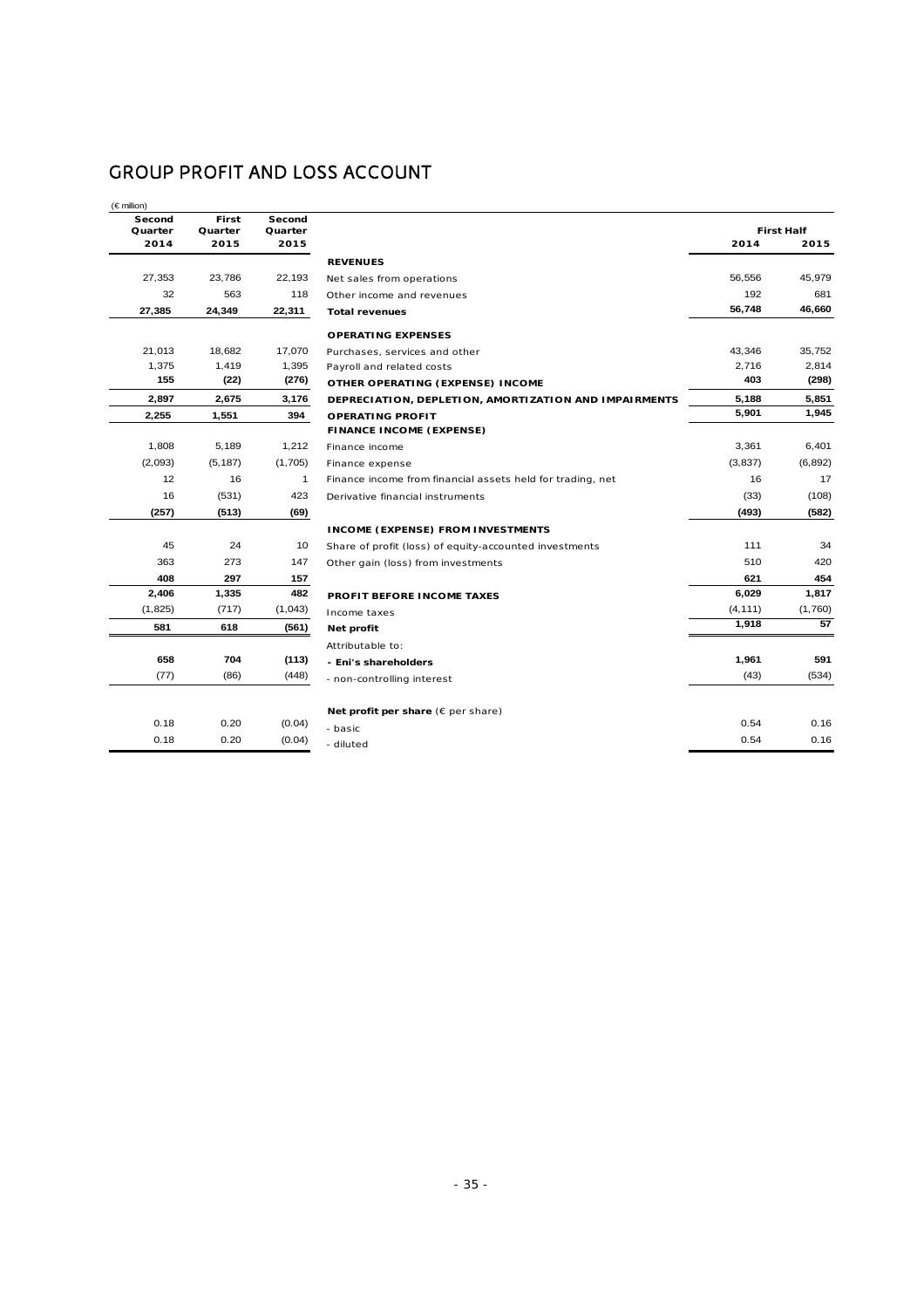# COMPREHENSIVE INCOME

#### (€ million)

|                                                                    | <b>First Half</b> |       |
|--------------------------------------------------------------------|-------------------|-------|
|                                                                    | 2014              | 2015  |
| Net profit                                                         | 1,918             | 57    |
| I tems subsequently reclassificable to profit and loss account     | 523               | 3,615 |
| Foreign currency translation differences                           | 423               | 3,507 |
| Fair value evaluation of available for sale investments            | (77)              |       |
| Change in the fair value of cash flow hedging derivatives          | 250               | 156   |
| Change in the fair value of available-for-sale securities          | 5                 | (3)   |
| Share of "Other comprehensive income" on equity-accounted entities | (1)               | (7)   |
| Taxation                                                           | (77)              | (38)  |
| Total other items of comprehensive income                          | 523               | 3,615 |
| Total comprehensive income                                         | 2,441             | 3,672 |
| Attributable to:                                                   |                   |       |
| - Eni's shareholders                                               | 2,475             | 4,152 |
| - non-controlling interest                                         | (34)              | (480) |

## CHANGES IN SHAREHOLDERS' EQUITY

| $(\epsilon$ million)                                      |         |        |
|-----------------------------------------------------------|---------|--------|
| Shareholders' equity at December 31, 2014                 |         | 62,209 |
| Total comprehensive income                                | 3,672   |        |
| Dividends distributed to Eni's shareholders               | (2,017) |        |
| Dividends distributed by consolidated subsidiaries        | (3)     |        |
| Other changes                                             | 11      |        |
| <b>Total changes</b>                                      |         | 1,663  |
| Shareholders' equity at June 30, 2015<br>Attributable to: |         | 63,872 |
| - Eni's shareholders                                      |         | 61,891 |
| - non-controlling interest                                |         | 1,981  |
|                                                           |         |        |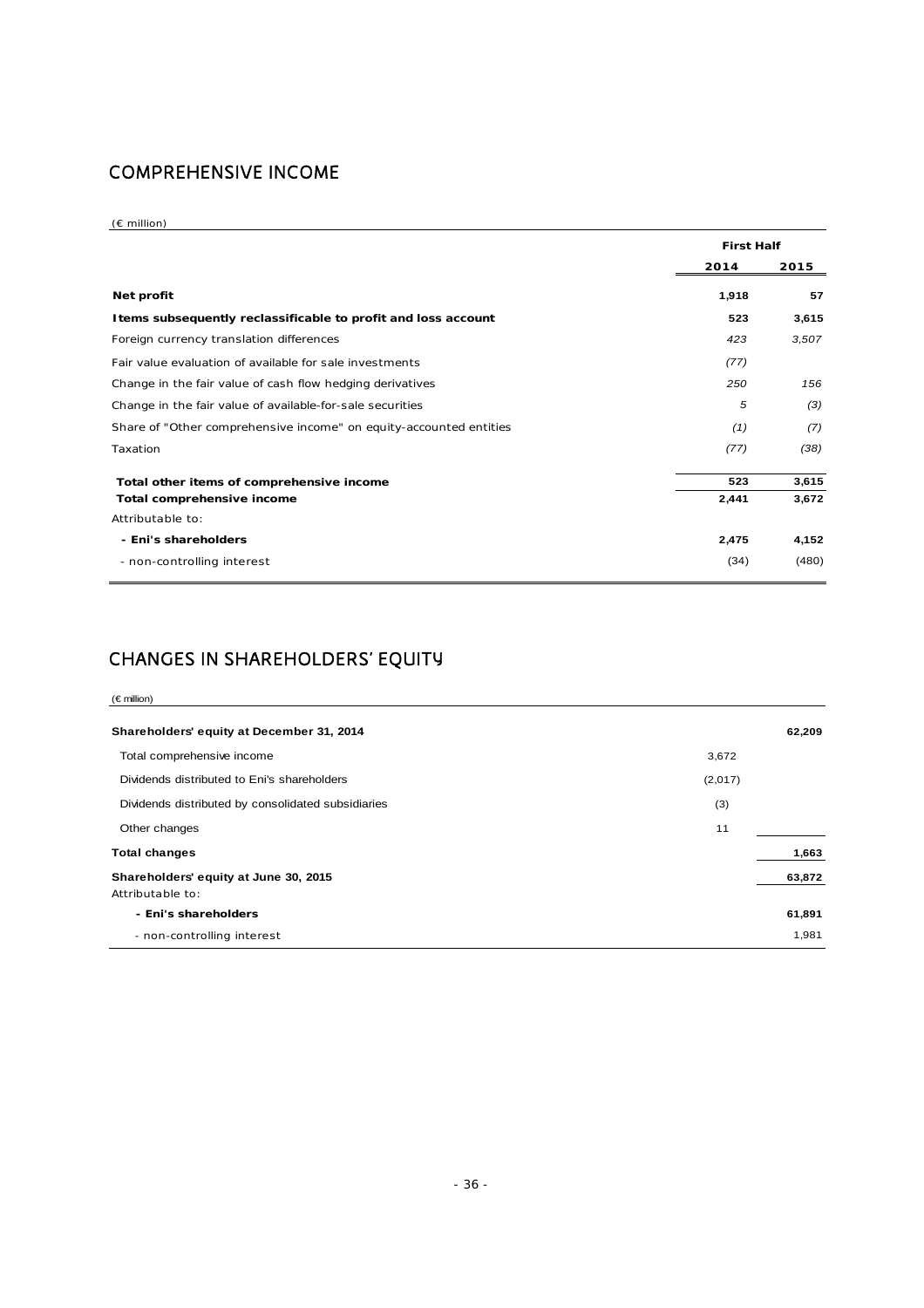# GROUP CASH FLOW STATEMENT

| Second<br>Quarter | First<br>Quarter | Second<br>Quarter |                                                                                   | <b>First Half</b> |          |
|-------------------|------------------|-------------------|-----------------------------------------------------------------------------------|-------------------|----------|
| 2014              | 2015             | 2015              |                                                                                   | 2014              | 2015     |
| 581               | 618              | (561)             | Net profit                                                                        | 1,918             | 57       |
|                   |                  |                   | Adjustments to reconcile net profit to net cash provided by operating activities: |                   |          |
| 2,574             | 2,647            | 2,853             | Depreciation, depletion and amortization                                          | 4,810             | 5,500    |
| 323               | 28               | 323               | Impairments of tangible and intangible assets, net                                | 378               | 351      |
| (45)              | (24)             | (10)              | Share of profit (loss) of equity-accounted investments                            | (111)             | (34)     |
| (15)              | (328)            | (22)              | Gain on disposal of assets, net                                                   | (20)              | (350)    |
| (138)             | (42)             | (181)             | Dividend income                                                                   | (174)             | (223)    |
| (44)              | (50)             | (37)              | Interest income                                                                   | (75)              | (87)     |
| 180               | 174              | 178               | Interest expense                                                                  | 351               | 352      |
| 1,825             | 717              | 1,043             | Income taxes                                                                      | 4.111             | 1,760    |
| (32)              | (328)            | 171               | Other changes                                                                     | (143)             | (157)    |
|                   |                  |                   | Changes in working capital:                                                       |                   |          |
| (784)             | 181              | 331               | - inventories                                                                     | (282)             | 512      |
| 2,933             | (912)            | 2,732             | - trade receivables                                                               | 1,574             | 1,820    |
| (1,308)           | 452              | (1, 547)          | - trade payables                                                                  | (2,041)           | (1,095)  |
| (62)              | (377)            | 111               | - provisions for contingencies                                                    | 28                | (266)    |
| (734)             | 1,072            | (825)             | - other assets and liabilities                                                    | (968)             | 247      |
| 45                | 416              | 802               | Cash flow from changes in working capital                                         | (1,689)           | 1,218    |
| 6                 | (18)             | 6                 | Net change in the provisions for employee benefits                                | 4                 | (12)     |
| 237               | 26               | 243               | Dividends received                                                                | 344               | 269      |
| 9                 | 31               |                   | Interest received                                                                 | 26                | 31       |
| (132)             | (293)            | (125)             | Interest paid                                                                     | (325)             | (418)    |
| (1,785)           | (1, 270)         | (1, 309)          | Income taxes paid, net of tax receivables received                                | (3,665)           | (2, 579) |
| 3,589             | 2,304            | 3,374             | Net cash provided by operating activities                                         | 5,740             | 5,678    |
|                   |                  |                   | Investing activities:                                                             |                   |          |
| (2, 542)          | (2,641)          | (3, 112)          | - tangible assets                                                                 | (4, 752)          | (5, 753) |
| (437)             | (258)            | (226)             | - intangible assets                                                               | (772)             | (484)    |
| (21)              |                  |                   | - consolidated subsidiaries and businesses                                        | (36)              |          |
| (112)             | (61)             | (47)              | - investments                                                                     | (157)             | (108)    |
| 16                | (37)             | (61)              | - securities                                                                      | (48)              | (98)     |
| (35)              | (378)            | (64)              | - financing receivables                                                           | (519)             | (442)    |
|                   |                  |                   | - change in payables and receivables in relation to investments and capitalized   |                   |          |
| 272               | (556)            | 394               | depreciation                                                                      | 158               | (162)    |
| (2, 859)          | (3, 931)         | (3, 116)          | Cash flow from investments                                                        | (6, 126)          | (7,047)  |
|                   |                  |                   | Disposals:                                                                        |                   |          |
| $\overline{7}$    | 382              | 9                 | - tangible assets                                                                 | $\overline{7}$    | 391      |
|                   | 17               | $\overline{4}$    | - intangible assets                                                               |                   | 21       |
|                   | 34               | (1)               | - consolidated subsidiaries and businesses                                        |                   | 33       |
| 830               | 114              | 85                | - investments                                                                     | 3,007             | 199      |
| 5                 | 10               |                   | - securities                                                                      | 40                | 10       |
| (160)             | 186              | 87                | - financing receivables                                                           | 308               | 273      |
| 25                | $\overline{7}$   | 61                | - change in payables and receivables in relation to disposals                     | 6                 | 68       |
| 707               | 750              | 245               | Cash flow from disposals                                                          | 3,368             | 995      |
| (2, 152)          | (3, 181)         | (2, 871)          | Net cash used in investing activities (*)                                         | (2,758)           | (6,052)  |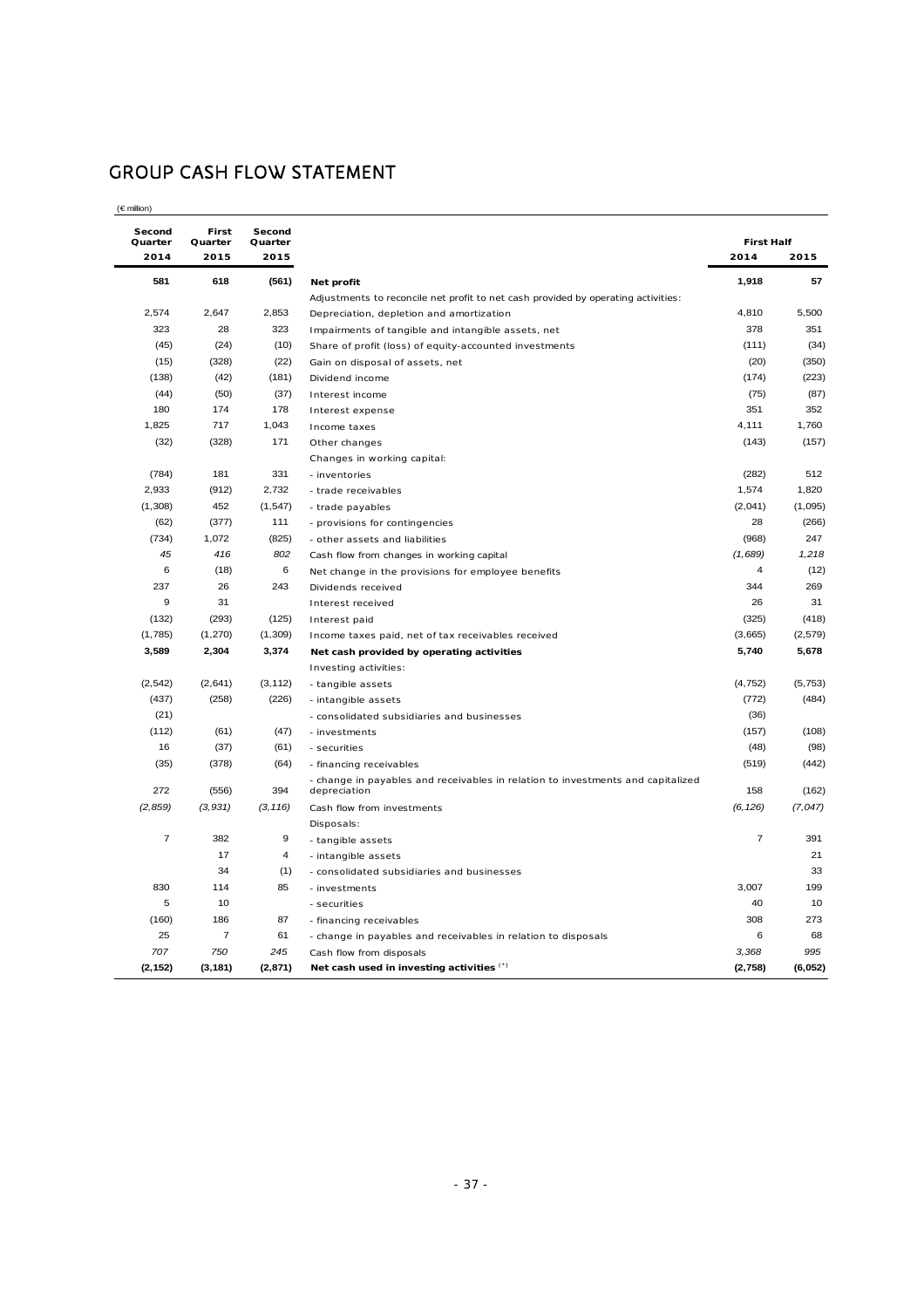|  |  |  |  | <b>GROUP CASH FLOW STATEMENT (continued)</b> |
|--|--|--|--|----------------------------------------------|
|--|--|--|--|----------------------------------------------|

| $(\in$ million)           |                          |                           |                                                                                                      |                           |          |
|---------------------------|--------------------------|---------------------------|------------------------------------------------------------------------------------------------------|---------------------------|----------|
| Second<br>Quarter<br>2014 | First<br>Quarter<br>2015 | Second<br>Quarter<br>2015 |                                                                                                      | <b>First Half</b><br>2014 | 2015     |
|                           |                          |                           |                                                                                                      |                           |          |
| 236                       | 1,019                    | 985                       | Proceeds from long-term debt                                                                         | 2,477                     | 2,004    |
| (127)                     | (455)                    | (2, 311)                  | Repayments of long-term debt                                                                         | (2,793)                   | (2,766)  |
| 295                       | 866                      | 1,059                     | Increase (decrease) in short-term debt                                                               | 664                       | 1,925    |
| 404                       | 1,430                    | (267)                     |                                                                                                      | 348                       | 1,163    |
|                           |                          |                           | Net capital contributions by non-controlling interest                                                |                           |          |
| (1,986)                   |                          | (2,017)                   | Dividends paid to Eni's shareholders                                                                 | (1,986)                   | (2,017)  |
| (4)                       |                          | (3)                       | Dividends paid to non-controlling interests                                                          | (48)                      | (3)      |
| (51)                      |                          |                           | Net purchase of treasury shares                                                                      | (202)                     |          |
| (1,636)                   | 1,430                    | (2, 286)                  | Net cash used in financing activities                                                                | (1,887)                   | (856)    |
| $\overline{2}$            | (3)                      | 1                         | Effect of change in consolidation (inclusion/exclusion of significant/insignificant<br>subsidiaries) | 2                         | (2)      |
| (9)                       | 106                      | (22)                      | Effect of exchange rate changes on cash and cash equivalents and other changes                       | (10)                      | 84       |
| (206)                     | 656                      | (1, 804)                  | Net cash flow for the period                                                                         | 1,087                     | (1, 148) |
| 6,724                     | 6,614                    | 7,270                     | Cash and cash equivalents - beginning of the period                                                  | 5,431                     | 6,614    |
| 6,518                     | 7,270                    | 5,466                     | Cash and cash equivalents - end of the period                                                        | 6.518                     | 5,466    |

(\*) Net cash used in investing activities included investments and divestments (on net basis) in held-for-trading financial assets and other investments/divestments in certain short-term financial<br>assets. Due to their natu

| Second<br>Quarter | First<br>Quarter | Second<br>Quarter |                                          | <b>First Half</b> |      |
|-------------------|------------------|-------------------|------------------------------------------|-------------------|------|
| 2014              | 2015             | 2015              |                                          | 2014              | 2015 |
| 53                | (172)            | 197               | Net cash flows from financing activities | 36                | 25   |

# SUPPLEMENTAL INFORMATION

(€ million)

| Second<br>Quarter | First<br>Quarter | Second<br>Quarter |                                                                            | <b>First Half</b> |                |
|-------------------|------------------|-------------------|----------------------------------------------------------------------------|-------------------|----------------|
| 2014              | 2015             | 2015              |                                                                            | 2014              | 2015           |
|                   |                  |                   |                                                                            |                   |                |
|                   |                  |                   | Effect of investment of companies included in consolidation and businesses |                   |                |
| 36                |                  |                   | <b>Current assets</b>                                                      | 96                |                |
| 233               |                  |                   | Non-current assets                                                         | 265               |                |
|                   |                  |                   | Net borrowings                                                             | (19)              |                |
| (248)             |                  |                   | Current and non-current liabilities                                        | (291)             |                |
| 21                |                  |                   | Net effect of investments                                                  | 51                |                |
|                   |                  |                   | Fair value of investments held before the acquisition of control           | (15)              |                |
| 21                |                  |                   | Purchase price                                                             | 36                |                |
|                   |                  |                   | less:                                                                      |                   |                |
|                   |                  |                   | Cash and cash equivalents                                                  |                   |                |
| 21                |                  |                   | Cash flow on investments                                                   | 36                |                |
|                   |                  |                   | Effect of disposal of consolidated subsidiaries and businesses             |                   |                |
|                   | $\overline{7}$   |                   | Current assets                                                             |                   | $\overline{7}$ |
|                   | 19               |                   | Non-current assets                                                         |                   | 19             |
|                   | (17)             |                   | Net borrowings                                                             |                   | (17)           |
|                   | (8)              | 2                 | Current and non-current liabilities                                        |                   | (6)            |
|                   | 1                | 2                 | Net effect of disposals                                                    |                   | 3              |
|                   | 34               | (3)               | Gains/losses on disposal                                                   |                   | 31             |
|                   | 35               | (1)               | <b>Selling price</b>                                                       |                   | 34             |
|                   |                  |                   | less:                                                                      |                   |                |
|                   | (1)              |                   | Cash and cash equivalents                                                  |                   | (1)            |
|                   | 34               | (1)               | Cash flow on disposals                                                     |                   | 33             |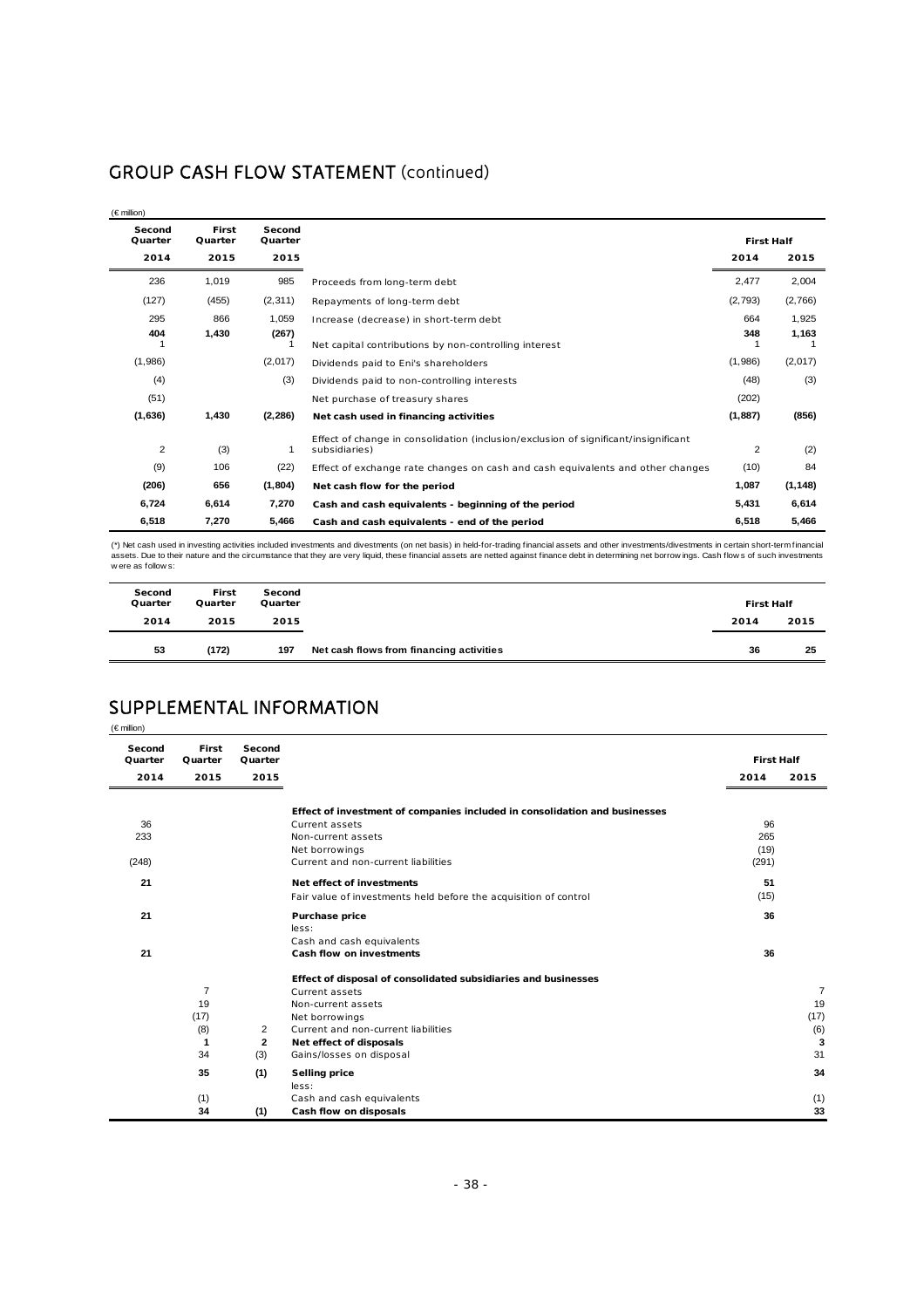# Capital expenditure

| $(E \text{ million})$     |                          |                           |                                 |                                                    |                           |       |        |
|---------------------------|--------------------------|---------------------------|---------------------------------|----------------------------------------------------|---------------------------|-------|--------|
| Second<br>Quarter<br>2014 | First<br>Quarter<br>2015 | Second<br>Quarter<br>2015 | % Ch.<br>II Q.15<br>vs. II Q.14 |                                                    | <b>First Half</b><br>2014 | 2015  | % Ch.  |
| 2,577                     | 2,601                    | 3,194                     | 23.9                            | <b>Exploration &amp; Production</b>                | 4,688                     | 5,795 | 23.6   |
| 399                       | 242                      | 205                       | (48.6)                          | - exploration                                      | 697                       | 447   | (35.9) |
| 2,160                     | 2,346                    | 2,975                     | 37.7                            | - development                                      | 3,944                     | 5,321 | 34.9   |
| 18                        | 13                       | 14                        | (22.2)                          | - other expenditure                                | 47                        | 27    | (42.6) |
| 47                        | 18                       | 26                        | (44.7)                          | Gas & Power                                        | 75                        | 44    | (41.3) |
| 185                       | 103                      | 152                       | (17.8)                          | Refining & Marketing and Chemicals                 | 354                       | 255   | (28.0) |
| 118                       | 73                       | 82                        | (30.5)                          | - Refining & Marketing                             | 229                       | 155   | (32.3) |
| 67                        | 30                       | 70                        | 4.5                             | - Chemicals                                        | 125                       | 100   | (20.0) |
| 125                       | 150                      | 118                       | (5.6)                           | Engineering & Construction                         | 329                       | 268   | (18.5) |
| 28                        | $\overline{7}$           | 8                         | (71.4)                          | Corporate and other activities                     | 53                        | 15    | (71.7) |
| 17                        | 20                       | (160)                     |                                 | Impact of unrealized intragroup profit elimination | 25                        | (140) |        |
| 2,979                     | 2,899                    | 3,338                     | 12.1                            |                                                    | 5,524                     | 6,237 | 12.9   |

In the first half of 2015, capital expenditure amounted to €6,237 million (€5,524 million in the first half of 2014) and mainly related to:

- development activities deployed mainly in Egypt, Angola, Norway, Congo, Kazakhstan, Italy, the United States and Indonesia and exploratory activities of which 97% was spent outside Italy, primarily in Libya, Cyprus, Gabon, Congo, Egypt, the United Kingdom, the United States and Indonesia;

- upgrading of the fleet used in the Engineering & Construction segment ( $\epsilon$ 268 million);

- refining activity (€117 million) with projects designed to improve the conversion rate and flexibility of refineries, as well as the upgrade of the refined product retail network (€38 million);

- initiatives to improve flexibility of the combined cycle power plants (€25 million).

| $(E \text{ million})$ |                  |                   |                         |                       |                   |       |           |
|-----------------------|------------------|-------------------|-------------------------|-----------------------|-------------------|-------|-----------|
| Second<br>Quarter     | First<br>Quarter | Second<br>Quarter | % Ch.<br><b>II Q.15</b> |                       | <b>First Half</b> |       |           |
| 2014                  | 2015             | 2015              | vs. 11 Q.14             |                       | 2014              | 2015  | % Ch.     |
| 229                   | 198              | 215               | (6.1)                   | Italy                 | 435               | 413   | (5.1)     |
| 416                   | 451              | 381               | (8.4)                   | Rest of Europe        | 786               | 832   | 5.9       |
| 236                   | 389              | 738               | $\ddotsc$               | North Africa          | 422               | 1,127 | $\ddotsc$ |
| 911                   | 780              | 1,027             | 12.7                    | Sub-Saharan Africa    | 1,680             | 1,807 | 7.6       |
| 129                   | 177              | 223               | 72.9                    | Kazakhstan            | 242               | 400   | 65.3      |
| 279                   | 400              | 363               | 30.1                    | Rest of Asia          | 473               | 763   | 61.3      |
| 358                   | 191              | 238               | (33.5)                  | America               | 608               | 429   | (29.4)    |
| 19                    | 15               | 9                 | (52.6)                  | Australia and Oceania | 42                | 24    | (42.9)    |
| 2,577                 | 2,601            | 3,194             | 23.9                    |                       | 4,688             | 5,795 | 23.6      |

### Exploration & Production capital expenditure by geographic area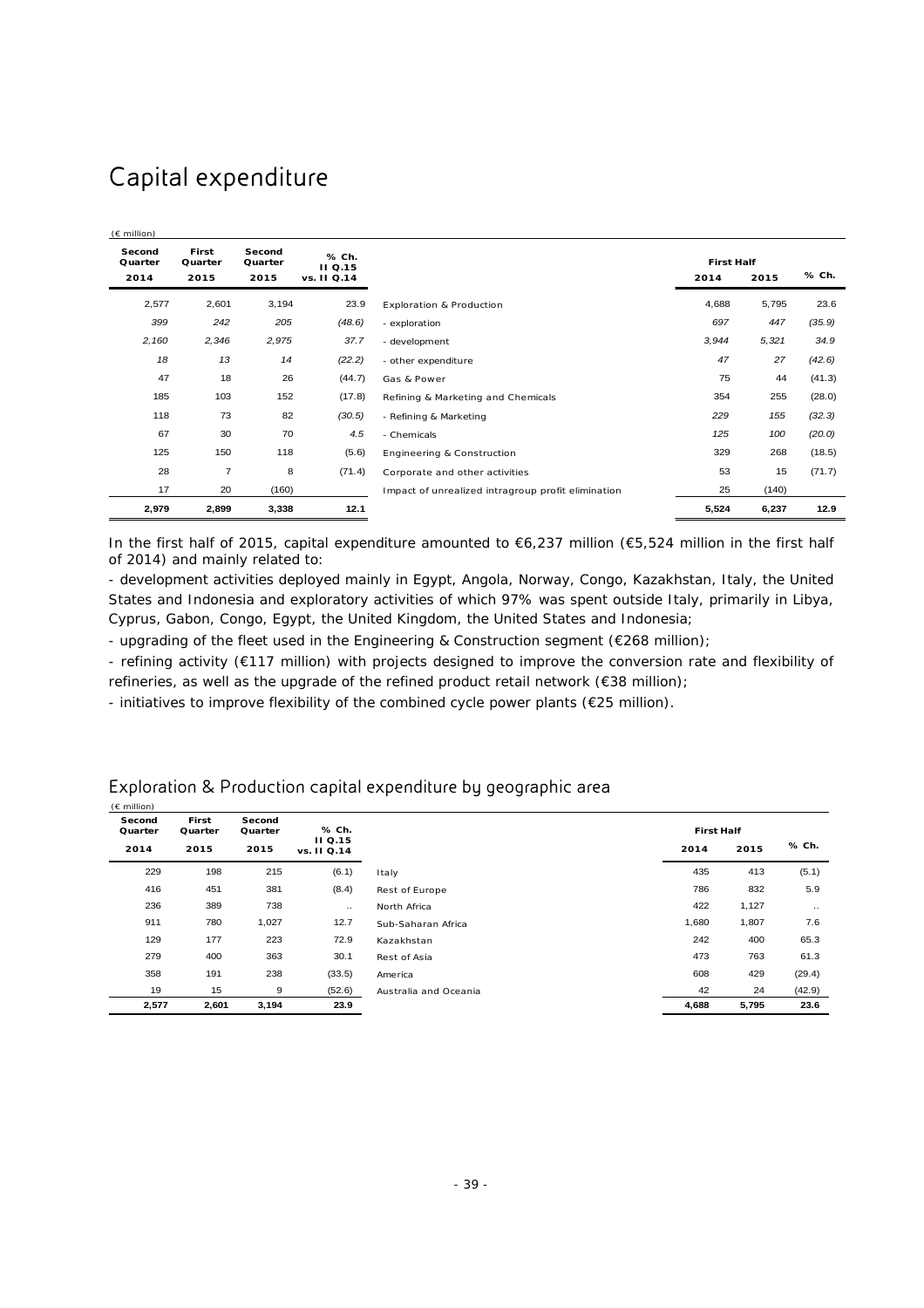# Exploration & Production

#### **PRODUCTION OF OIL AND NATURAL GAS BY REGION**

| Second<br>Quarter | First<br>Quarter | Second<br>Quarter |                                           |          | <b>First Half</b> |       |
|-------------------|------------------|-------------------|-------------------------------------------|----------|-------------------|-------|
| 2014              | 2015             | 2015              |                                           |          | 2014              | 2015  |
| 1,584             | 1,697            | 1,754             | Production of oil and natural gas (a) (b) | (kboe/d) | 1,583             | 1,726 |
| 179               | 165              | 173               | Italy                                     |          | 180               | 169   |
| 195               | 186              | 181               | Rest of Europe                            |          | 193               | 184   |
| 549               | 638              | 681               | North Africa                              |          | 546               | 659   |
| 321               | 342              | 343               | Sub-Saharan Africa                        |          | 322               | 343   |
|                   | 90<br>100        | 98                | Kazakhstan                                |          | 96                | 99    |
| 104               | 109              | 113               | Rest of Asia                              |          | 100               | 111   |
| 120               | 128              | 140               | America                                   |          | 119               | 134   |
|                   | 26<br>29         | 25                | Australia and Oceania                     |          | 27                | 27    |
| 133.0             | 144.5            | 153.6             | Production sold (a)                       | (mmboe)  | 267.7             | 298.1 |

#### **PRODUCTION OF LIQUIDS BY REGION**

| Second<br>Quarter | First<br>Quarter | Second<br>Quarter |                                      |          | <b>First Half</b> |      |
|-------------------|------------------|-------------------|--------------------------------------|----------|-------------------|------|
| 2014              | 2015             | 2015              |                                      |          | 2014              | 2015 |
| 813               | 860              | 903               | Production of liquids <sup>(a)</sup> | (kbbI/d) | 817               | 882  |
| 72                | 66               | 72                | Italy                                |          | 73                | 69   |
| 94                | 89               | 82                | Rest of Europe                       |          | 95                | 86   |
| 236               | 248              | 288               | North Africa                         |          | 241               | 268  |
| 227               | 256              | 255               | Sub-Saharan Africa                   |          | 229               | 256  |
| 54                | 57               | 58                | Kazakhstan                           |          | 56                | 58   |
| 41                | 50               | 55                | Rest of Asia                         |          | 36                | 52   |
| 83                | 87               | 88                | America                              |          | 80                | 87   |
| 6                 |                  | 5                 | Australia and Oceania                |          |                   | 6    |

#### **PRODUCTION OF NATURAL GAS BY REGION**

| Second<br>Quarter | First<br>Quarter | Second<br>Quarter |                                   |          | <b>First Half</b> |       |
|-------------------|------------------|-------------------|-----------------------------------|----------|-------------------|-------|
| 2014              | 2015             | 2015              |                                   |          | 2014              | 2015  |
| 4,234             | 4,596            | 4,676             | Production of natural gas (a) (b) | (mmcf/d) | 4,208             | 4,636 |
| 587               | 548              | 557               | Italy                             |          | 588               | 553   |
| 557               | 534              | 544               | Rest of Europe                    |          | 540               | 539   |
| 1,718             | 2,135            | 2,154             | North Africa                      |          | 1,674             | 2,145 |
| 512               | 471              | 485               | Sub-Saharan Africa                |          | 510               | 478   |
| 201               | 235              | 222               | Kazakhstan                        |          | 219               | 228   |
| 342               | 327              | 319               | Rest of Asia                      |          | 354               | 323   |
| 204               | 226              | 285               | America                           |          | 210               | 255   |
| 113               | 120              | 110               | Australia and Oceania             |          | 113               | 115   |

(a) Includes Eni's share of production of equity-accounted entities.

(b) Includes volumes of gas consumed in operation (392 and 556 mmcf/d in the second quarter 2015 and 2014, respectively, 395 and 479 mmcf/d in the first half 2015 and 2014, respectively<br>and 398 mmcf/d in the first quarter